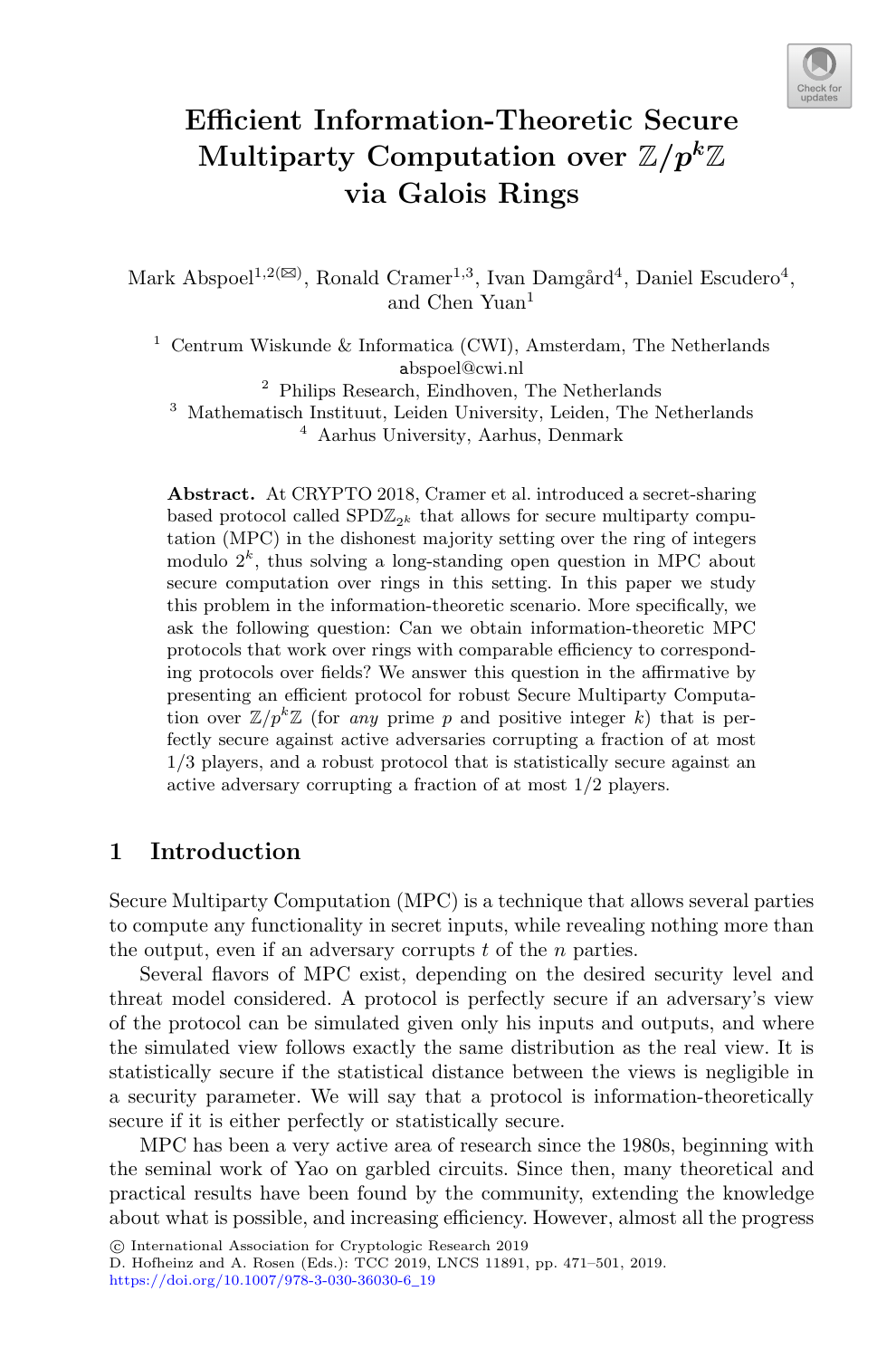has focused on arithmetic circuits over finite fields (even Boolean circuits are a special case of this). On the other hand, it is clearly also interesting to securely compute functions that are defined over other rings, such as  $\mathbb{Z}/p^k\mathbb{Z}$ , the ring of integers modulo  $p^k$ , where p is a prime and k is a positive integer. From a practical point of view, for instance, computing modulo  $2^{32}$  or  $2^{64}$  is close to what standard CPUs do. Closely matching the data format used by CPUs is an advantage since one expects that when programming secure computation one can reuse some of the techniques that CPUs use to run efficiently. Additionally, bitwise operations like comparison or bit decomposition are expressed more naturally modulo powers of 2, and are very fast when computed over these rings [\[1\]](#page-29-0).

This observation has been confirmed in practice [\[13\]](#page-30-0). For example, for replicated secret sharing, protocols over rings like  $\mathbb{Z}/2^{64}\mathbb{Z}$  can provide up to  $8\times$ savings in runtime and memory usage with respect to the field counterpart for some specific applications like neural network evaluation, which are heavy in terms of comparisons [\[2\]](#page-29-1).

Thus, the natural question is: *can we design protocols that work directly over*  $\mathbb{Z}/p^k\mathbb{Z}$  and have efficiency close to what we can obtain for fields?

This question was solved recently in the setting of dishonest majority (i.e.  $t \leq$  $n-1$ ), where cryptography is required to provide security, with the introduction of the SPD $\mathbb{Z}_{2^k}$  protocol  $[8]$  $[8]$ . This protocol computes with computational security circuits defined over the ring  $\mathbb{Z}/2^k\mathbb{Z}$  (in fact, 2 can be replaced by any prime). This is achieved mainly by the introduction of information-theoretic MACs that work over rings with zero divisors and non-invertible elements, like  $\mathbb{Z}/p^k\mathbb{Z}$ . The efficiency is similar to the SPDZ and MASCOT protocols [\[12](#page-30-1)[,14](#page-30-2)] which are state-of-the-art for dishonest majority MPC over finite fields.

However, the question has remained open for the case of honest majority where we can hope to get better (information-theoretic) security. It is also expected that in this setting the computational efficiency improves due to the fact that the computation needed for information-theoretically secure protocols tends to be simpler, as it is independent of a computational security parameter.

#### **1.1 Our Contributions**

In this work we resolve the above open question. Our solution relies on several key ingredients, which may be interesting in their own right. We give an overview below.

The first ingredient is a new secret sharing scheme that allows us to do "Shamir-style" sharing of elements in  $\mathbb{Z}/p^k\mathbb{Z}$ . We begin by noticing that Shamir secret sharing works over  $\mathbb{Z}/p^k\mathbb{Z}$  as long as the secret is shared by at most  $p-1$ players. In order to accomodate more players whilst maintaining a constant  $p$ , our key solution is to move to a Galois ring  $R = (\mathbb{Z}/p^k\mathbb{Z}[x])/(f(x))$ , where  $f(x) \in (\mathbb{Z}/p^k\mathbb{Z})[x]$  is a monic polynomial of degree d such that  $\overline{f}(x) \in \mathbb{F}_p[x]$ , its reduction modulo  $p$ , is irreducible. We get a secret-sharing scheme over  $R$  using polynomial interpolation that works with  $p^d - 1$  parties, so using the fact that R is a free module over  $\mathbb{Z}/p^k\mathbb{Z}$  of rank d, we can embed  $\mathbb{Z}/p^k\mathbb{Z}$  into the first coordinate of R and get an arithmetic secret-sharing scheme for  $\mathbb{Z}/p^k\mathbb{Z}$ .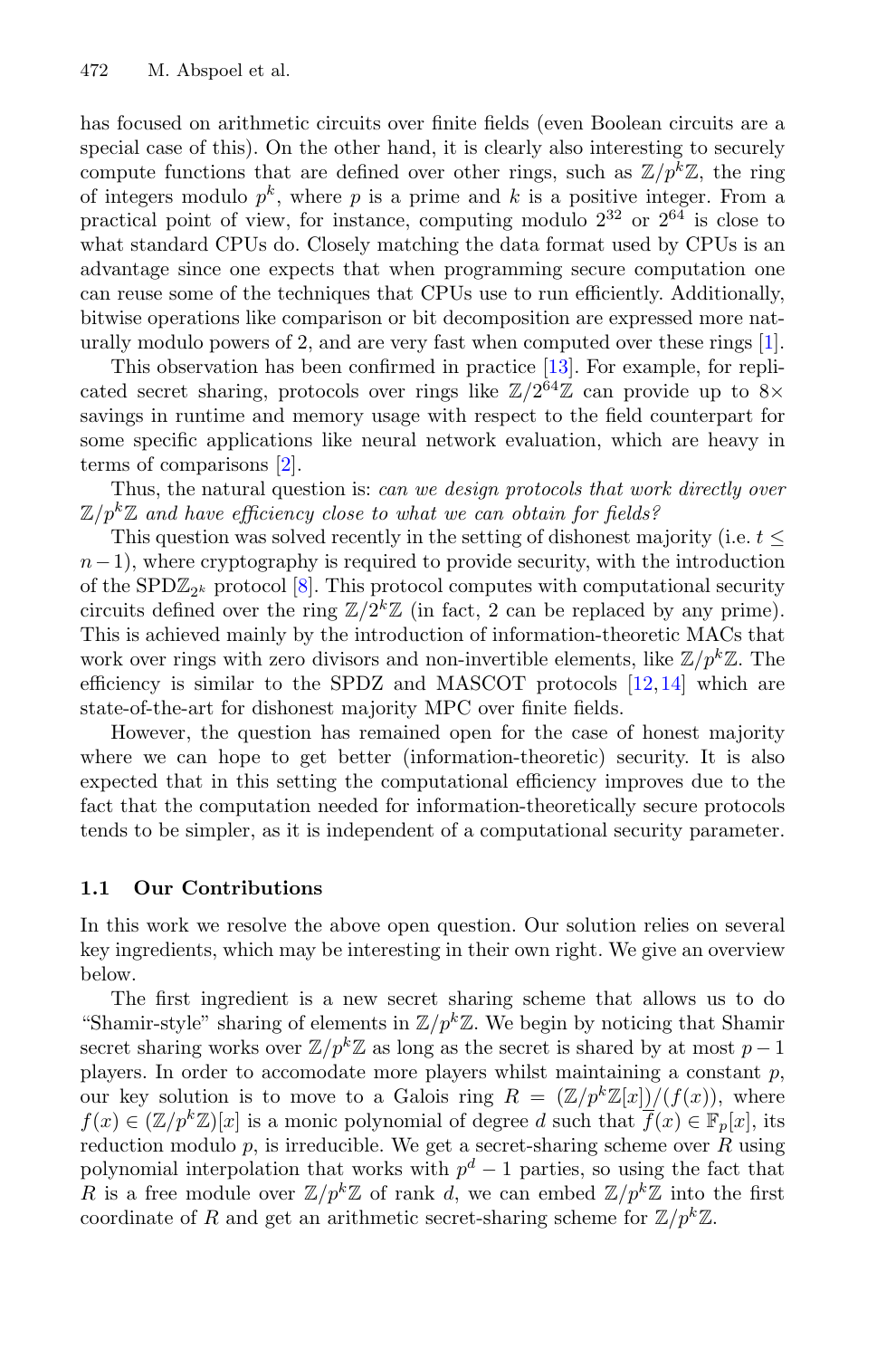Since we need that  $p^d$  is at least the number of players n, this incurs an overhead of  $\log_n(n)$ . To secret-share an element in  $\mathbb{Z}/p^k\mathbb{Z}$  in this manner, each player gets an element in R as his share, which can be represented as  $log(n)$ elements in  $\mathbb{Z}/p^k\mathbb{Z}$ .

In terms of computational complexity, sharing an element requires  $O(n^2polylog(n))$  ring operations which is an improvement over the black-box approach from [\[10\]](#page-29-3). It is known that the FFT-algorithms for operations over degree-d finite field extensions, as well as operations on polynomials over such fields, carry over to degree-d Galois rings, preserving quasi-linear (in  $d$ ) computational complexity when working over our ring  $R \, [6]$  $R \, [6]$  $R \, [6]$ .

For the remaining key ingredients, we distinguish between two models of MPC: perfectly secure MPC with  $t < n/3$  assuming secure channels, and statistically secure MPC with  $t < n/2$  in a setting where broadcast is given.

In the setting of perfectly secure MPC with  $t < n/3$ , we show that we can efficiently perform robust reconstruction in the presence of errors, we show that the hyperinvertible matrices needed in the protocol can be obtained over  $R$  can be obtained by lifting them from the residue field, and we show how to get MPC over  $\mathbb{Z}/p^k\mathbb{Z}$  by efficient verification of the inputs, using techniques from [\[7\]](#page-29-5). We give the modifications needed to the protocol of [\[4](#page-29-6)], to obtain MPC over  $\mathbb{Z}/p^k\mathbb{Z}$ with the communication complexity for a circuit C of size  $|C|$  of  $O(n \log(n)|C|)$ elements in  $\mathbb{Z}/p^k\mathbb{Z}$ .

For the setting where  $t < n/2$  and broadcast is given, we develop a way to reduce the soundness error when checking whether values are secret-shared correctly.[1](#page-2-0) We also show a packing technique that allows us to reduce the overhead to obtain a total communication complexity  $O(|C|n^2 \log n)$  ring elements, plus some term that does not depend on the size of the circuit. Finally, to get MPC over  $\mathbb{Z}/p^k\mathbb{Z}$  rather than R, we show how to efficiently sample R-sharings of random elements of  $\mathbb{Z}/p^k\mathbb{Z}$  with statistical security. These ideas allow us to adapt the protocol of Beerliova and Hirt [\[3\]](#page-29-7). We chose to adapt this protocol rather than the state-of-the-art of [\[5](#page-29-8)], because it allows for a simpler exposition of our novel techniques.

The protocols we get for the two settings are both a  $log(n)$  factor away from their original results due to the extension of  $\mathbb{Z}/p^k\mathbb{Z}$  to R. Follow-up work by some of the authors provides a way to amortize away this factor, by using so-called "reverse multiplication-friendly embeddings" from algebraic geometric codes over rings with asymptotically good parameters [\[11\]](#page-30-3).

#### **1.2 Outline of the Document**

In Sect. [2](#page-3-0) we introduce the preliminaries for the rest of the work. This includes basic notation, Shamir secret-sharing over commutative rings, and the notion

<span id="page-2-0"></span> $1$  A problem that arises here is that the error probability of the protocol is not automatically negligible even if  $p^k$  is large. This is in contrast to the case of finite fields where the error probability usually is  $1/|\mathbb{F}|$ , where  $|\mathbb{F}|$  is the order of the field. As we shall explain, by taking an extension of Galois rings  $R \subset \tilde{R}$  (where R is a subring), we can reduce the error.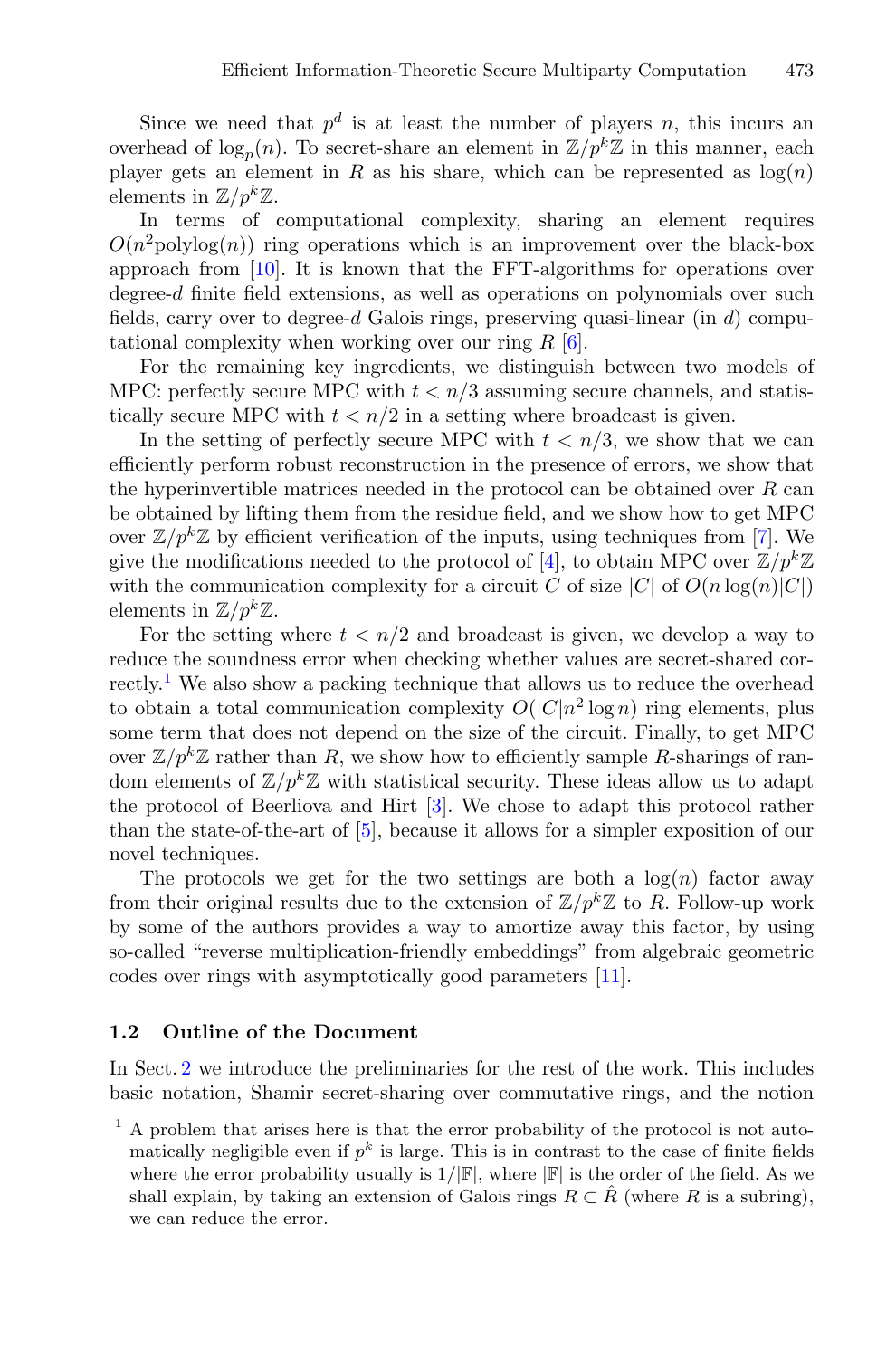of Galois rings. Then, in Sect. [3](#page-6-0) we present our protocol for perfectly secure MPC over  $\mathbb{Z}/p^k\mathbb{Z}$  with a corruption threshold of  $t < n/3$ . Section [4](#page-11-0) discusses our protocol for statistically secure MPC over  $\mathbb{Z}/p^k\mathbb{Z}$  in the honest majority setting. Finally, in Sect. [5](#page-28-0) we present some conclusions and future work.

## <span id="page-3-0"></span>**2 Preliminaries**

### **2.1 Notation**

Z denotes the ring of integers. For  $m \in \mathbb{Z}$ ,  $m\mathbb{Z}$  denotes the ideal  $\{m \cdot n \mid n \in \mathbb{Z}\}\,$ , and  $\mathbb{Z}/m\mathbb{Z}$  denotes the quotient ring, which we regard as the ring of integers modulo m. For a ring R, let  $R[X]$  denote the ring of polynomials in the variable X with coefficients in R. For an integer  $m \geq 0$ , let  $R[X]_{\leq m} \subset R[X]$  denote the set of polynomials in  $R[X]$  of degree at most m; it is an R-module. We denote by  $R^*$  the multiplicative subgroup of invertible elements in R.

### <span id="page-3-3"></span>**2.2 Polynomial Interpolation over Commutative Rings**

In this section, we will construct secret-sharing schemes over an arbitrary commutative ring. It will be the building block for the MPC protocols presented in this article. We begin by recalling some notions on polynomial interpolation, and on how it follows from the Chinese Remainder Theorem for rings; we follow the approach of Part II of [\[9](#page-29-9)].

Throughout this section,  $R$  will denote a commutative ring with multiplicative identity 1. Recall that an *ideal* of R is an additive subgroup  $I \subseteq R$  such that  $r \cdot x \in I$  for any  $r \in R$ ,  $x \in I$ , i.e., an R-submodule. For  $x \in R$ ,  $(x)$  denotes the ideal generated by x, i.e.,  $(x) := \{r \cdot x \mid r \in R\}$ . Given two ideals  $I, I',$ their product is defined as the ideal  $II'$  given by finite sums of products xy with  $x \in I$ ,  $y \in I'$ , and their sum  $I + I'$  is defined as the ideal given by all elements of the from  $x + y$ , where  $x \in I$ ,  $y \in I'$ .

<span id="page-3-2"></span>Now we state the Chinese Reminder Theorem over rings.

**Theorem 1.** Let  $I_1, \ldots, I_m$  be m *ideals of* R that are pairwise co-maximal, i.e., *for each pair* I, I' we have  $I + I' = R$ . Then, the map

$$
R/(I_1 \cdots I_m) \to R/I_1 \times \cdots \times R/I_m
$$
  
 $r \mod I_1 \cdots I_m \mapsto (r \mod I_1, \ldots, r \mod I_m)$ 

*is a ring isomorphism.*

We now recall some notions and results on polynomials over rings.

**Theorem 2.** *Let*  $g(X)$ ,  $h(X) \in R[X]$  *be two polynomials, with*  $h(X)$  monic *(i.e., its leading coefficient is equal to* 1*). Then, there are two unique polynomials*  $q(X), r(X) \in R[X]$  *such that* 

<span id="page-3-1"></span> $- g(X) = h(X)q(X) + r(X)$ , and  $-\deg r(X) < \deg h(X)$ .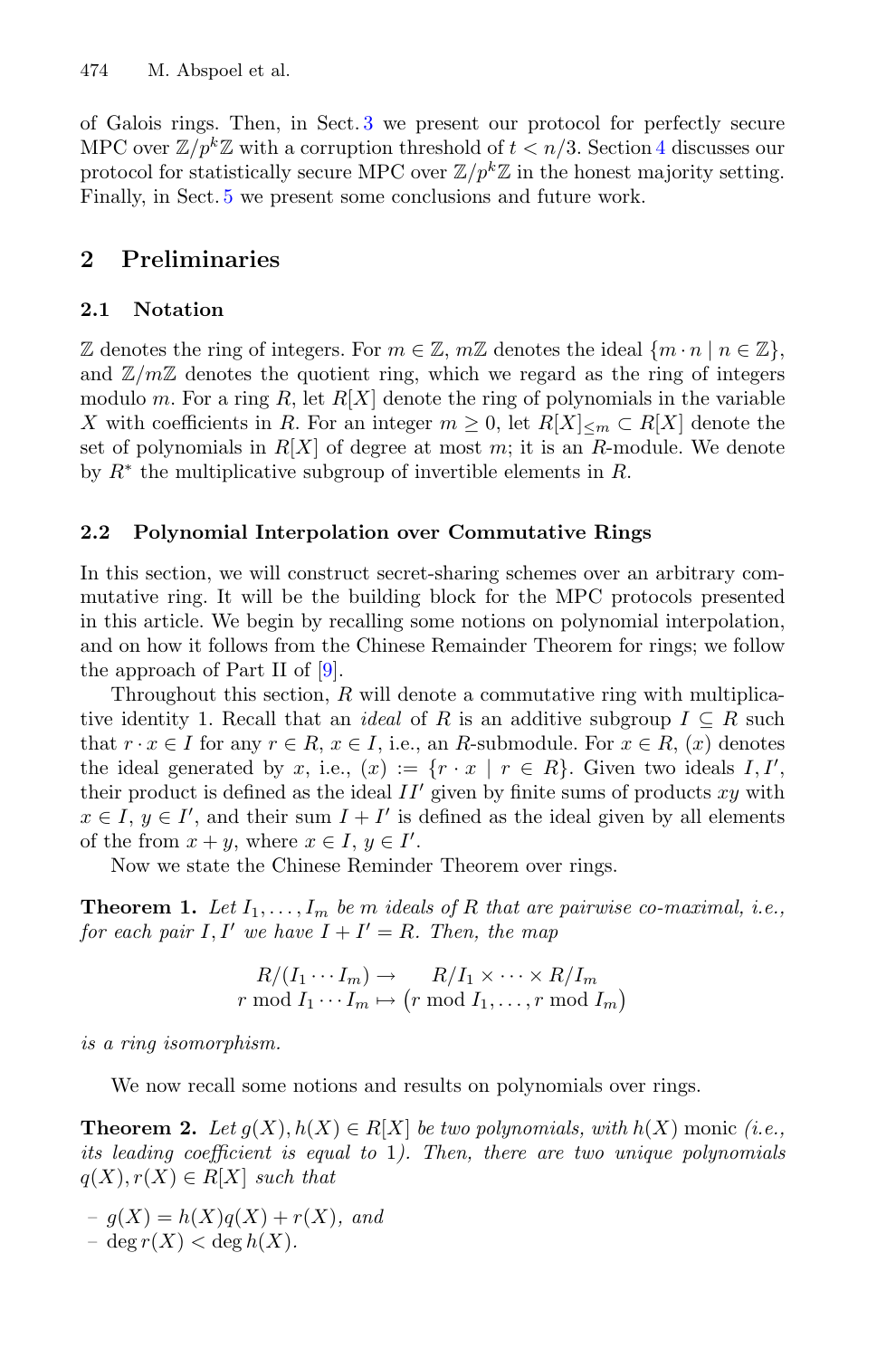**Corollary 1.** *We have the following:*

*1. For any monic*  $h(X) \in R[X]$  where  $\deg h(X) = d$ , we have an R-module *isomorphism*

$$
R[X]_{\leq d-1} \xrightarrow{\sim} R[X]/(h(X))
$$
  

$$
g(X) \longrightarrow g(X) \bmod (h(X)).
$$

2. If  $h(X) = X - \alpha$  for some  $\alpha \in R$ , then

$$
R[X]/(X - \alpha) \xrightarrow{\sim} R
$$
  
  $g(X) \mod (X - \alpha) \mapsto g(\alpha)$ 

*is an isomorphism of* R*-modules.*

<span id="page-4-1"></span>The above properties lead to the following result:

**Theorem 3.** Let  $\alpha_1, \ldots, \alpha_m \in R$  be such that  $\alpha_i - \alpha_j$  is invertible for every *pair of indices*  $i \neq j$ *. We then have that the map* 

$$
R[X]_{\leq m-1} \to R \times \cdots \times R
$$
  

$$
f(X) \to (f(\alpha_1), \ldots, f(\alpha_m))
$$

*is an* R-module isomorphism. Hence, for any  $x_1, \ldots, x_m \in R$ , there exists a *unique interpolating polynomial of degree at most*  $m-1$  *such that*  $f(\alpha_i) = x_i$  *for each* i*.*

*Proof.* Let  $h(X) := (X - \alpha_1) \cdot \ldots \cdot (X - \alpha_m)$ . By Corollary [1,](#page-3-1) we have that the map  $R[X]_{\leq m-1} \to R[X]/(h(X))$  given by  $f(X) \mapsto f(X) \mod (h(X))$  is an R-module isomorphism.

Notice that since  $\alpha_i - \alpha_j$  is invertible for every  $i \neq j$ , we have that the ideals  $(X - \alpha_i)$  and  $(X - \alpha_i)$  are co-maximal for every  $i \neq j$ ; thus by Theorem [1](#page-3-2) we have that the map

$$
R[X]/(h(X)) \to R[X]/(X - \alpha_1) \times \cdots \times R[X]/(X - \alpha_m)
$$
  

$$
f(X) \bmod h(X) \mapsto (f(X) \bmod X - \alpha_1, \ldots, f(X) \bmod X - \alpha_m)
$$

is an R-module isomorphism.

Finally, again by Corollary [1,](#page-3-1) we have that the map  $R[X]/(X - \alpha_i) \to R$ given by  $f(X) \mod X - \alpha_i \mapsto f(\alpha_i)$  is an isomorphism for every  $i = 1, \ldots, m$ .  $\Box$ 

The above theorem thus shows that polynomial interpolation extends from the field to the ring case, provided that the evaluation points are not only pairwise distinct, but that their pairwise differences are invertible.

**Definition 1.** *Let*  $\alpha_1, \ldots, \alpha_n \in R$ *. We say that these points form an* exceptional sequence *if for each pair of integers*  $1 \leq i, j \leq n$  *with*  $i \neq j$  *it holds that*  $\alpha_i - \alpha_j \in R^*$ . We define the Lenstra constant of R to be the maximum length *of an exceptional sequence in* R*.*

<span id="page-4-0"></span>We the theory seen this far we can already define Shamir-secret sharing over an arbitrary ring R.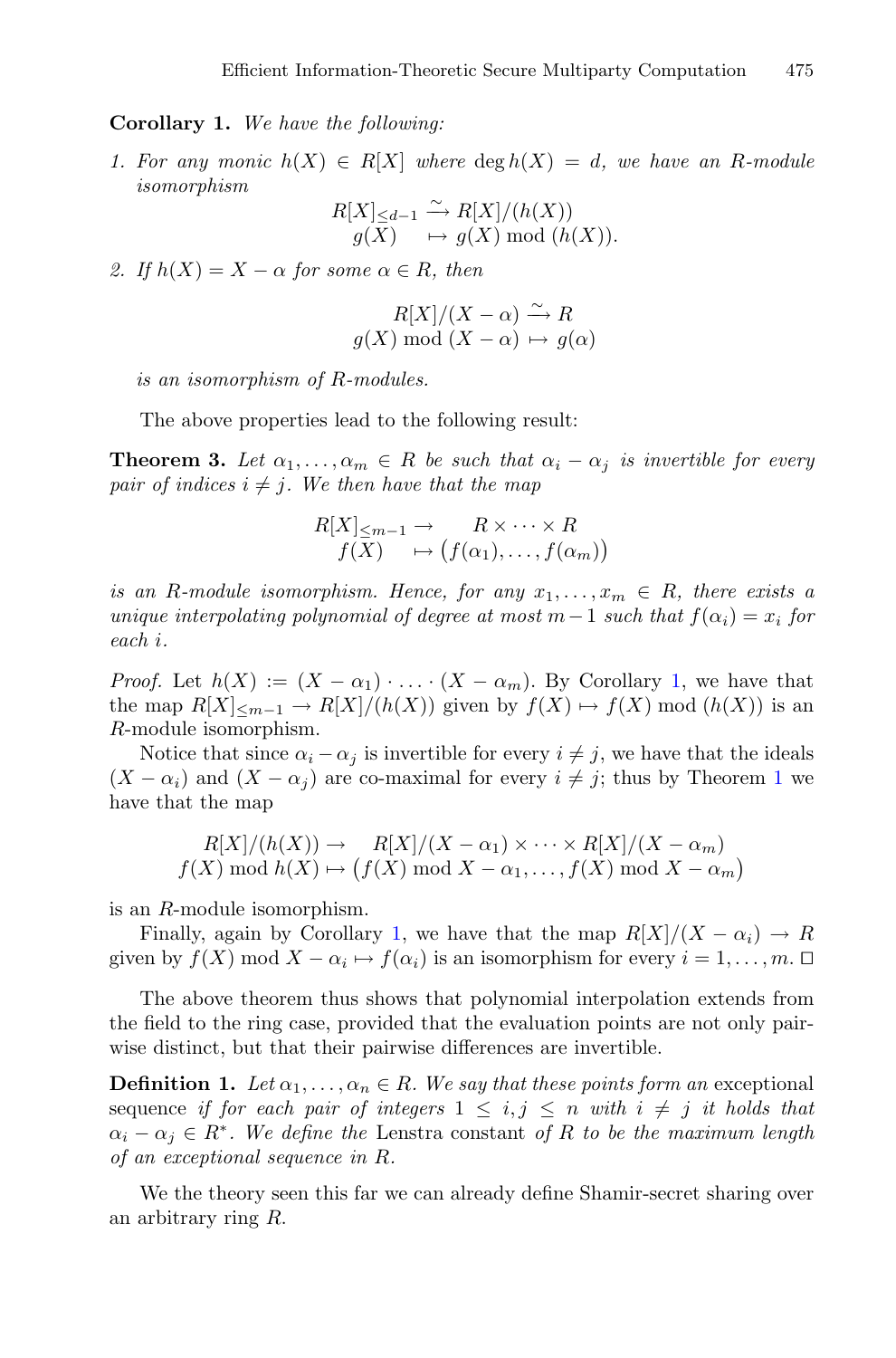**Construction 1 (Shamir-secret sharing over** R**).** Let R be a finite ring, and let  $\alpha_0, \ldots, \alpha_n \in R$  be an exceptional sequence. Let t be any positive integer such that  $t \leq n$ . We define the R-module of *share vectors*  $C = \{ (f(\alpha_0), \ldots, f(\alpha_n)) \mid$  $f \in R[X]_{\leq t}$ . To secret-share an element  $x \in R$ , pick a uniformly random share vector  $\mathbf{x} \leftarrow \{(x_0, \ldots, x_n) \in C \mid x_0 = x\}$ , and set the *i*-th share to be  $f(\alpha_i)$ for  $i = 1, \ldots, n$ . If x is secret-shared with each player  $P_i$  having a share  $x_i$ , we denote the share vector  $\mathbf{x}$  by  $[x]$ .

Note that the number of players the secret-sharing scheme admits is bounded by the Lenstra constant minus 1. Combining Construction [1](#page-4-0) with Theorem [3](#page-4-1) we have the following.

**Proposition 1.** *Construction [1](#page-4-0) provides* t*-privacy and* (t + 1)*-reconstruction.*

## **2.3 Galois Rings**

We now restrict our attention to *Galois rings*, which are very well suited to our setting, since they contain  $\mathbb{Z}/p^k\mathbb{Z}$  as a subring and have a relatively high Lenstra constant. For proofs of the assertions in this subsection, we refer the reader to [\[16\]](#page-30-4).

**Definition 2.** *A* Galois ring *is a ring of the form*  $R := (\mathbb{Z}/p^k\mathbb{Z})[Y]/(h(Y)),$ *where* p *is a prime number,* k *is a positive integer, and*  $h(Y) \in (\mathbb{Z}/p^k\mathbb{Z})[Y]$  *is a non-constant, monic polynomial such that its reduction modulo* p *is an irreducible polynomial in*  $\mathbb{F}_p[Y]$ *.* 

<span id="page-5-1"></span>**Proposition 2.** *Let* R *as in the above definition. It has the following properties:*

- <span id="page-5-0"></span>1. R is a local ring, i.e. it has a unique maximal ideal  $(p) \subsetneq R$ . We have that  $R/(p) \cong \mathbb{F}_{n^d}$ , where d denotes the degree of h. In particular, we have a homo*morphism*  $\pi: R \to \mathbb{F}_{p^d}$  *that is "reduction modulo p".*
- *2. The Lenstra constant of* R *is* p<sup>d</sup>*.*
- *3. For any prime* p*, positive integer* k*, and positive integer* d *there exists a Galois ring as defined above, and any two of them with identical parameters* p, k, d *are isomorphic.* We may therefore write  $R = GR(p^k, d)$ .
- 4. If e is any positive integer, then R is a subring of  $R = GR(p^k, d \cdot e)$ . There is *a* non-constant monic polynomial  $\hat{h} \in R[X]$  that is irreducible modulo p, such *that*  $\hat{R} = R[X]/(\hat{h}(X)).$

<span id="page-5-2"></span>*Remark 1.* Let  $R = GR(p^k, d)$  be a Galois ring. Then there exists an  $\mathbb{Z}/p^k\mathbb{Z}$ -module isomorphism  $(\mathbb{Z}/p^k\mathbb{Z})^d \to R$ , that sends each element **e**<sub>j</sub> =  $(0,\ldots,1,\ldots,0)$  of the canonical basis of  $(\mathbb{Z}/p^k\mathbb{Z})^d$  to  $Y^j$  mod  $(h(Y))$ . Also, we have a natural ring embedding  $\mathbb{Z}/p^k\mathbb{Z} \hookrightarrow R$ , given by  $x \mapsto x \mod h(Y)$ .

Moreover, there is another way to uniquely represent the elements of  $R$ . We have  $R/(p) \cong \mathbb{F}_{p^d}$  and there exists a non-zero element  $\xi \in R^*$  of multiplicative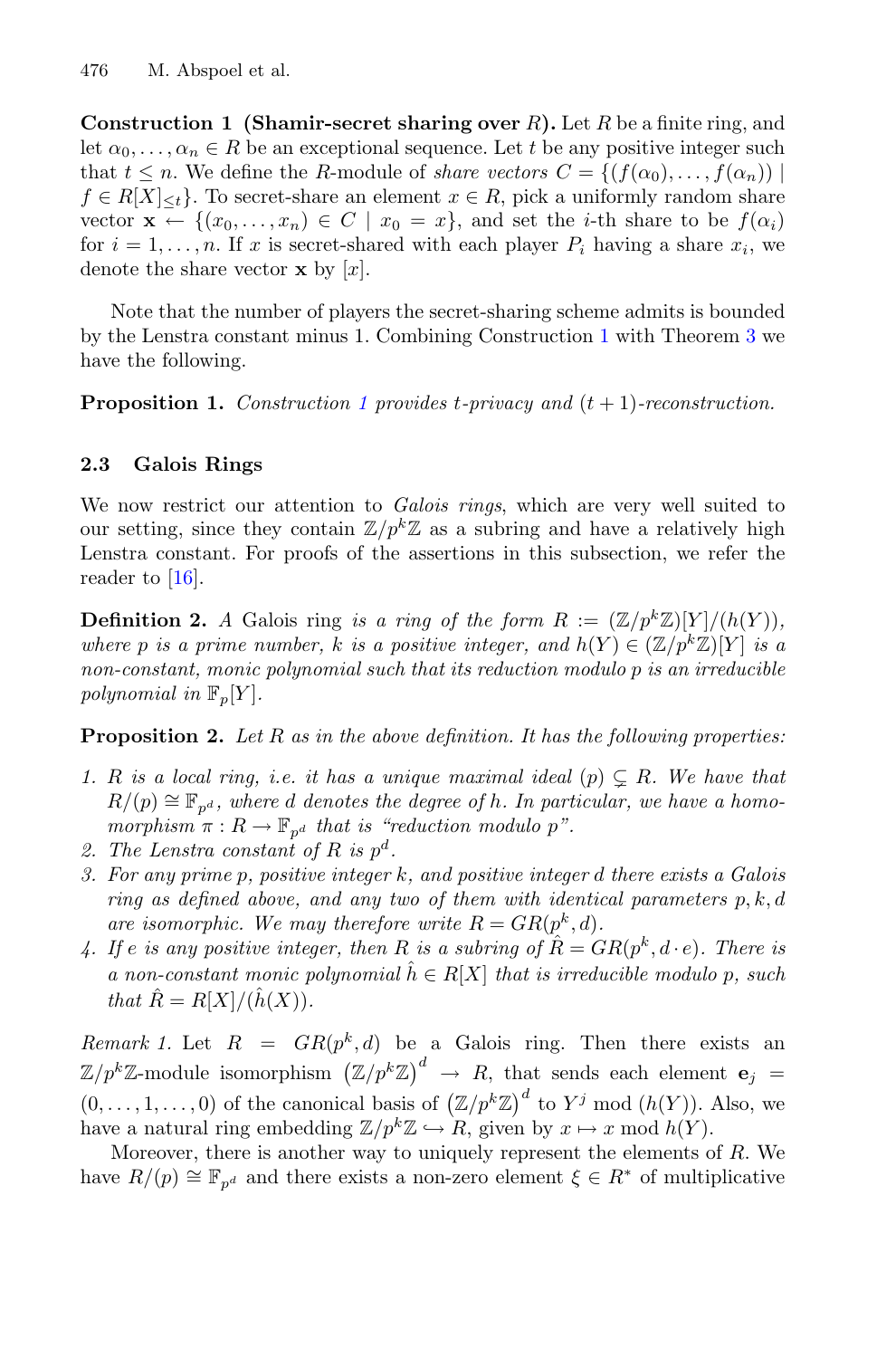order  $p^d - 1$ . By defining the subset  $\mathcal{I} = \{0, 1, \xi, \ldots, \xi^{p^d - 2}\} \subset R$ , it turns out that any element  $a \in R$  can be uniquely written as  $a = \sum_{i=0}^{k-1} a_i \cdot p^i$  where  $a_0, \ldots, a_{k-1} \in \mathcal{I}$ . Note that the homomorphism  $\pi : R \to \mathbb{F}_{p^d}$  that is reduction modulo p from Item [1](#page-5-0) in Proposition [2](#page-5-1) is defined by  $\pi(a) = a_0$ .

This decomposition also allows us to define "division by powers of  $p$ ". Indeed, notice that given an element  $a = a_0 + a_1p + a_2p^2 + \cdots + a_{k-1}p^{k-1} \in R$  and a positive integer u, we have that  $p^u$  divides a if and only if  $a_i = 0$  for all  $i < u$ . If this is the case, we then define  $a/p^u := a_u + a_{u+1}p + \cdots + a_{k-1}p^{k-u-1}$ ; notice that  $a/p^u \equiv a_u \pmod{p}$ . If u is maximal and a is non-zero in R, then  $a/p^u \in R^*$ .

## <span id="page-6-0"></span>**3 Perfectly Secure MPC for** *t < n/***3 over Galois Rings**

We assume that the computation is performed by  $n$  players, connected by a complete network of secure and authenticated channels. Let  $p$  be a prime number and k a positive integer; t players are under the control of a malicious, computationally unbounded adversary, where  $t < n/3$ . The adversary can be adaptive and rushing.

We adapt the protocol of [\[4](#page-29-6)], which uses three algebraic tools: the interpolation of a polynomial, hyper-invertible matrices and efficient error correction in Reed-Solomon codes. In the original protocol, these tools are defined over finite fields. In this section, we provide analogues of these tools over Galois rings. Note that the first tool, polynomial interpolation, is already given in Construction [1.](#page-4-0)

With these new tools, we obtain secure computation over any Galois ring R that has a Lenstra constant of at least  $n + 1$ . By taking the Galois ring to be large enough, we can accommodate any number of players. In Sect. [3.4,](#page-9-0) we show how to we obtain secure computation over  $\mathbb{Z}/p^k\mathbb{Z}$  from computation over R. For passive security this is automatic, but for active security this requires verification of the inputs.

### **3.1 Hyper-Invertible Matrices**

Hyper-invertible matrices are introduced in [\[4\]](#page-29-6) to efficiently obtain secret-shared randomness in MPC protocols with active security. Here we summarize their definition and fundamental properties, generalized to hold over rings.

**Definition 3.** *A matrix*  $\mathbf{M} \in R^{u \times u'}$  *is* hyper-invertible *if for any row index set*  $I \subseteq \{1, \ldots, u\}$  and column index set  $J \subseteq \{1, \ldots, u'\}$  with  $|I| = |J| > 0$ , the *matrix*  $\mathbf{M}_I^J$  *is invertible, where*  $\mathbf{M}_I$  *denotes the submatrix of*  $\mathbf{M}$  *with rows in* I,  $\mathbf{M}^J$  denotes the submatrix of  $\mathbf{M}$  with columns in J, and  $\mathbf{M}_I^J := (\mathbf{M}_I)^J$ .

<span id="page-6-1"></span>**Construction 2.** Let n and k be positive integers, and let p be a prime number. Further, let  $R = GR(p^k, d)$  with  $p^d \geq 2n$ , and let  $\alpha_1, \ldots, \alpha_{2n}$  be an exceptional sequence in  $R$ . Applying Theorem [3](#page-4-1) twice, we get an  $R$ -module isomorphism from  $R^n$  to  $R^n$ , sending  $(f(\alpha_1),...,f(\alpha_n)) \mapsto (f(\alpha_{n+1}),f(\alpha_{n+2}),...,f(\alpha_{2n})).$ It is represented by an  $n \times n$  matrix over R which is hyper-invertible. The proof of this fact follows the lines of its analogous proof over fields, and we refer the reader to [\[4\]](#page-29-6) for details.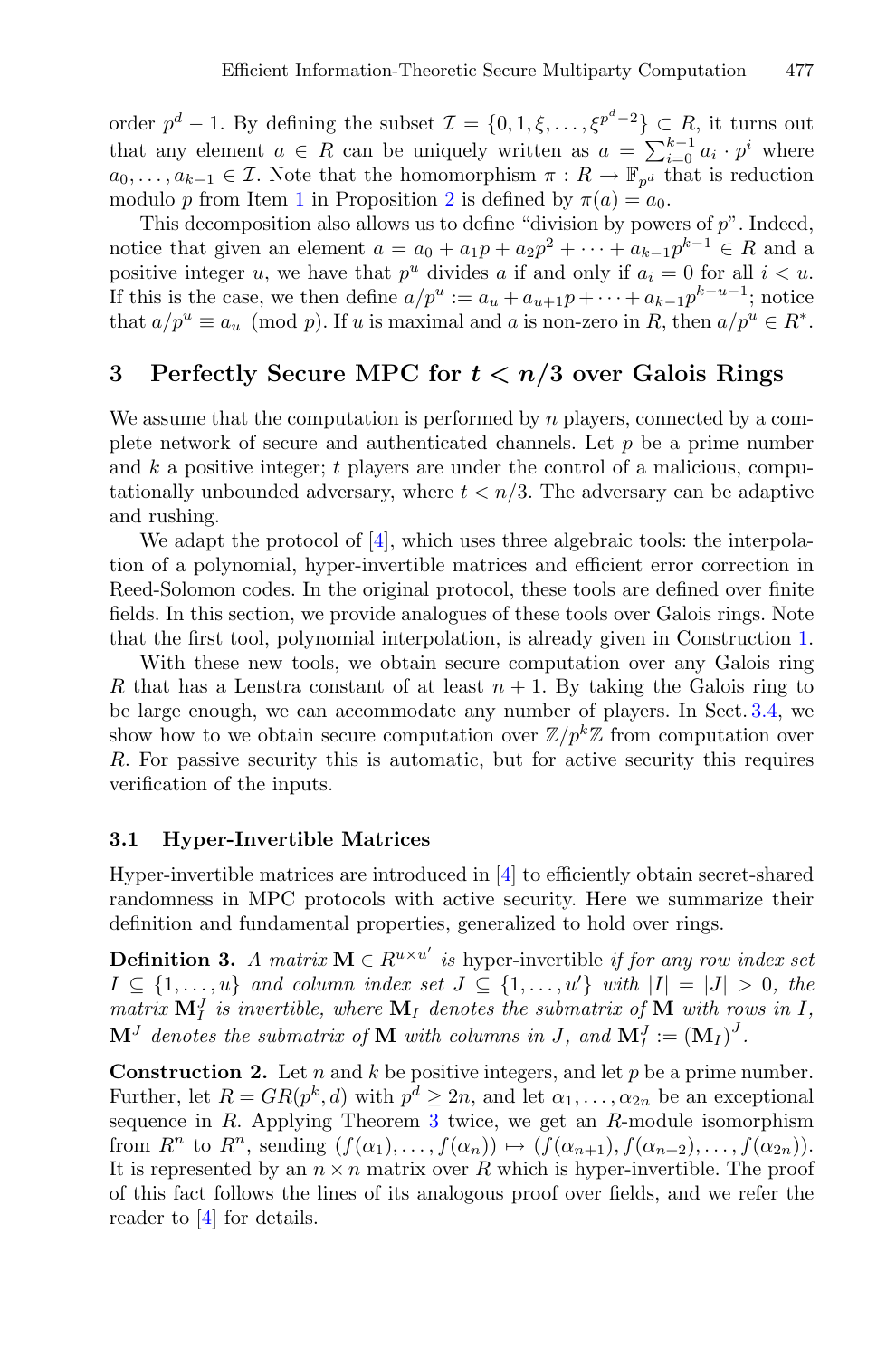Hyper-invertible matrices have the following key property. The proof from [\[4](#page-29-6)] carries over, given the properties that we have shown for R.

**Lemma 1.** *Let*  $M \in \mathbb{R}^{n \times n}$  *be an n-by-n hyper-invertible matrix, and let*  $I, J \subseteq$  ${1, \ldots, n}$  *be index sets such that*  $|I| + |J| = n$ . Then, there exists a linear *isomorphism*  $\varphi = \varphi_{I,J} : R^n \to R^n$  *such that for any*  $\mathbf{x}, \mathbf{y} \in R^n$  *it holds that*  $\varphi(\mathbf{x}_J, \mathbf{y}_I) = (\mathbf{x}_J, \mathbf{y}_I)$ , where  $\overline{R}$  and  $\overline{C}$  denote the complements  $\{1, \ldots, n\} \setminus R$  and  $\{1,\ldots,n\} \setminus C$ *, respectively.* 

#### <span id="page-7-0"></span>**3.2 Robust Reconstruction**

Recall from Construction [1](#page-4-0) we have an R-module  $C = \{ (f(\alpha_1),...,f(\alpha_n)) \mid$  $f \in R[X]_{\leq t}$  of share vectors. We wish to have *robust reconstruction*: a party P that receives shares  $x_i$  for  $i = 1, \ldots, n$ , where  $x_i = f(\alpha_i)$  for "most" values of i, should be able to reconstruct the correct secret  $f(\alpha_0)$  even some shares are corrupted, e.g., they contain arbitrary elements of R.

This is also known as the *decoding problem* of linear codes. When R is a finite field, R-vector spaces of the form  $C$  as above are known as (generalized) *Reed-Solomon codes*. We want an algorithm that does the following. As input we give a vector  $(x_1,...,x_n) \in (R \cup \{\perp\})^n$  such that there exists some  $f \in R[X]_{\leq t}$ with  $x_i = f(\alpha_i)$  for all  $i = 1, \ldots, n$  except for at most  $\lfloor \frac{n-t-1}{2} \rfloor$  positions. As output, the algorithm has to produce  $f$ .

We assume black-box access to a decoding algorithm for Reed-Solomon codes (i.e. for vector spaces of the form C as above when R is a finite field), such as the Berlekamp-Massey algorithm [\[15](#page-30-5)]. We show how to obtain a decoding algorithm for C over a Galois ring  $R = GR(p^k, d)$  that makes k calls to the algorithm over fields.

We fix an exceptional sequence  $\alpha_1, \ldots, \alpha_n \in R$  $\alpha_1, \ldots, \alpha_n \in R$  $\alpha_1, \ldots, \alpha_n \in R$ . Recall from Remark 1 that any element  $a \in R$  can be uniquely written as

$$
a = a_0 + a_1 p + a_2 p^2 + \dots + a_{k-1} p^{k-1}
$$

where  $a_0, ..., a_{k-1} \in \mathcal{I} = \{0, 1, \xi, ..., \xi^{p^d-2}\}\$ . It follows that for  $f(X) \in R[X]_{\leq t}$ , we can uniquely write  $f(X)$  as  $f(X) = f_0(X) + pf_1(X) + \cdots + p^{k-1}f_{k-1}(X)$ , where  $f_0(X),\ldots,f_{k-1}(X) \in \mathcal{I}[X]_{\leq t}$ . Moreover, we have

$$
f(\alpha_i) \equiv \sum_{i=0}^{j-1} p^i f_i(\alpha_i) \pmod{p^j}.
$$

Since  $\alpha_1, \ldots, \alpha_n$  have their pairwise differences invertible, this means they map to distinct elements modulo p. For each  $i = 1, \ldots, n$  let  $\beta_i = \pi(\alpha_i) \in \mathbb{F}_{n^d}$ where  $\pi: R \to \mathbb{F}_{n^d}$  is the reduction modulo p from Item [1](#page-5-0) of Proposition [2.](#page-5-1) Notice that  $\pi$  gives this one-to-one correspondence between  $\mathcal I$  and  $\mathbb F_{p^d}$ . In particular, the inverse  $\pi^{-1}$  is a well-defined function onto  $\mathcal{I}$ .

**Theorem 4.** *The protocol of Fig. [1](#page-8-0) can correct up to*  $\lfloor \frac{n-t-1}{2} \rfloor$  *errors with* k *calls to the decoding algorithm over*  $\mathbb{F}_{p^d}$ *.*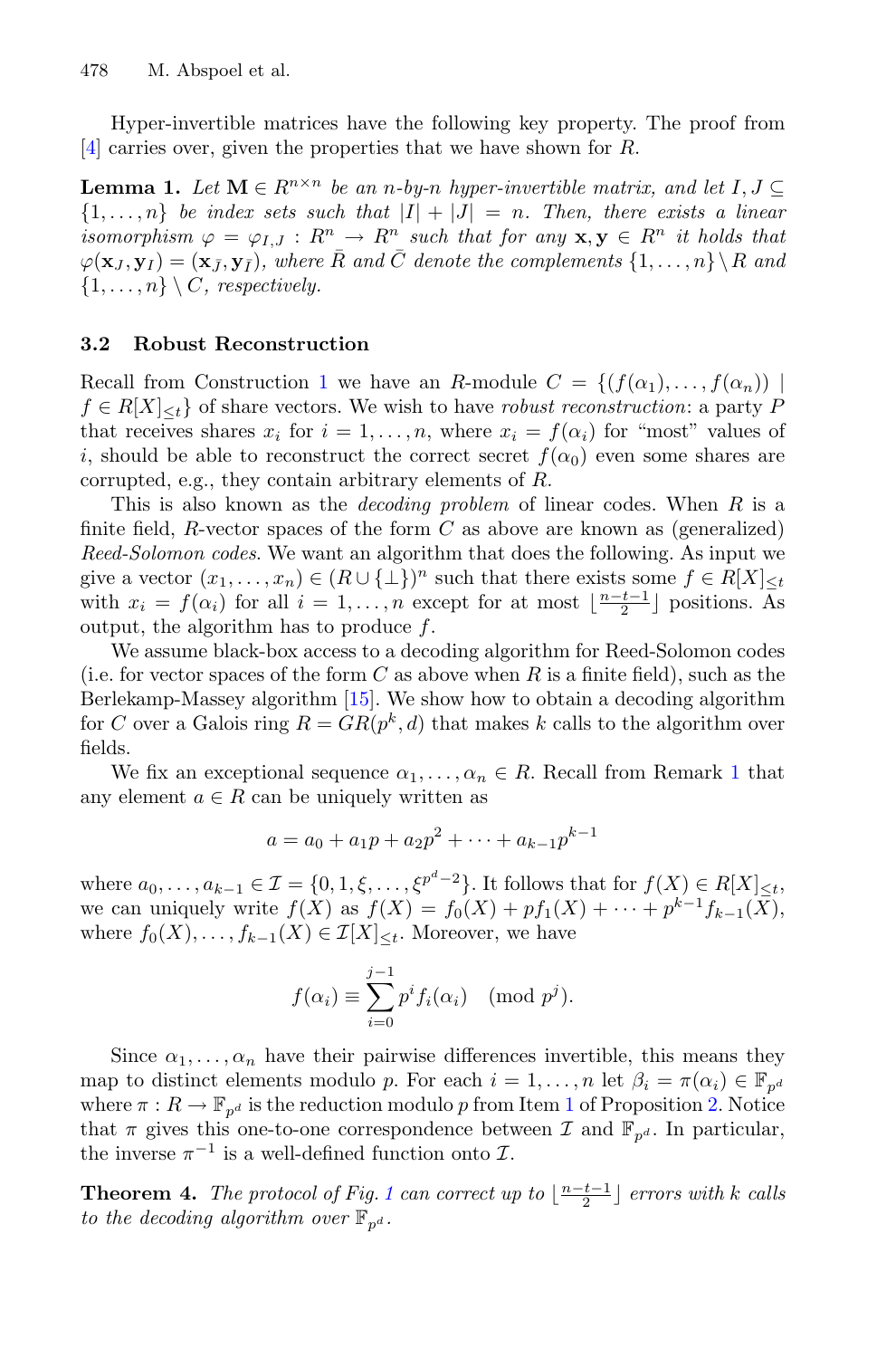#### **Decoding Reed-Solomon Codes over a Galois Ring** R

**–** Input:  $\mathbf{x} = (x_1, ..., x_n) \in (R \cup \{\perp\})^n$ .

- $-$  Let **y** ← **x**. For  $i = 0, ..., k 1$  perform the following operations:
	- 1.  $\mathbf{y} \leftarrow \pi(\mathbf{y}/p^i)$ , applied element-wise.
		- 2. Run the decoding algorithm the input **y** and let the  $\bar{f}_i(X)$  be the output polynomial. Let  $f_i(X) = \pi^{-1}(\bar{f}_i(X)) \in \mathcal{I}[X]_{\leq t}$ .
		- 3. Let  $t_j = \sum_{\ell=0}^i p^{\ell} f_{\ell}(\alpha_j)$  for  $j = 1, ..., n$  and  $\mathbf{y} \leftarrow (x_1 t_1, ..., x_n t_n)$ .
	- 4. If there exists j such that  $x_j t_j$  is not divisible by  $p^{i+1}$ , we claim an error in index j and set  $\perp$  on the j-th component of **y**.
- $-$  Output:  $f(X) = f_0(X) + pf_1(X) + \cdots + p^{k-1}f_{k-1}(X)$ .

<span id="page-8-0"></span>**Fig. 1.** Decoding Reed-Solomon Codes over a Galois Ring R

*Proof.* Let us justify this decoding algorithm. We start with  $i = 0$ . Note that  $\bar{f}_0(X) = \pi(f_0(X)) \in \mathbb{F}_{n^d}[X]_{\leq t}$ . Thus,

$$
\mathbf{c}_f = (\bar{f}_0(\beta_1), \ldots, \bar{f}_0(\beta_n))
$$

is a vector in the corresponding Reed-Solomon code over  $\mathbb{F}_{p^d}$ . Since  $\mathbf{y} = \pi(\mathbf{x})$ is a corrupted vector in  $\mathbb{F}_{p^d}^n$  differing in at most  $\lfloor \frac{n-t-1}{2} \rfloor$  positions from  $\mathbf{c}_f$ , the decoding algorithm over  $\mathbb{F}_{p^d}$  will recover  $\bar{f}_0(X)$  and then  $f_0(X)$ . Now, assume that we have already recovered  $f_0(X),...,f_i(X)$ . Let us fix  $x_j$ , the j-th component of **x**. Assume that  $x_j$  is not corrupted, i.e.,  $x_j = f(\alpha_j)$ . Then, we have

$$
x_j - t_j = f(\alpha_j) - \sum_{\ell=0}^i p^{\ell} f_{\ell}(\alpha_j) = p^{i+1} \sum_{\ell=0}^{k-i-2} p^{\ell} f_{\ell+i+1}(\alpha_j).
$$

This implies  $x_i - t_j$  is divisible by  $p^{i+1}$ . Moreover,  $\pi((x_i - t_i)/p^{i+1}) =$  $\pi((f_{i+1}(\alpha_j)) = \overline{f}_{i+1}(\beta_j)$ . Thus  $\pi(\mathbf{y}/p^i)$  agrees with  $(\overline{f}_{i+1}(\beta_1),\ldots,\overline{f}_{i+1}(\beta_N))$  in the position that is not corrupted. It follows that  $\pi(\mathbf{y}/p^i)$  differs in at most  $\lfloor \frac{n-t-1}{2} \rfloor$  positions from  $(\bar{f}_{i+1}(\beta_1),..., \bar{f}_{i+1}(\beta_N))$ . Running the decoding algorithm over  $\mathbb{F}_{p^d}$  on  $\pi(\mathbf{y}/p^i)$  will output the polynomial  $f_{i+1}(\tilde{X})$ . The desired result follows as we only invoke the decoding algorithm over the finite field  $k$  times.  $\square$ 

#### <span id="page-8-1"></span>**3.3 MPC over** *R*

Let d be the smallest positive integer with  $p^d \geq 2n$ , and write  $R = GR(p^k, d)$ . Let  $(\alpha_0, \alpha_1, \ldots, \alpha_n)$  and  $(\beta_1, \ldots, \beta_{2n})$  be exceptional sequences of R of respective lengths  $n + 1$  and  $2n$ .

We replace some of the components of [\[4\]](#page-29-6) to extend this protocol over rings. We use the n-player Shamir-like secret-sharing scheme obtained in Construction [1,](#page-4-0) where  $\alpha_i$  is assigned to each player  $P_i$ . Thus both the share and secret lie in R. Also, we use the hyper-invertible matrices from Construction [2,](#page-6-1) with evaluation points  $\beta_1, \ldots, \beta_{2n}$ ; and we recover secrets from  $n' \leq n$  shares with  $t'$  corruptions, provided that  $t < n' - 2t'$ , using the procedure in Fig. [1.](#page-8-0)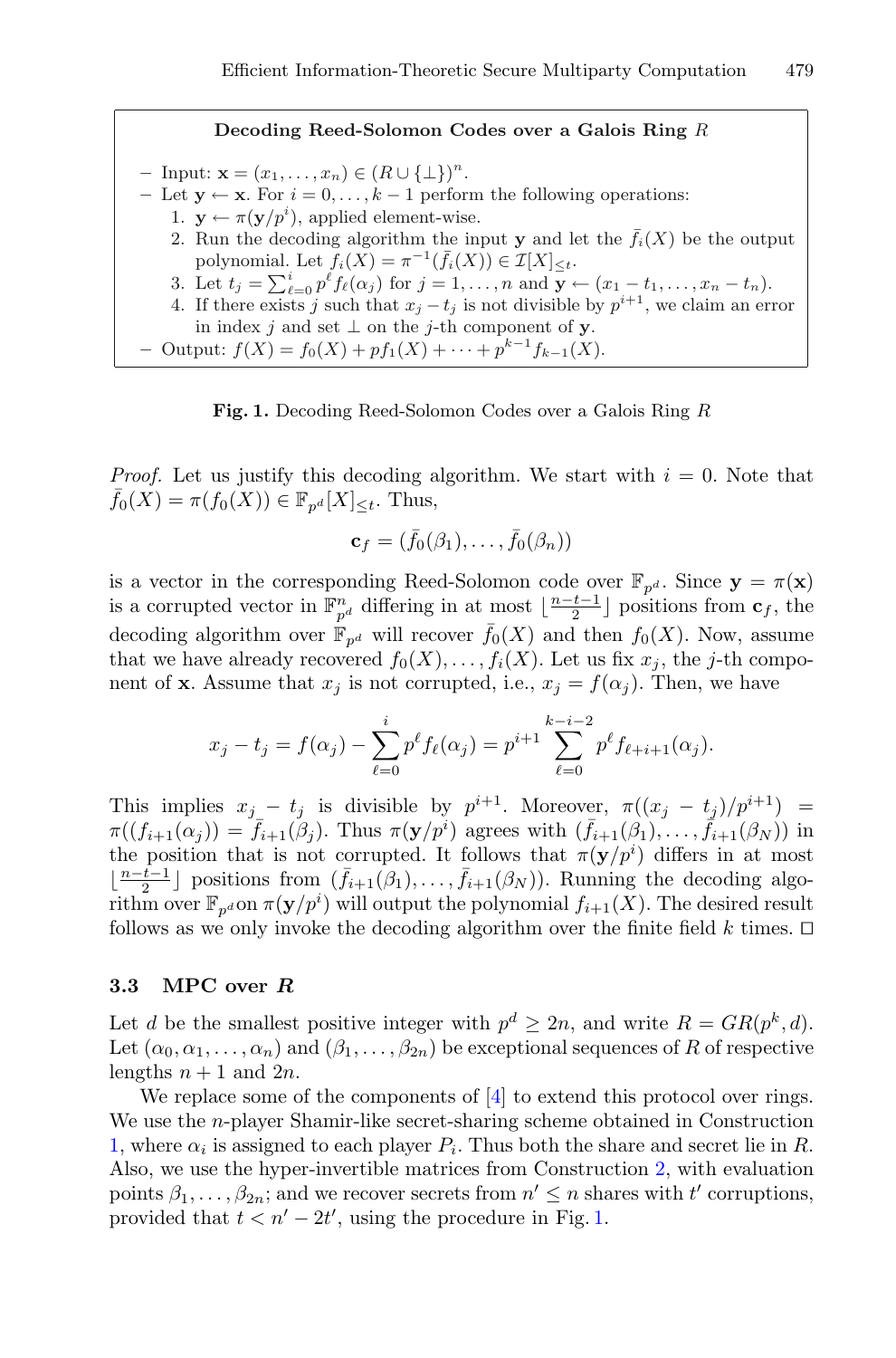<span id="page-9-1"></span>With these tools in place, the remainder of the protocol from [\[4\]](#page-29-6) can be used to obtain MPC over  $R$ , as encapsulated in the following theorem.

**Theorem 5.** *There exists an efficient MPC protocol over the Galois Ring*  $R =$  $GR(p^k, d)$  with  $p^d > 2n$ , for *n* parties, that is secure against the maximal number *of active corruptions*  $|(n-1)/3|$ , and that has an amortized communication *complexity of* O(n) *ring elements per gate.*

### <span id="page-9-0"></span>**3.4** MPC over  $\mathbb{Z}/p^k\mathbb{Z}$

From Theorem [5,](#page-9-1) we get MPC over  $R = GR(p^k, d)$  with  $p^d \geq 2n$ , but this does not give us MPC over  $\mathbb{Z}/p^k\mathbb{Z}$  for an arbitrary number of players. We can embed inputs in  $\mathbb{Z}/p^k\mathbb{Z}$  into R, but we do need to verify that the original inputs are actually in  $\mathbb{Z}/p^k\mathbb{Z}$ .

Proving that a secret-shared value [a] is in  $\mathbb{Z}/p^k\mathbb{Z}$  reduces to sampling a secret-shared random element  $[r] \leftarrow \mathbb{Z}/p^k \mathbb{Z}$ , as follows: to check that  $a \in \mathbb{Z}/p^k \mathbb{Z}$ we simply locally compute  $[a + r]$  and open the result. We have that  $a \in \mathbb{Z}/p^k\mathbb{Z}$ if and only if  $a + r \in \mathbb{Z}/p^k\mathbb{Z}$ . Also, since r is a uniformly random element in  $\mathbb{Z}/p^k\mathbb{Z}, a+r$  does not reveal any information about a (if a is in fact in  $\mathbb{Z}/p^k\mathbb{Z}$ ).

We use an idea from [\[7](#page-29-5)] to generate these sharings of random elements in  $\mathbb{Z}/p^k\mathbb{Z}$ . Since R is a free module over  $\mathbb{Z}/p^k\mathbb{Z}$  of rank d, we can write down a basis of R. In fact, a power basis  $1, \xi, \ldots, \xi^{d-1}$  exists. After fixing  $\xi$ , an element  $b \in R$  can thus be uniquely written  $b = b_0 + b_1\xi + \cdots + b_{d-1}\xi^{d-1}$ , and we can identify b with its coefficient vector  $(b_0,\ldots,b_{d-1})$ . The map  $\phi: R \to (\mathbb{Z}/p^k\mathbb{Z})^d$ such that  $\phi(b)=(b_0,\ldots,b_{d-1})$  is a  $\mathbb{Z}/p^k\mathbb{Z}$ -module isomorphism.

Let  $\lambda \in R$ . Multiplication by  $\lambda$  in R defines an R-module endomorphism  $R \to R$ , which is in particular an  $\mathbb{Z}/p^k\mathbb{Z}$ -module homomorphism  $(\mathbb{Z}/p^k\mathbb{Z})^d \to$  $(\mathbb{Z}/p^k\mathbb{Z})^d$ . Thus, this operation can be seen be represented as a  $d \times d$  matrix  $M_{\lambda}$ with entries in  $\mathbb{Z}/p^k\mathbb{Z}$  such that for any  $b \in R$  it holds that  $\phi(\lambda b) = M_\lambda \phi(b)$ . This is similar to how elements in a field extension can be seen as matrices over the base field.

Now, let A be an  $n \times n$  matrix with entries in R, for arbitrary  $n \geq 1$ , and let  $(x_1,...,x_n) \in R^n$  be a vector. Each entry  $x_i$  can in turn be represented as a vector  $(x_{i,1},...,x_{i,d})$  with entries in  $\mathbb{Z}/p^k\mathbb{Z}$  such that  $x_i = \phi((x_{i,1},...,x_{i,d}))$ . The action of A on  $R^n$  is R-linear so in particular  $\mathbb{Z}/p^k\mathbb{Z}$ -linear. If we let  $(y_1,\ldots,y_n)^T = A(x_1,\ldots,x_n)^T$  then each entry  $y_i$  is the R-linear combination  $y_i = a_{i,1}x_1 + \cdots + a_{i,n}x_n$ , where  $(a_{i,1},\ldots,a_{i,n}) \in R^n$  is the *i*-th row of A. Applying  $\phi^{-1}$  to this equation we see that the Z/p<sup>k</sup>Z-linear action of A on the elements  $x_{i,j}$  is as follows

$$
(y_{i,1},\ldots,y_{i,d})^T = M_{a_{i,1}}(x_{1,1},\ldots,x_{1,d})^T + \cdots + M_{a_{i,n}}(x_{n,1},\ldots,x_{n,d})^T.
$$

In Fig. [2,](#page-10-0) we present a protocol for constructing sharings over  $R$  of random elements in  $\mathbb{Z}/p^k\mathbb{Z}$ . The function of RandEl( $\mathbb{Z}/p^k\mathbb{Z}$ ) is to amortize away the cost of generating sharings of random elements in  $\mathbb{Z}/p^k\mathbb{Z}$  and meanwhile to verify if the shares correspond to a random element in  $\mathbb{Z}/p^k\mathbb{Z}$  instead of R. Our protocol is similar to RandElSub(V) in [\[7\]](#page-29-5). Using player elimination, we assume that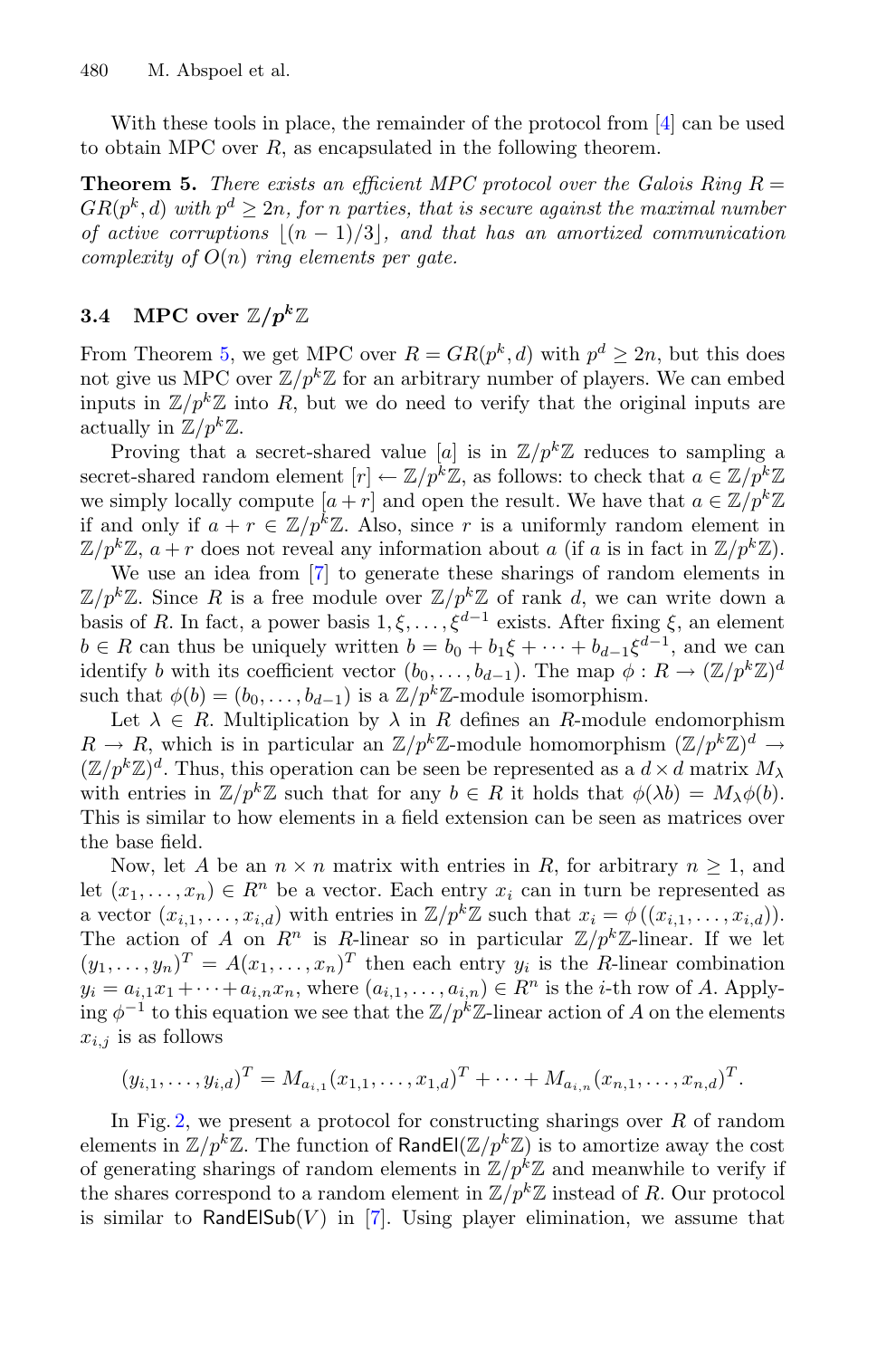**RandEl**( $\mathbb{Z}/p^k\mathbb{Z}$ )

**Fixed public parameters:**  $1 \leq T \leq n' - 2t'$ , M an  $n' \times n'$  hyper-invertible matrix over R given in Construction 2.

- **Processing:** 1. For  $i = 1, ..., n'$ ,  $P_i$  selects d uniformly random elements  $s_{i,1},\ldots,s_{i,d} \in \mathbb{Z}/p^k\mathbb{Z}$  and secret-shares each of them in parallel using the secret-sharing scheme in Construction 1 over R with  $n'$  players and  $t'$ privacy. This can be interpreted as each party secret-sharing a vector of d elements, and we write  $[\mathbf{s}_i] := ([s_{i,1}], \ldots, [s_{i,d}])$ . This constitutes a secretsharing where the *correct* secrets are elements of  $(\mathbb{Z}/p^k\mathbb{Z})^d$  and the shares are elements of  $R^d$ .
	- 2. Players locally compute  $([\mathbf{r}_1], \ldots, [\mathbf{r}_{n'}]) = M([\mathbf{s}_1], \ldots, [\mathbf{s}_{n'}])$ . Note that the matrix  $M$  is defined over  $R$ ; the action on the individual  $R$ -sharings is defined via the matrices  $M_{m_{i,j}}$  where  $M = (m_{i,j}).$
	- 3. For  $i = T + 1, \ldots, n'$ , every party  $P_j$  sends its share of  $[\![\mathbf{r}_i]\!]$  to  $P_i$ .  $P_i$  then verifies the values received if the secret is indeed a vector in  $(\mathbb{Z}/p^k\mathbb{Z})^d$ , and if not, gets unhappy.

**Output:** If all honest players are happy, the  $d \cdot T$  sharings  $[r_{1,1}],\ldots,[r_{1,d}],[r_{2,1}],\ldots,[r_{T,d}]$  are sharings over R with each secret an independent uniformly random element from  $\mathbb{Z}/p^k\mathbb{Z}$ .

<span id="page-10-0"></span>**Fig. 2.** Protocol for Generating Sharings of Random Elements in Subring

there are currently n' parties taking part in the computation (labeled  $P_1, \ldots, P_{n'}$ without loss of generality) and at most  $t'$  of them are corrupted. Note that  $t < n' - 2t'$ . If a party is unhappy, player elimination ensures that we can find a pair of players that contains at least one corrupted player. Like Proposition 4 in [\[7](#page-29-5)], we only need to communicate  $O(n)$  elements in R per sharing of a random element in  $\mathbb{Z}/p^k\mathbb{Z}$ .

<span id="page-10-1"></span>**Proposition 3.** *If all honest players are happy after the execution of RandEl*( $\mathbb{Z}/p^k\mathbb{Z}$ ), then the output is correct, i.e. the  $d \cdot T$  sharings  $[r_{1,1}], \ldots, [r_{1,d}], [r_{2,1}], \ldots, [r_{T,d}]$  are correct sharings of uniformly random ele*ments in*  $\mathbb{Z}/p^k\mathbb{Z}$ *, and the adversary has no information about these values, other than the fact that they belong to*  $\mathbb{Z}/p^k\mathbb{Z}$ *.* 

With the help of Proposition [3](#page-10-1) and our above analysis, we obtain the following theorem.

**Theorem 6.** *There exists an efficient* n*-party MPC protocol for circuits defined over*  $\mathbb{Z}/p^k\mathbb{Z}$ , that is secure against the maximal number of active corruptions  $|(n-1)/3|$ , and that has an amortized communication complexity of  $O(n \log n)$ *ring elements per gate.*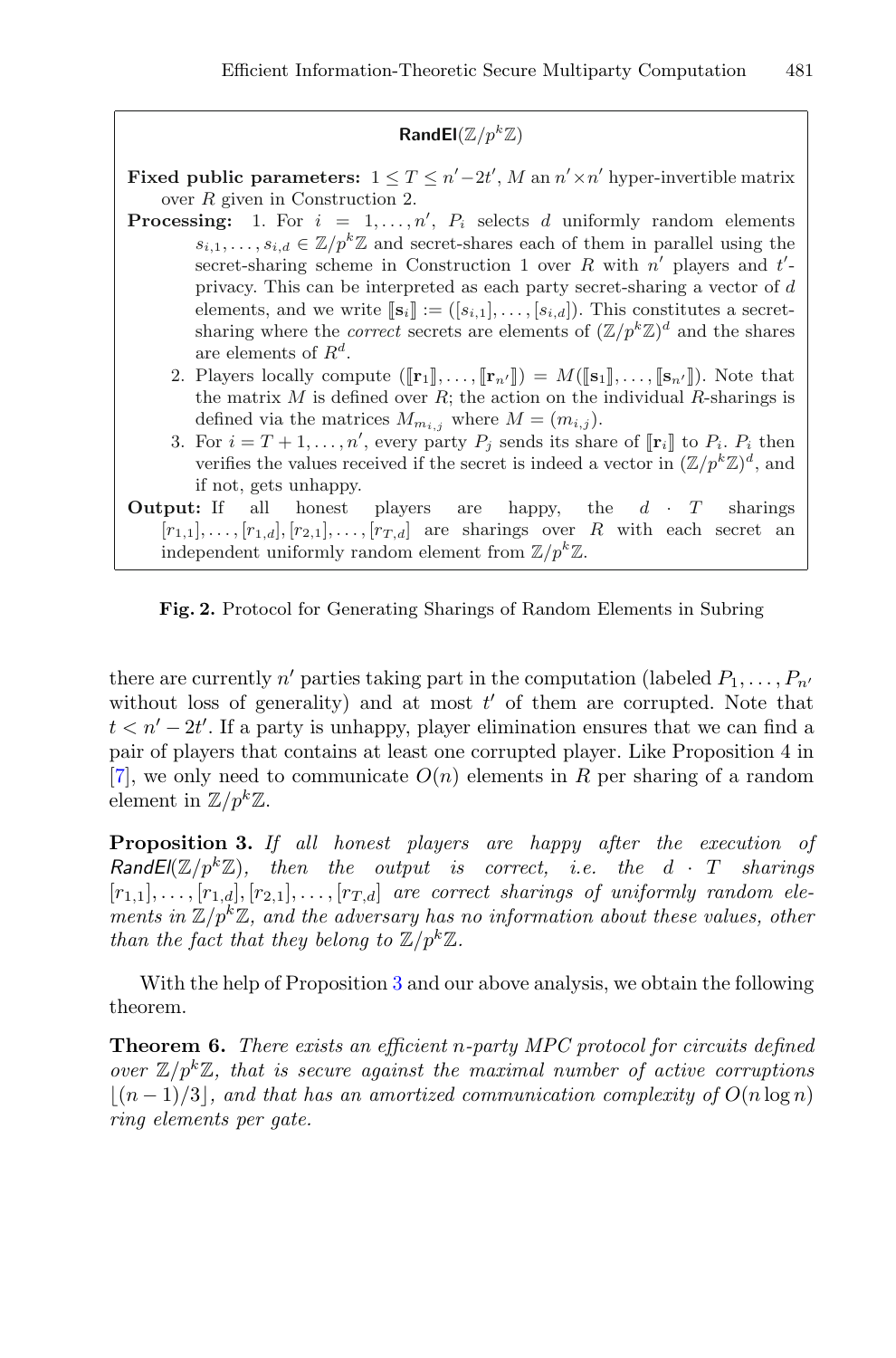## <span id="page-11-0"></span>**4 Statistically Secure MPC for Honest Majority over Galois Rings**

In this section we present a protocol for secure computation over the Galois ring  $R = GR(p^k, d)$  that is statistically secure against active adversaries. The protocol tolerates a number of corrupted parties  $t < n/2$ , which is optimal in this setting.

Our protocol is largely based on the dispute control protocol from [\[3\]](#page-29-7). However, some of their techniques explicitly use properties about fields, which do not apply to our setting directly. In this section we show that, due to some special properties of the Galois ring R (mostly the fact that R is local), most of these techniques actually apply to this setting as well, at the expense of having a higher failure probability than in the field case. More explicitly, when working over a field  $\mathbb F$  it can be shown that the failure probability is roughly  $1/|\mathbb F|$ , but in our setting this probability is close to  $1/p<sup>d</sup>$ , which is potentially far from  $1/|R| = 1/p^{k \cdot d}$ . In particular, this implies that d must be as large as the security parameter  $\kappa$ .

However, if we have our computation over  $R = GR(p^k, d)$  with  $p^d \geq n +$ 1, so that we have enough interpolation points for each player, we can avoid much of the overhead. We do this by moving to an extension Galois ring  $\bar{R}$  =  $GR(p^k, d \cdot \hat{d}) \supset R$  (see Proposition [2\)](#page-5-1). For many subprotocols where the error depends on  $p^d$ , we can pack  $\hat{d}$  values of R into  $\hat{R}$  (since  $\hat{R} \cong R^{\hat{d}}$  as R-modules), and keep the same amortized complexity. In particular, we do not get a total complexity that is linear in both the size of the circuit *and* the security parameter  $\kappa$ , which is what one would get if d were as large as  $\kappa$ .

To get computation over  $\mathbb{Z}/p^k\mathbb{Z}$  where  $p \leq n$ , we embed  $\mathbb{Z}/p^k\mathbb{Z} \hookrightarrow R$ , but we do need to verify that the inputs are actually in  $\mathbb{Z}/p^k\mathbb{Z}$ , like we saw in Sect. [3.3.](#page-8-1) We will develop the machinery needed for this in Sect. [4.7.](#page-26-0)

#### <span id="page-11-2"></span>**4.1 Overview of Our Techniques**

We begin by presenting a summary of the main novel techniques used to achieve the results in this section. The details of these, and their specific usage in the context of our protocol, are explained thoroughly in subsequent sections.

<span id="page-11-1"></span>**Error Checking.** To guarantee correctness of the computation, we need a process that checks whether values are secret-shared correctly, with negligible error. Suppose we have secret-shared values  $[x_1], \ldots, [x_\ell]$  and we want to check whether the players have consistent shares, i.e. each reconstructing set of honest players jointly have shares that reconstruct to the same secret value. A trick commonly used over fields is to fix a random linear combination  $y = r_1x_1 +$  $\cdots + r_{\ell}x_{\ell}$ , for publicly known uniformly random values  $r_1, \ldots, r_{\ell}$ , and to have the players broadcast the shares of  $y$ . They can then check whether their shares are consistent, e.g. for Shamir's secret-sharing scheme they check whether the shares are on a polynomial of degree of at most  $t$ .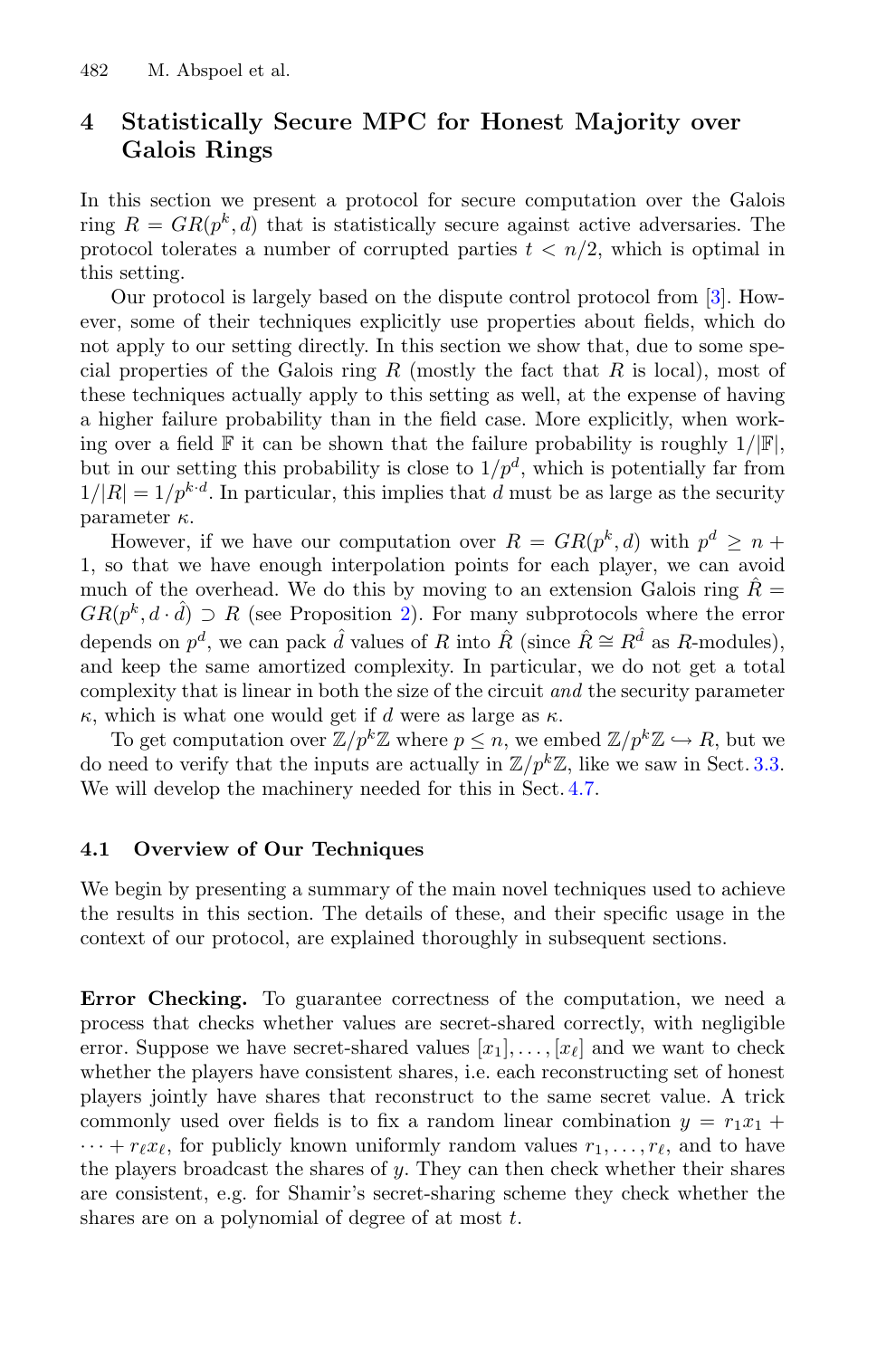This approach works over a finite field F since the inner product of any nonzero vector (an "error vector") with a uniformly random vector is zero with probability  $1/|\mathbb{F}|$ . Therefore any inconsistency in some value  $x_i$  is very likely to give an inconsistency in  $y$ . In other rings, this does not necessarily apply, and the product of a non-zero value times a random value is not necessarily random: for example, in  $\mathbb{Z}/2^k\mathbb{Z}$  we have  $Pr[r \cdot 2^{k-1} = 0] = 1/2$  for uniformly random r.

For the Galois ring  $R$ , it turns out the above procedure does work, but only with error probability  $p^{-d}$ , i.e. it only scales in the *degree* of the Galois ring, not in its order  $p^{k \cdot d}$ . We illustrate this with the following protocol.

Consider the setting where we have a single dealer that secret-shares a single secret value  $[x] \in R$  and a single verifier that wants to check whether  $[x]$  is secret-shared correctly. To ensure privacy towards the verifier, the dealer also secret-shares a random value  $[u] \in R$ . The protocol runs as follows:

- 1. The dealer samples  $u \in R$  and secret-shares [x], [u] among the players.
- 2. The verifier samples  $r \in R$  and broadcasts it to all players.
- 3. All players reconstruct  $y = rx + u$  towards the verifier.
- 4. The verifier accepts if all received shares of y are consistent, and rejects otherwise.

This protocol is private because u is chosen uniformly random by the dealer. We shall now analyze the soundness error. It is useful to take a more general view, and let  $C \subseteq R^n$  denote the set of vectors of consistent shares; recall  $C$ from Construction [1.](#page-4-0) More generally, let  $C$  be any free  $R$ -module, i.e. it has a basis. Note that the verifier accepts if  $y \in C$ , and the dealer cheats successfully if the verifier accepts and  $x \notin C$ .

<span id="page-12-1"></span>We analyze the soundness error using a fact about roots of polynomials over R:

**Lemma 2.** Let  $f \in R[X]$  be a polynomial of arbitrary degree  $\ell > 0$ . Then  $\Pr_{x \leftarrow R}[f(x) = 0] \leq \ell/p^d$ , where x *is drawn uniformly from R*.

*Proof.* Write  $f(X) = a_0 + a_1 X + \cdots + a_\ell X^\ell$ . Let u be the highest power of p such that  $p^u$  divides each coefficient  $a_0, \ldots, a_\ell$  of f. Then,  $f(X)/p^u$  has at least one coefficient invertible, hence its reduction  $g := \overline{f(X)/p^u}$  modulo p is a nonzero polynomial of degree  $\leq \ell$  over the field  $R/(p)$  of order  $p^d$ . Clearly, if  $f(x) = 0$  then  $\overline{x} := x \mod (p)$  is a root of g. Since g has at most  $\ell$  roots,  $g(\overline{x}) = 0$ with probability  $\leq \ell/p^d$  for uniformly random  $\bar{x}$ . Since reduction modulo (p) is a homomorphism, in particular it has pre-images of equal size, hence given that x is uniformly random in R,  $\bar{x}$  is uniformly random in  $R/(p)$ .  $\Box$ 

<span id="page-12-0"></span>**Lemma 3.** *Let*  $C \subseteq R^n$  *be a free*  $R$ *-module. For all*  $x \notin C$  *and*  $u \in R^n$ *, we have that*

$$
\Pr_{r \leftarrow R}[rx + u \in C] \le 1/p^d,
$$

*where* r *is chosen uniformly at random from* R*.*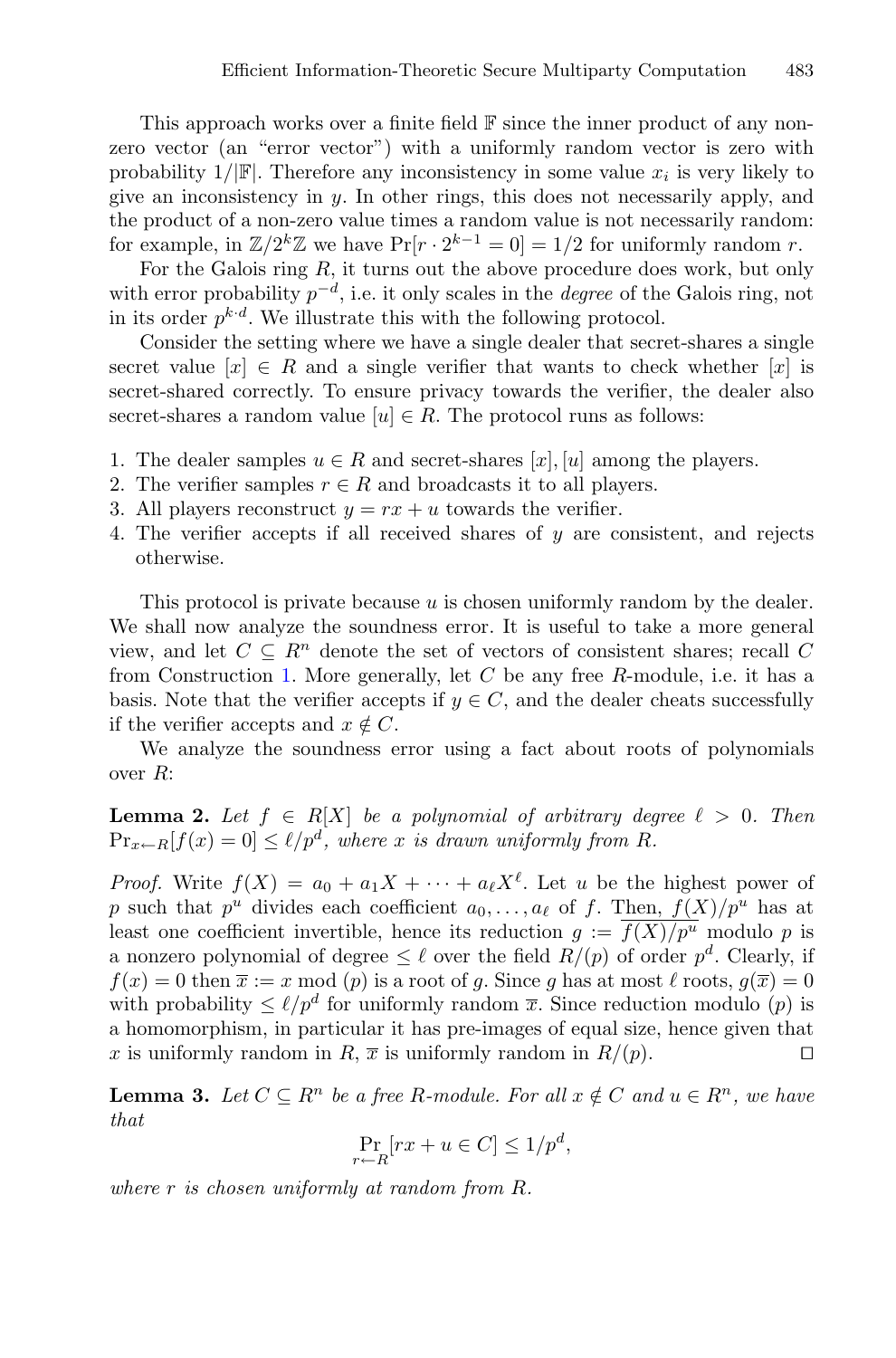*Proof.* Let  $q: \mathbb{R}^n \to \mathbb{R}$  be an R-module homomorphism such that  $q(c) = 0$  for all  $c \in C$ , and such that  $q(x) \neq 0$ . Such a homomorphism in particular exists because C is free, and it is therefore a direct summand of  $R^n$ .

If  $rx + u \in C$ , then  $0 = q(rx + u) = rq(x) + q(u)$ , so r is a root of the linear polynomial  $g(x)X + u$ , which by the previous lemma occurs with probability  $\leq 1/p^d$ .  $\Box$ 

<span id="page-13-0"></span>**Packing.** To get a negligible correctness error for MPC over R, our solution is to move from R to an extension  $R \subset \hat{R}$ , where  $\hat{R} = GR(p^k, d \cdot \hat{d})$  for an integer  $\hat{d} > 1$  with  $p^{d \cdot \hat{d}} \geq 2^{\kappa}$ . However, the efficiency is unfavorable since communication and computation is  $\Omega(\kappa n^2)$  per multiplication gate.

To improve efficiency, we observe that  $\hat{R}$  is a free R-module of rank  $\hat{d}$ , i.e.  $\hat{R} \cong R^{\hat{d}}$ . Therefore, we can interpret an element of  $\hat{R}$  as a vector of elements of R of length  $\hat{d}$ . This allows us to check  $\hat{d}$  elements of R in parallel, by checking one element of  $\hat{R}$ . In  $\hat{R}$  our correctness check has error probability  $p^{-d\cdot\hat{d}} < 2^{-\kappa}$ , and thus by moving to the extension we can both achieve the desired soundness error while getting no amortized overhead.

Let  $g(Y)$  be a monic polynomial over R of degree  $\hat{d}$  which is irreducible when taken modulo p, and let  $\hat{R} = R[Y]/(g(Y))$ . Let  $w_1, \ldots, w_{\hat{d}}$  be a basis of  $\hat{R}$  over R as a module and consider the natural isomorphism of modules  $\psi : R^{\hat{d}} \to \hat{R}$ given by  $\psi(x_1,\ldots,x_{\hat{d}}) = \sum_{i=1}^{\hat{d}} x_i \cdot w_i$ .

Finally, consider  $y \in \hat{R}$  with  $\psi(y_1,\ldots,y_{\hat{d}}) = y$  and assume that y is secretshared via a polynomial  $F \in \hat{R}[X]$  and that the exceptional sequence  $\alpha_1, \ldots, \alpha_n$  $\sum_{i=1}^{m} f_i(X) \cdot w_i$  where  $f_i$  are polynomials in  $R[X]$ . Moreover, we notice that for of evaluation points is in R. This polynomial can be written uniquely as  $F(X) =$ all  $r \in R$  it holds that  $F(r) = \psi(f_1(r), \ldots, f_d(r))$ , so in particular the polynomial  $f_i$  defines shares of  $y_i$ , for  $i = 1, \ldots, \hat{d}$ . Conversely, if we have shares of  $y_1, \ldots, y_{\hat{d}}$ using polynomials  $f_1, \ldots, f_{\hat{d}}$  over R, then we can define a share of  $\psi(y_1, \ldots, y_{\hat{d}})$ over  $\hat{R}$  which is given by the polynomial  $F = \sum_{i=1}^{d} f_i \cdot w_i$ . We abuse notation and write  $\psi([y]_{\hat{R}}) = ([y_1]_R, \ldots, [y_m]_R)$  to denote the situation above.

<span id="page-13-1"></span>We then have the following:

**Lemma 4.** Let  $y \in \hat{R}$  and  $(y_1, \ldots, y_m) = \psi^{-1}(y)$ , and suppose that  $\psi([y]_{\hat{R}}) =$  $([y_1]_R, \ldots, [y_m]_R)$ . Then  $[y]_R$  is correctly shared if and only if each  $[y_i]_R$  is cor*rectly shared.*

*Proof.* Let F be the polynomial over  $\hat{R}$  interpolating y and let  $f_i$  be the polynomial over R interpolating  $y_i$ , for  $i = 1, \ldots, m$ . We know that  $F = \sum_{i=1}^{m} f_i$  $\sum_{i=1}^{m} f_i \cdot w_i$ , and since  $w_1, \ldots, w_i$  is a basis for  $\hat{R}$  over R it follows that  $deg(F) = max{deg(f_1), \ldots, deg(f_m)}$ . Therefore, in particular  $deg(F) \leq t$  if and only if  $\deg(f_i) \leq t$  for all i. The desired result follows.  $\Box$ 

**MPC over**  $\mathbb{Z}/p^k\mathbb{Z}$ . Like in Sect. [3.4,](#page-9-0) checking the membership of a secret-shared value in a Galois subring  $S \subset R$  can be reduced to sampling a random secretshared [s], where  $s \leftarrow S$  and the secret-sharing is over R. To check whether an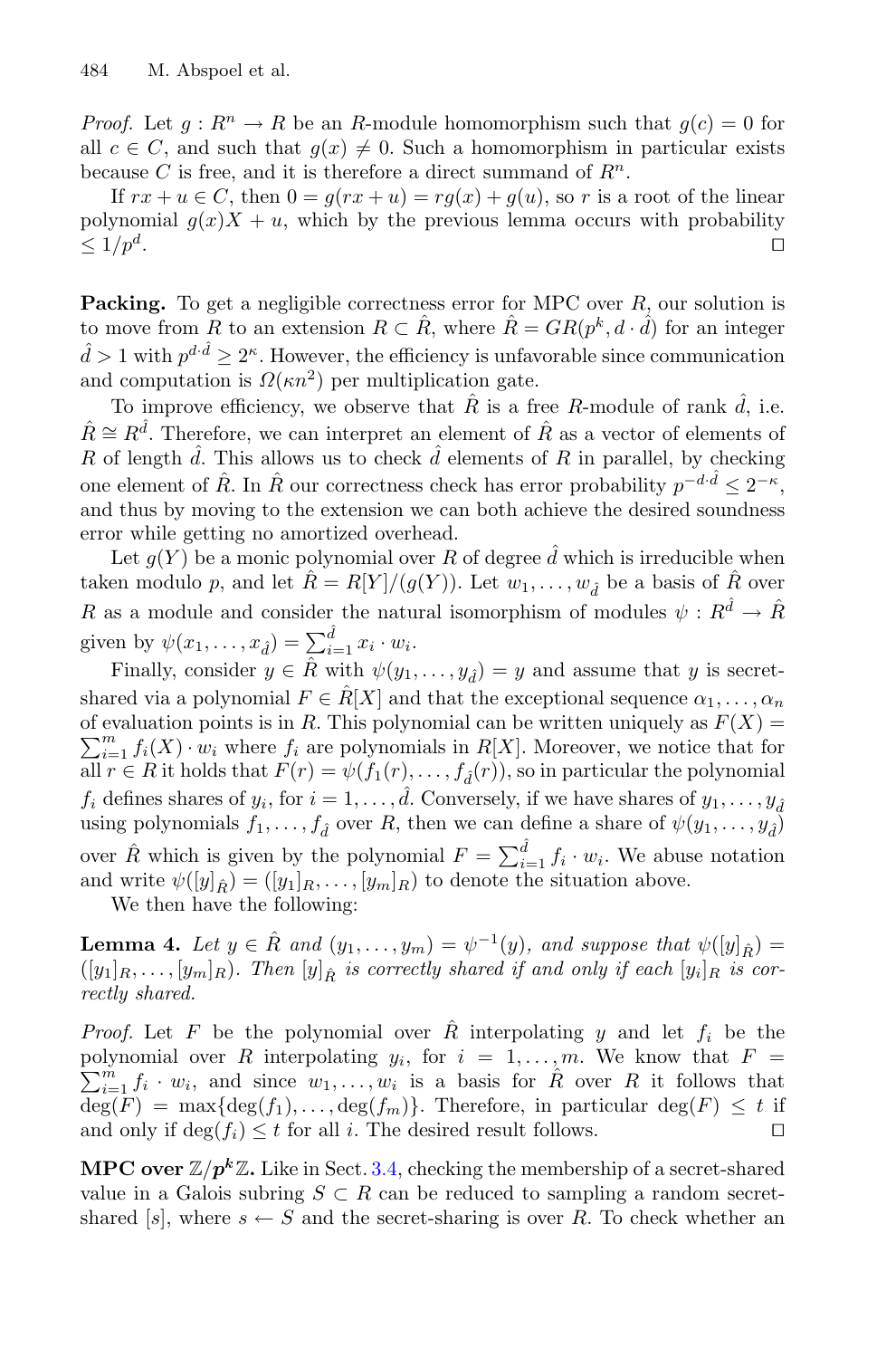input  $[x]$  is in S, we can simply mask and open  $x + s$ , and check whether it is in S. This holds for any  $x \in S$ , since S is additively closed.

To get a random sharing [s], a straightforward solution is to let each player  $P_i$  sample a random element  $s_i$  and secret-share it (over R). The players then compute  $[s] = \sum_{i=1}^{n} [s_i]$ . We can check the correctness of  $[s]$  by using the method of Sect. [4.1,](#page-11-1) where we check a batch of many different values at once. However, in this situation, we are only allowed to take S-linear combinations. In particular, for  $S = \mathbb{Z}/p^k\mathbb{Z}$ , Lemma [3](#page-12-0) only gives an error probability of  $1/p$ .

To reduce the error probability, we do the following. Let  $C$  be the set of share vectors  $[s]=(s_1,\ldots,s_n)$  of secrets  $s \in S$ , with shares  $s_1,\ldots,s_n \in R$ . Note that  $C$  is an S-module but not an R-module in general. Since  $R$  is a free module over S, we have  $R \cong S^e$  where  $e = \text{rank } R$ . We may now take the extension of scalars of  $C$  to  $R$  via the following tensor product of  $S$ -modules:

$$
\hat{C} := C \otimes_S R \cong C \otimes_S S^e
$$

In contrast to  $C$ , we have that  $\hat{C}$  *is* an R-module, and in fact an R-submodule of  $R^n \otimes_S R \cong R^{n \cdot e}$ . A dealer will secret-share a vector of e random elements of S in parallel over R. Each player thus obtains a vector of shares (with each entry in R), which can be interpreted as one element of  $R \otimes_{S} R \cong R^{e}$ . All of the players' shares together form a vector in  $R^{n \cdot e}$ , which is in  $\ddot{C}$  if indeed the  $e$ secret-shared elements are in S. We can now apply the methods from Sect. [4.1](#page-11-1) to batch check these values with error probability  $1/p^d$ .

#### **4.2 Computation over Fields**

As a base for our protocol for statistically secure MPC in the honest majority setting, we choose the protocol from [\[3\]](#page-29-7). It maintains the invariant that every wire of the circuit is secret-shared using Shamir's secret-sharing scheme. Linear gates are given for free by the secret-sharing scheme, and multiplication gates are handled by means of some preprocessed data known as multiplication triples, which are generated themselves using a technique known as resharing. The protocol follows the traditional offline/online paradigm where the multiplication triples are generated during the so-called offline phase that is independent from the inputs, and these triples are subsequently used in the online phase to perform the actual secure computation.

With the secret-sharing scheme over rings from Sect. [2.2,](#page-3-3) adapting the basic resharing based protocol to the ring setting is straight-forward. Therefore, an efficient protocol for statistically secure computation with honest majority *with abort* and *over rings* can be easily developed at this point. However, in this work we aim for full security, and in order to provide robustness we need to adapt the tools introduced by the dispute control technique, and this becomes much more involved since these highly exploit the fact that the underlying structure is a field.

While we do not have the nice structural properties of fields, we are able to exploit properties of Galois rings to obtain sub-protocols with comparable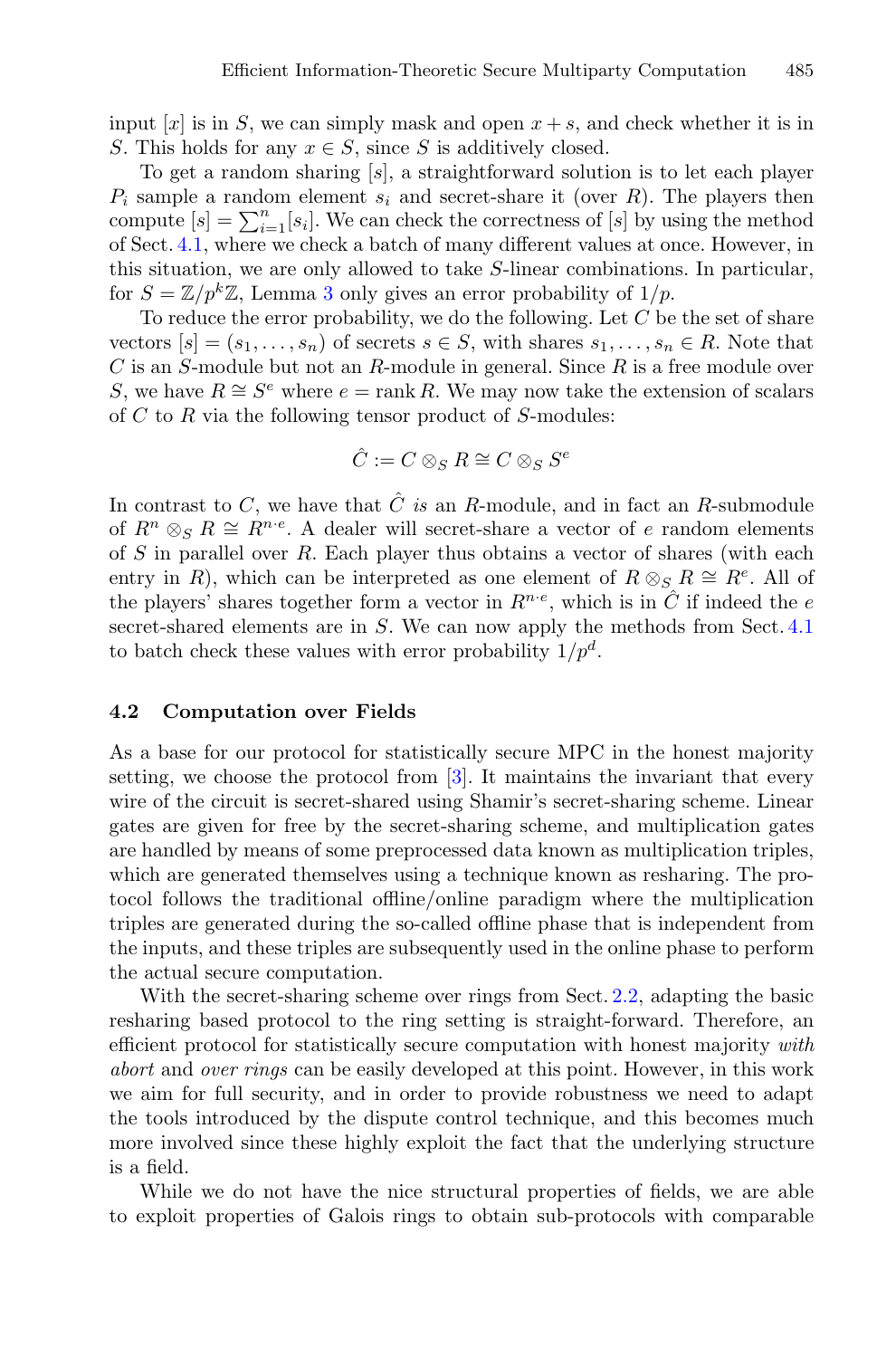efficiency to those over fields. In the rest of the section we will focus only on the algebraic aspects of dispute control that must be modified in order to adapt them to work over Galois rings. A second part of dispute control uses more "combinatorial" arguments which are independent of the underlying algebraic structure and therefore they apply directly to our setting. In these cases we refer the reader to the appropriate references.

#### **4.3 Dispute Control**

Dispute control is a technique used in [\[3](#page-29-7)] in order to provide guaranteed output delivery. Here the parties keep track of a publicly known dispute set  $\Delta$ of unordered pairs  $\{P_i, P_j\}$  of parties that are in dispute. We write  $P_i \nleftrightarrow P_j$ if  $\{P_i, P_j\} \in \Delta$ , and  $P_i \leftrightarrow P_j$  otherwise. At a very high level, a new dispute  $P_i \nleftrightarrow P_j$  is generated whenever  $P_i$  thinks that  $P_j$  has cheated, or vice versa, and the protocol will guarantee that whenever a new dispute is generated then at least one of the two parties involved is corrupt (i.e. an honest party will never go in dispute with another honest party).

We let  $\Delta_i$  denote the set of parties  $P_j$  such that  $P_i \nleftrightarrow P_j$ . Let  $\mathcal{X} \subseteq \mathcal{P}$  denote the set of parties  $P_i$  that have  $|\Delta_i| > t$ , i.e. parties that have a dispute with more than  $t$  other parties. They are universally known as corrupt, because no honest party can have a dispute with more than t other parties.

At a very high level, the way in which dispute control is used in the protocol is the following. The computation is divided into segments such that at the end of each segment there is a consistency check. If the check fails, the parties run a dispute control protocol that results in a new pair of players that are not yet in dispute, such that one of them is guaranteed to be corrupt.

Once the dispute has been identified, the segment is re-run. There can be at most  $t(t + 1)$  disputes. By dividing the computation into  $n^2$  segments of approximately equal length, the overhead of repeating failed segments is at most a factor of 2. In this work we will not focus on the details of dispute control and we only introduce it as we will need the notation. For the details of dispute control see [\[3\]](#page-29-7).

### <span id="page-15-0"></span>**4.4 1D, 2D and 2D***<sup>∗</sup>* **Sharings**

As before, let  $h(Y) \in (\mathbb{Z}/p^k\mathbb{Z})[Y]$  be a monic polynomial of degree d such that its reduction mod p is irreducible, and let R be the Galois ring  $(\mathbb{Z}/p^k\mathbb{Z})[Y]/(h(Y))$ . We assume that  $d \geq \log_p(1+n)$ , so that there is an exceptional sequence  $0, \alpha_1, \ldots, \alpha_n \in R$ .

Given  $r \in R$ , we write  $[r]_R$  to denote the situation in which r is secret-shared using our secret-sharing scheme from Construction [1](#page-4-0) over the ring  $R$  (if  $R$  is obvious we omit it, as we have done until now). Recall from Sect. [2.2](#page-3-3) that this means that there is a polynomial  $f$  over  $R$  of degree at most  $t$  such that party  $P_i$  has the share  $r_i = f(\alpha_i)$  for  $i = 1, \ldots, n$ , and  $r = f(0)$ . We shall call this a *1D-sharing* of r, and refer to the shares  $r_1, \ldots, r_n$  as level-one shares.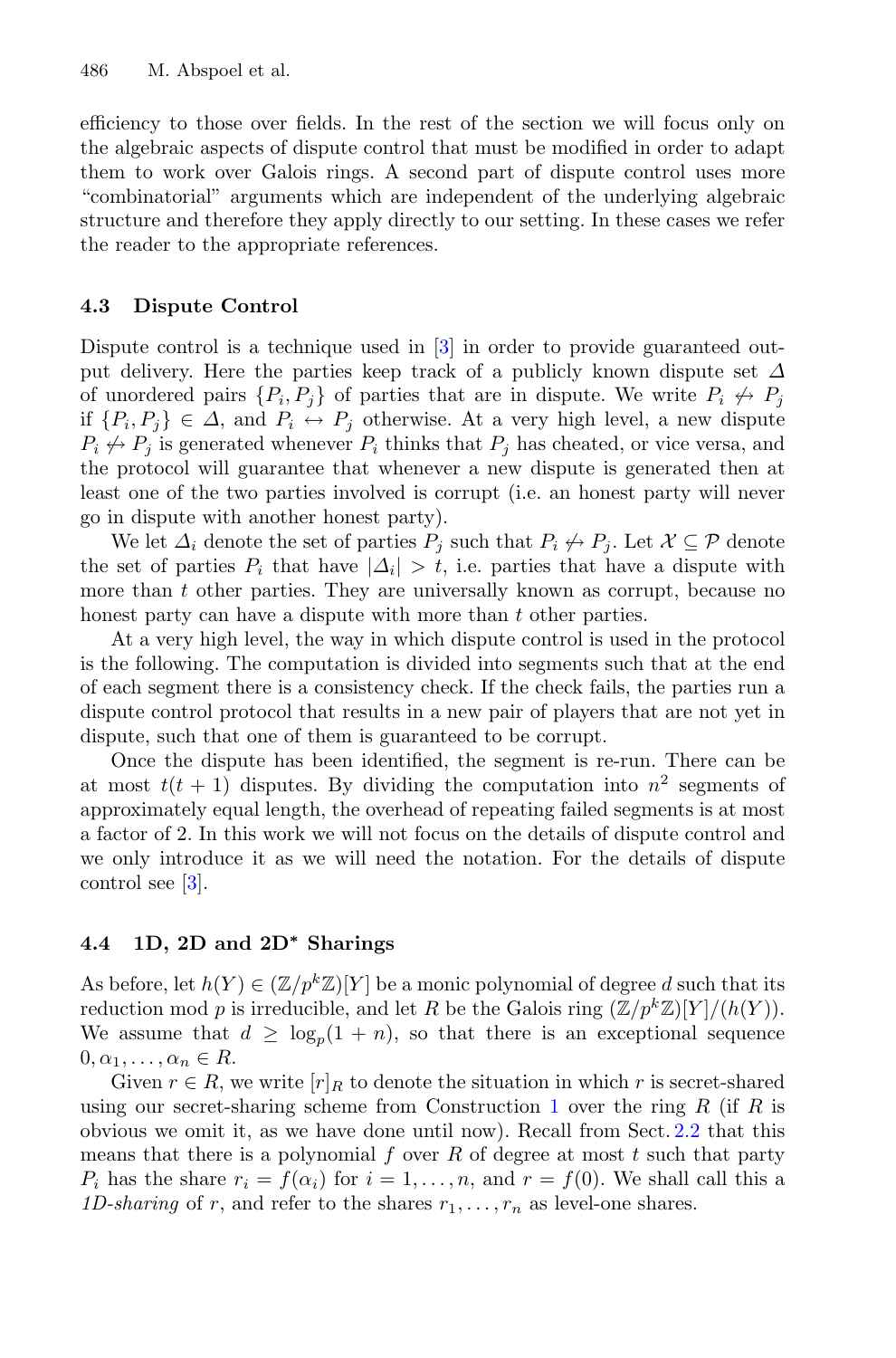If each level-one share  $r_i$  is itself 1D-shared as  $[r_i]_R$  we say we have a 2D*sharing* of r, and we denote this by  $\llbracket r \rrbracket$ . We refer to the entries of the share vector [ri] as *level-two shares*.

Finally, we denote by  $\langle r \rangle$  the situation in which r is 2D-shared and additionally the parties hold authentication tags on r. We will call this a *2D\*-sharing* of r, and it will be explained in detail in Sect. [4.5.](#page-20-0)

#### **4.5 Sub-protocols for Secure Computation over Galois Rings**

The overall protocol for secure computation follows the offline/online phase paradigm, which is typical from other secret-sharing based protocols, like these from [\[3](#page-29-7)[–5,](#page-29-8)[8,](#page-29-2)[12](#page-30-1)[,14](#page-30-2)]. Essentially, the parties preprocess some material in the offline phase which is used in the online phase to perform the computation, after sharing the inputs. The building blocks to achieve this include procedures for sharing values, generating signatures, checking correctness of triples, and some others. In this section we describe the pieces required to build our protocol, and also the protocol itself. We prove their security and analyze their communication complexity.

For the rest of the section we let  $\kappa$  denote the statistical security parameter.

**Dispute Control Broadcast.** This protocol allows a set of senders to broadcast a set of values among all the parties such that, with overwhelming probability, all the parties receive the same value which is the one sent initially if the sender is honest. Also, this broadcast is "compatible" with the dispute control mechanism, in the sense that it detects cheaters and generates new disputes. We remark that our model assumes a network with broadcast which may not provide dispute control by default.[2](#page-16-0)

Even though the protocol for dispute control broadcast of [\[3\]](#page-29-7) uses fields, no arithmetic properties of the input values are used. We may therefore just serialize elements of  $R$  as bit strings, map them to a finite field of suitable size, and use their protocol verbatim.

*Complexity Analysis.* The protocol communicates  $O(\ln d + \kappa n^2) = O(\ln \log n +$  $\kappa n^2$ ) bits and broadcasts  $O(n\kappa)$  bits. Here  $\ell$  is the number of values in R being broadcasted, n is the number of players, and  $\kappa$  the security parameter.<sup>[3](#page-16-1)</sup>

**Verifiable 1D-Sharings.** This protocol allows one party  $P_D$  to 1D-share some value  $x \in R$  with the guarantee that the shares of the honest parties are consistent with a degree-t polynomial over  $R<sup>4</sup>$  $R<sup>4</sup>$  $R<sup>4</sup>$ . Note that we make no guarantees

<span id="page-16-0"></span><sup>&</sup>lt;sup>2</sup> Assuming broadcast is necessary for  $t \geq n/3$  since it is known that unconditional broadcast is not possible in this settting.

<span id="page-16-1"></span> $3$  Throughout this work we consider  $p$  and  $k$  as constants for the asymptotic complexity analysis. We also ignore the dispute control layer, as our complexity closely matches the one from [\[3](#page-29-7)] for the fault localization.

<span id="page-16-2"></span> $4$  Notice that if there are exactly  $t + 1$  honest parties then this is trivial since any set of  $t + 1$  values is consistent with a degree-t polynomial. However, **VSS1D** is needed for the general case.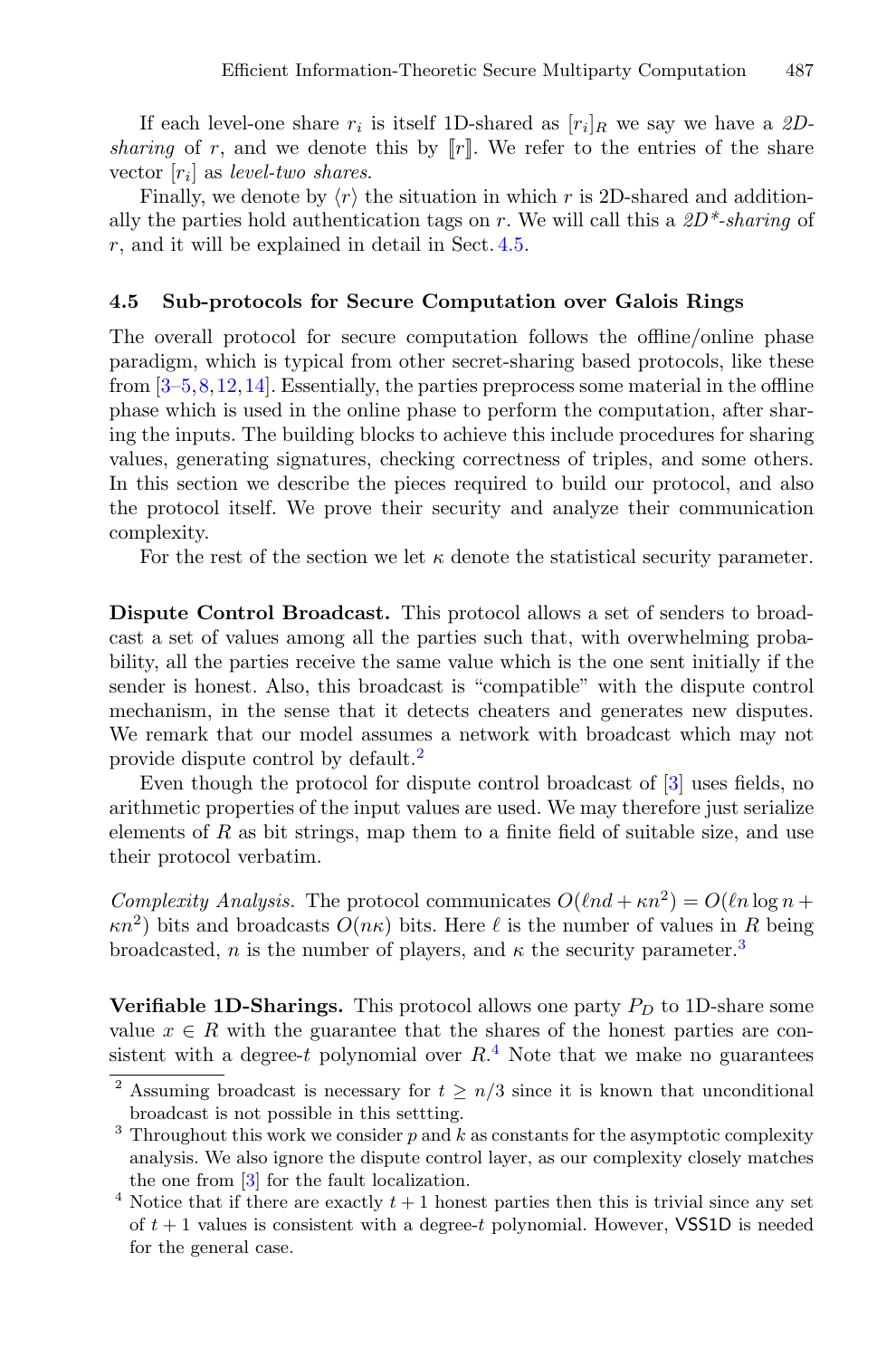beyond this; in particular, we do not guarantee robustness of shares. With the protocol, we can verify many different sharings at once, by opening a masked linear combination of the shares and checking correctness on the combination.

For this protocol we will make use of the packing technique as detailed in Sect. [4.1.](#page-13-0) Recall we move to an extension ring  $\hat{R} \supset R$  with  $\hat{R} = GR(p^k, d \cdot \hat{d})$ . We denote a 1D-sharing over  $\hat{R}$  as  $[x]_{\hat{R}}$ , which corresponds to sharing a vector of  $\hat{d}$  elements of R via Lemma [4.](#page-13-1)

The protocol can be found in Fig. [3.](#page-17-0)

#### **VSS1D**

A party  $P_D$  will distribute  $\ell$  values  $a^{(1)}, \ldots, a^{(\ell)} \in R$  among all parties.

 $-P_D$  partitions  $a^{(1)},...,a^{(\ell)} \in R$  into  $L = \ell/\hat{d}$  vectors of length  $\hat{d}: s^{(j)} =$  $(a^{(1,j)}, \ldots, a^{(\hat{d},j)}) \in R^{\hat{d}}, \text{ for } j = 1, \ldots, L.$ **−** Let  $s^{(j)} = \psi(\mathbf{s}^{(j)}) \in \hat{R}$  for  $j = 1, ..., L$ .

**Private Computation:**  $P_D$  samples at random  $s^{(L+1)}, \ldots, s^{(L+n)} \in \hat{R}$  and deals  $[s^{(1)}]_{\hat{R}}, \ldots, [s^{(L+n)}]_{\hat{R}}$  to all parties.

- **Fault Detection:** Every verifier  $P_V \in \mathcal{P} \setminus \mathcal{X}$  executes the following steps (in parallel).
	- 1.  $P_V$  samples a challenge vector  $(r_1,\ldots,r_L) \in \hat{R}^L$  and broadcasts this value using protocol DCBroadcast.
	- 2. All the parties reconstruct  $\sum_{i=1}^{L} r_i[s^{(i)}]_{\hat{R}} + [s^{(L+V)}]_{\hat{R}}$  towards  $P_V$ , who then checks correctness of the shares, i.e.,  $P_V$  checks that these shares lie on a polynomial of degree at most t.
	- 3.  $P_V$  broadcasts a bit indicating whether or not the check succeeded.

**Fault Localization:** See Section 3.2 of [3].

If no verifier  $P_V$  complained in the previous step, the output is defined to be  $[a^{(1)}]_R, \ldots, [a^{(\ell)}]_R = \psi^{-1}([s^{(1)}]_{\hat{R}}), \ldots, \psi^{-1}([s^{(L)}]_{\hat{R}}).$ 

<span id="page-17-0"></span>**Fig. 3.** Protocol for Verifiable Secret-Sharing

<span id="page-17-1"></span>**Proposition 4.** *If the protocol VSS1D from Fig. [3](#page-17-0) succeeds then, with probability at least*  $1 - p^{-\kappa}$ , each  $[a^{(m)}]_R$  *is correctly 1D-shared for*  $m = 1, \ldots, \ell$ . If *the protocol aborts then a new dispute is generated. Input-privacy is guaranteed during the whole protocol (even if it fails).*

*Proof.* It is clear that the shared values remain secret since the random masks  $s^{(L+V)}$  prevent them from being revealed.

Now, for soundness we consider the setting of an honest verifier  $P_V$  checking the shares of the dealer. Let  $C$  denote the  $R$ -module of correct share vectors (see Construction [1\)](#page-4-0). The adversary successfully cheats if for some  $i$  we have  $[s^{(i)}] \notin C$  and the check passes, i.e.  $\sum_{i=1}^{L} r_i [s^{(i)}]_{\hat{R}} + [s^{(L+V)}]_{\hat{R}} \in C$ . Since the adversary knows which values they cheat on, we may take  $i = 1$  without loss of generality. We can apply Lemma [3](#page-12-0) and see that the probability of successfully cheating is at most  $1/p^{dd} < 1/p^{\kappa}$ .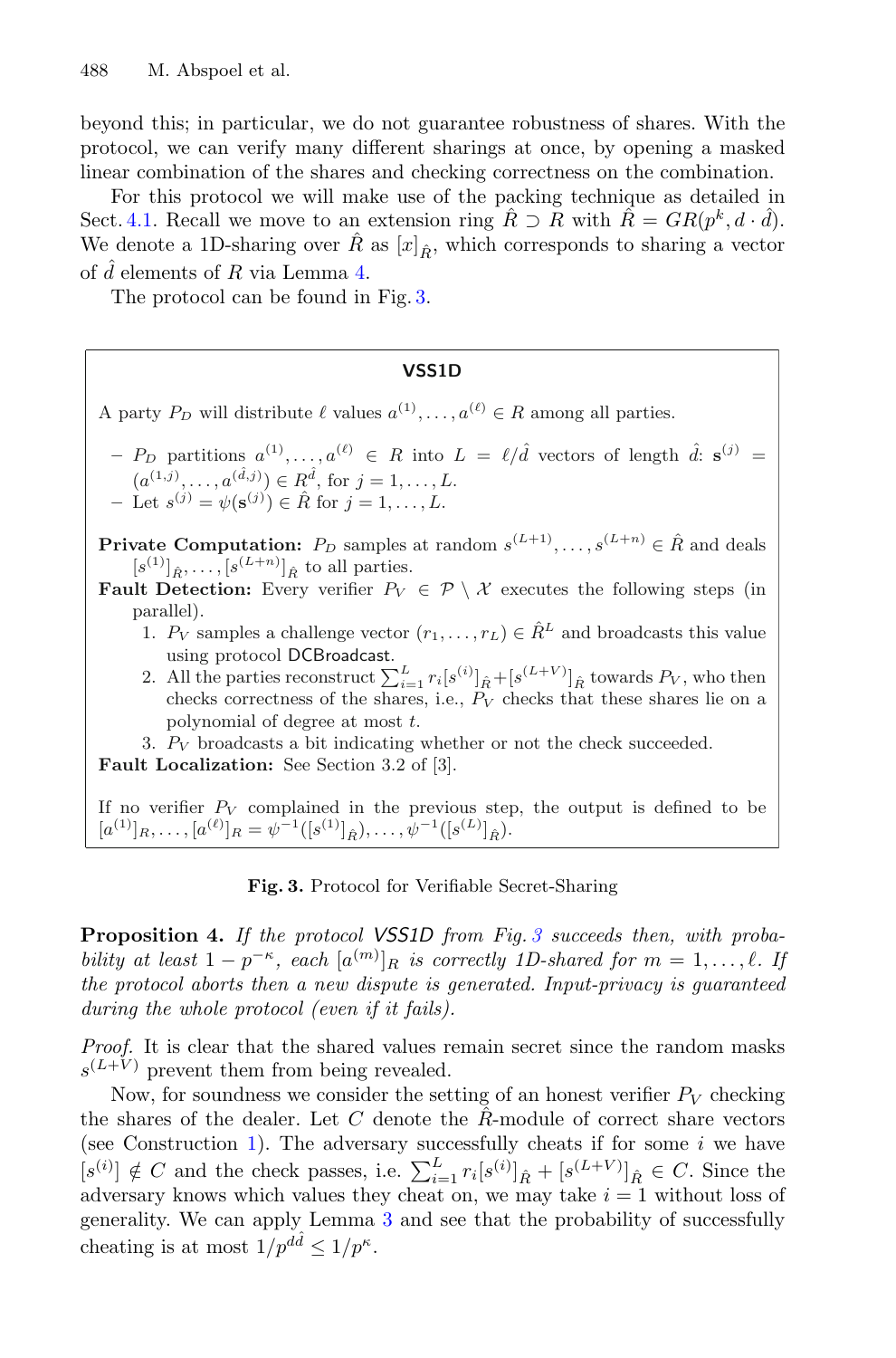Finally, since each  $[s^{(1)}]_{\hat{R}}, \ldots, [s^{(L)}]_{\hat{R}}$  is correctly shared, it follows from Lemma [4](#page-13-1) that the shares  $[a^{(1)},]_R \ldots, [a^{(\ell)}]_R$  output by the protocol are correct. For the case in which a dispute is generated see Lemma 2 in [\[3\]](#page-29-7).  $\Box$ 

*Complexity Analysis.* The protocol communicates  $O(n^2\kappa + \ln \frac{\log n}{\kappa})$  bits and broadcasts  $O(n)$  bits.

**Reconstruct 1D.** Here we consider the setting in which a set of dealers  $\mathcal{P}_D \subseteq$  $\mathcal{P}\setminus\mathcal{X}$  have 1D-shared some values  $[s^{(1,D)}],\ldots,[s^{(\ell,D)}], P_D \in \mathcal{P}_D$ . The goal is to reconstruct the values  $s^{(m)} = \sum_{P_D \in \mathcal{P}_D} s^{(m,\overrightarrow{D})}$  for  $m = 1, \ldots, \ell$  to a set of recipients  $\mathcal{P}_R \subseteq \mathcal{P} \setminus \mathcal{X}$ . This is achieved by letting each player  $P_i \in \mathcal{P}$  compute its share of the sum  $s_i^{(m)} = \sum_{P_D \in \mathcal{P}_D} s_i^{(m,D)}$  and send it to each player in  $\mathcal{P}_R$ . Then a dispute control layer makes sure that all parties agree that the reconstruction was done successfully.

**Proposition 5.** *There is a protocol Reconstruct1D such that, on input some values*  $[s^{(1,D)}], \ldots, [s^{(\ell,D)}]$  *correctly shared by each*  $P_D \in \mathcal{P} \backslash \mathcal{X}$ *, the protocol either fails or each party in*  $\mathcal{P}\setminus\mathcal{X}$  *receives*  $s^{(m)} = \sum_{P_D \in \mathcal{P}_D} s^{(m,D)}$  *for*  $m = 1, \ldots, \ell$ . *Moreover, if the protocol aborts a new pair of players in dispute is identified.*

For the description of the protocol and its proof of security see Lemma 3 in Sect. [3.2](#page-7-0) of [\[3\]](#page-29-7). The main observation is that their argument applies directly to our setting since it only relies on polynomial interpolation, which works for R in essentially the same way as it does for a field as long as the base points are chosen to form an exceptional sequence.

*Complexity Analysis.* The protocol communicates  $O(\ell n^2 d)$  bits and broadcasts  $O(nd)$  bits, where d is the degree of the Galois ring R over  $\mathbb{Z}/p^k\mathbb{Z}$ .

**Generating Random Challenges.** An essential tool needed for statistically secure MPC is the generation of publicly known random elements. This is achieved by a protocol GenerateChallenges which operates as follows.

- 1. Each party  $P_i \in \mathcal{P} \setminus \mathcal{X}$  samples some random values  $s^{(1,i)}, \ldots, s^{(\ell,i)} \in R$  and uses VSS1D to distribute correct shares of it.
- 2. The parties compute  $[s^{(m)}] = \sum_{P_i \in \mathcal{P} \setminus \mathcal{X}} [s^{(m,i)}]$  and open  $s^{(m)}$  to all parties in  $P \setminus \mathcal{X}$  using Reconstruct1D, for  $m = 1, \ldots, \ell$ .

Since the additive group of R is abelian, if each  $s^{(m,i)}$  is independent and there is at least one that is uniformly random, then  $s^{(m)}$  is random. Now, the  $s^{(m,i)}$  are independent from each other since they are secret-shared, so one player cannot choose its share conditioned on the other players' shares.

*Complexity Analysis.* The protocol communicates  $O(n^3 \kappa + \ln^2 d)$  bits and broadcasts  $O(nd)$  bits where d is the degree of the Galois ring R over  $\mathbb{Z}/p^k\mathbb{Z}$ .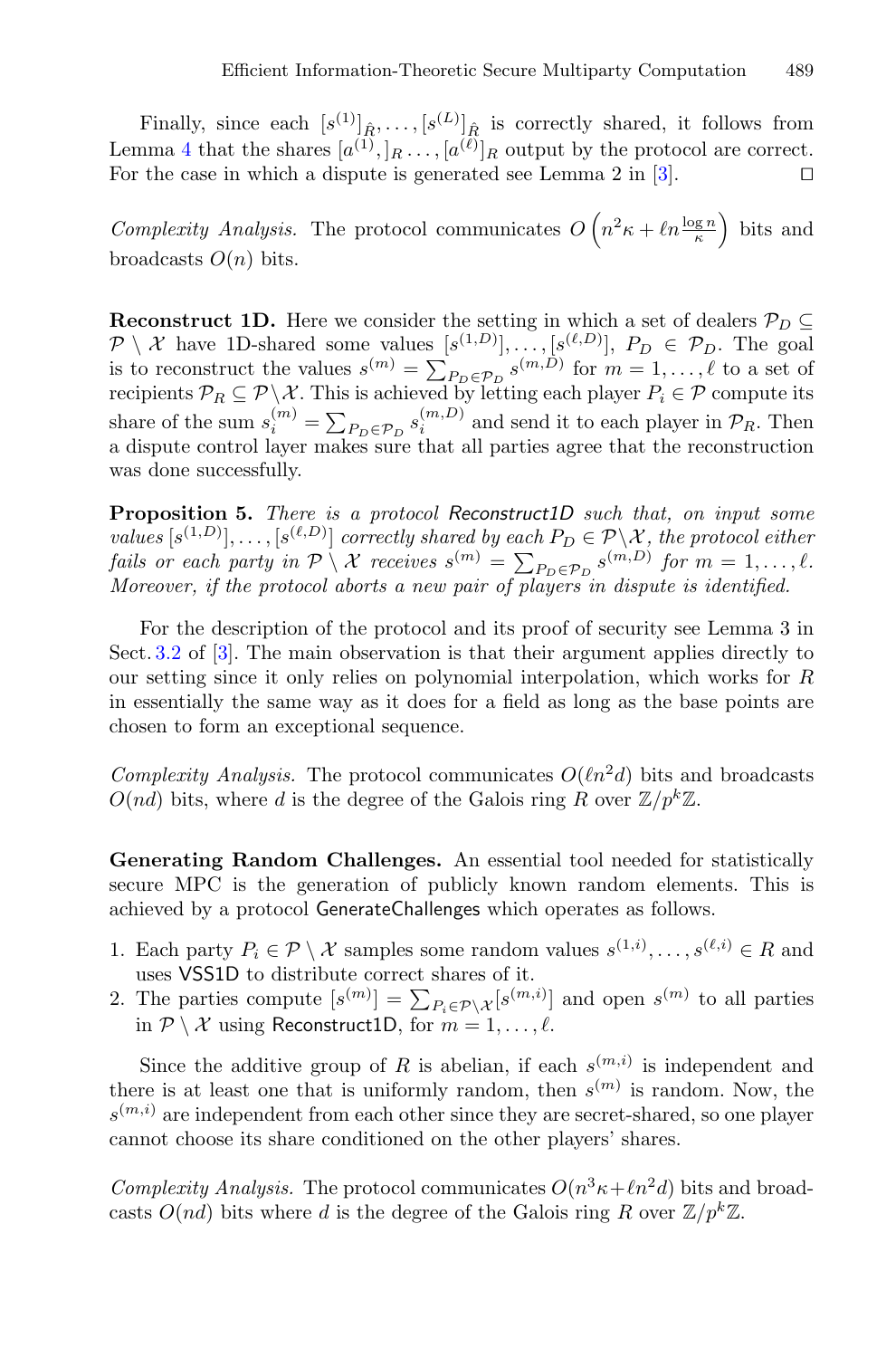**Upgrading 1D-Sharings to 2D-Sharings.** The goal of this protocol is to upgrade a 1D-sharing [a] of  $a \in R$  to a 2D-sharing [a]. In fact, several values  $a^{(1)}, \ldots, a^{(\ell)} \in R$  will be upgraded in one go, and moreover, sums of 1D-shares instead of individual 1D-shares will be upgraded due to our use-case.

More precisely, let  $\mathcal{P}_D \subseteq \mathcal{P} \setminus \mathcal{X}$  be some subset of dealers. Each  $P_D \in \mathcal{P}_D$ has a list of values  $a^{(1,D)}, \ldots, a^{(\ell,D)} \in R$  it has secret-shared. The goal of the Upgrade1Dto2D sub-protocol is to let each party  $P_i$  distribute shares of its share  $a_i^{(m)}$  of  $a^{(m)} = \sum_{P_D \in \mathcal{P}_D} a^{(m,D)}$  for  $m = 1, \ldots, \ell$ . At the end of the protocol it is guaranteed that all shares (both, the shares of each  $a^{(m)}$  and the shares of their shares) are correct.

#### **Upgrade1Dto2D**

Let  $a^{(1,D)}, \ldots, a^{(\ell,D)} \in R$  such that each  $a^{(m,D)}$  has been 1D-shared by  $P_D \in \mathcal{P}_D$ .

- $-$  The parties partition  $[a^{(1,D)}]_R, \ldots, [a^{(\ell,D)}]_R$  into  $L = \ell/\hat{d}$  vectors of length  $\hat{d}$ :  $\mathbf{s}^{(j,D)} = ([a^{(1,j,D)}]_R, \ldots, [a^{(\hat{d},j,D)}]_R) \in R^{\hat{d}}, \text{ for } j = 1, \ldots, L.$ *−* Let  $[s^{(j)}]_R$  =  $\sum_{P_D \in \mathcal{P}_D} \psi(\mathbf{s}^{(j,D)}) \in \hat{R}$  for  $j = 1, ..., L$ .
- **Private Computation:** 1. Each  $P_D \in \mathcal{P}_D$  shares a random value  $s^{(L+1,D)} \in \hat{R}$ .<br>2. Each player  $P_i$  1D-shares each of its shares  $s_i^{(m)} \in \hat{R}$  for  $m = 1, ..., L + 1$ . We denote by  $s_{ij}^{(m)} \in \hat{R}$  the share of  $s_i^{(m)}$  received by  $P_j$ .
- **Fault Detection:** Using the protocol GenerateChallenges, the parties jointly generate random values  $(r_1,\ldots,r_L) \in \hat{R}^L$ . Then the following is executed for every verifier  $P_V \in \mathcal{P} \setminus \mathcal{X}$ .
	- 1. Every  $P_j$  with  $P_j \leftrightarrow P_V$  computes the share  $s_{ij} = \sum_{m=1}^{L} r_m \cdot s_{ij}^{(m)} + s_{ij}^{(L+1)}$ for every  $P_i$  with  $P_i \leftrightarrow P_j$ , and sends these to  $P_V$  (notice that these are shares of  $s_i = \sum_{m=1}^{L} r_m \cdot s_i^{(m)} + s_i^{(L+1)}$ .
	- 2. For every  $P_i$  with  $P_i \leftrightarrow P_V$ ,  $P_V$  checks that  $(s_{i1},\ldots,s_{in})$  lie in a polynomial over  $\hat{R}$  of degree at most t. Then broadcasts accept or reject depending on the case.
	- 3. If  $P_V$  accepted in the previous step, then interpolate  $s_1, \ldots, s_n$  and check whether or not these lie in a polynomial of degree at most  $t$ .

**Fault Localization:** See protocol Upgrade1Dto2D in Section 3.4 of [3].

If no verifier  $P_V$  complained in the previous step, the output is defined to be  $[[a^{(1)}]_R, \ldots, [[a^{(\ell)}]_R = \hat{\psi}^{-1}([\![s^{(1)}]\!]_{\hat{R}}), \ldots, \psi^{-1}([\![s^{(L)}]\!]_{\hat{R}}).$ 

**Fig. 4.** Protocol for upgrading 1D-shares to 2D-shares

**Proposition 6.** *If Upgrade1Dto2D aborts, then a new conflicting pair of parties is detected. Otherwise, it is guaranteed with probability at least*  $1 - p^{-d}$  *that the values*  $s^{(m)} \in R$  *for*  $m = 1, \ldots, \ell$  *are correctly 2D-shared, meaning that for each*  $m$  there are polynomials  $f^{(m)}$ ,  $f_1^{(m)}$ , ...,  $f_n^{(m)} \in R[X]$  of degree at most t such that  $\text{each party } P_j \text{ has shares } s_j^{(m)}, s_{ij}^{(m)} \in R \text{ with } s_j^{(m)} = f^{(m)}(j), \text{ } s_{ij}^{(m)} = f_i^{(m)}(j),$  $s_i^{(m)} \equiv_k f_i^{(m)}(0)$  and  $s^{(m)} = f^{(m)}(0)$ .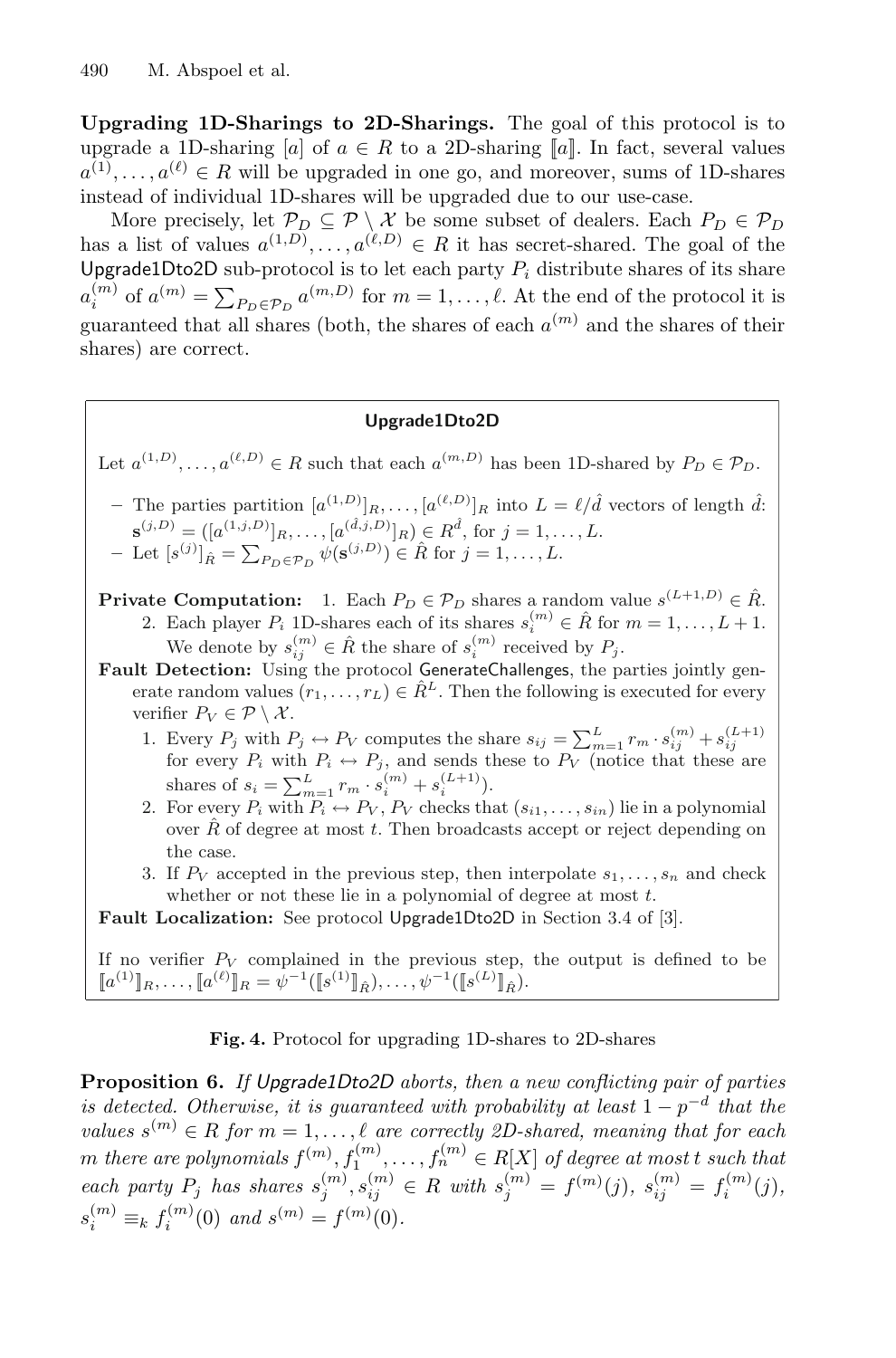*Proof.* The proof of this proposition follows the lines of the proof of Proposition [4.](#page-17-1)  $\Box$ 

*Complexity Analysis.* The protocol communicates  $O(n^3 \kappa + \ell n^2)$  bits and broadcasts  $O(n\kappa)$  bits.

<span id="page-20-0"></span>**Information-Checking Signatures with Dispute Control.** The goal of information-checking signatures, or IC signatures for short, is to provide a way for one party  $P_R$  to prove to another party  $P_V$  that it received some specific shares from some other party  $P<sub>S</sub>$ . This will be used in the online phase to detect cheaters when revealed shares happen to be inconsistent. The idea is that whenever a player sends his share, he is "committed" to it by means of the authentication tags and therefore, if he sends an incorrect share, this can be detected by checking the tags.

For the IC signatures in this work we follow a similar approach to [\[3\]](#page-29-7), which at a very high level consists of finding a polynomial  $f$  that interpolates a set of messages as well as the point  $(0, y)$  for a randomly chosen y. The value y will be referred to as the *authentication tag*. The *authentication key* will be a random poiont  $(u, f(u))$  on this polynomial where u is not an evaluation point corresponding to any of the messages. To check correctness, the key is used to interpolate the polynomial and then it is checked that its evaluation at zero matches the presented tag. Intuitively, if any message is modified then the polynomial will be different, and the only way in which an attacker can make the check pass is by presenting the right tag, which is equivalent to guessing point used as authentication key. If there are enough points to choose from, this happens only with low probability.

In more detail, the protocol IC-Distr allows a sender  $P<sub>S</sub>$  to send  $\ell$  values  $m_1, \ldots, m_\ell \in R$  to a receiver  $P_R$  along with authentication tags, and to send an authentication key to a verifier  $P_V$ . At a later point the protocol IC-Reveal can be called to verify correctness of these tags. In this protocol, party  $P_R$  sends the messages and their tags to  $P_V$ , who can then verify their correctness using its authentication key.

**Theorem 7 (Lemma 6 from [\[3](#page-29-7)]).** If IC-Distr succeeds and  $P_V$ ,  $P_R$  are honest, *then with overwhelming probability*  $P_V$  *accepts the message* m *in* IC-Reveal (com*pleteness). If IC-Distr fails, then the localized pair in dispute contains at least one corrupted player. If*  $P_S$  *and*  $P_V$  *are honest, then with overwhelming probability,*  $P_V$  *rejects any fake message*  $m' \neq m$  *in IC-Reveal (correctness). If*  $P_S$  *and*  $P_R$ are honest, then  $P_V$  obtains no information about m in IC-Distr (even if it fails) *(privacy).*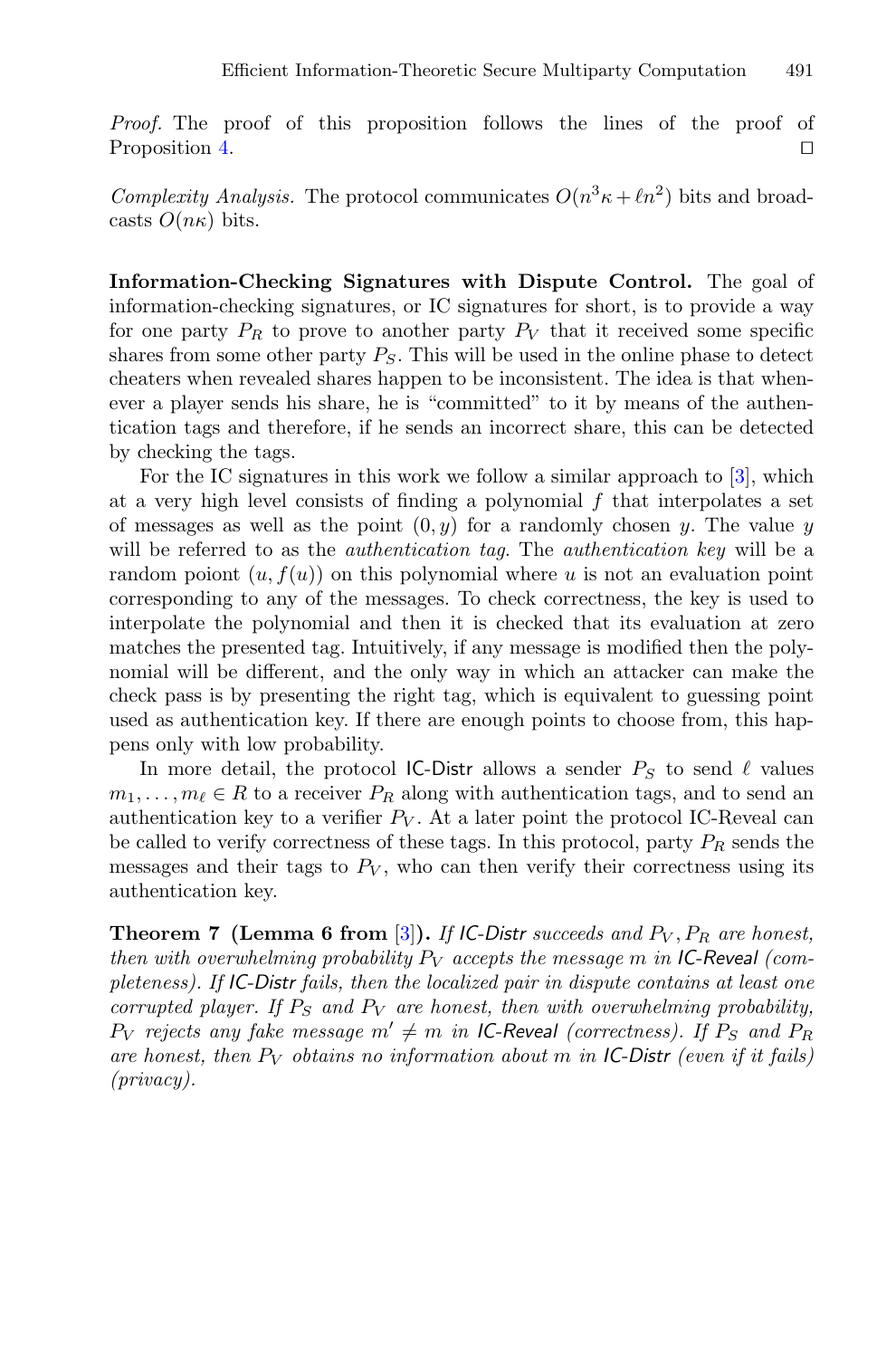#### **IC-Distr**

A sender  $P_S$  has  $\ell$  messages  $m^{(1)}, \ldots, m^{(\ell)} \in R$ .

- $-$  Let  $\hat{d}$  be such that  $d \cdot \hat{d} > \kappa$ . let  $L = \ell / \hat{d}$ , and assume that  $\hat{d}$  is large enough so  $p^{\kappa} \geq L + \kappa + 1$ , i.e.  $\hat{d} \geq \ell/(p^{\kappa} - \kappa - 1)$ .
- $P_S$  partitions  $m^{(1)}, \ldots, m^{(\ell)} \in R$  into  $\ell/\hat{d}$  vectors of length  $\hat{d}$ :  $\mathbf{s}^{(j)}$  =  $(m^{(1,j)},...,m^{(\tilde{d},j)}) \in R^{\tilde{d}}, \text{ for } j = 1,...,L.$
- $-$  Let *s*<sup>(*j*)</sup> =  $ψ$ (**s**<sup>(*j*)</sup>) ∈  $R̂$  for *j* = 1, . . . , *L*.
- **Private Computation:** 1. Let  $B = \{\beta_1, \ldots, \beta_L\} \subseteq \hat{R}$  be an exceptional sequence.  $P_S$  selects  $\kappa$  random authentication tags  $y_1, \ldots, y_\kappa \in \hat{R}$  and random points  $u_1,\ldots,u_\kappa\in R\setminus (B\cup\{0\})$  such that  $B\cup\{0,u_1,\ldots,u_\kappa\}\subseteq R$ forms an exceptional sequence.
	- 2. For  $i = 1, \ldots, \kappa$ ,  $P_S$  computes the polynomial  $f_i$  over  $\hat{R}$  of degree at most L interpolating  $(0, y_i), (\beta_1, s^{(1)}), \ldots, (\beta_L, s^{(L)})$ , and computes  $v_i = f_i(u_i)$ .
	- 3.  $P_S$  sends the messages  $m^{(1)}, \ldots, m^{(\ell)}$  to  $P_R$ , along with the authentication tags  $y_1, \ldots, y_k$ . It also sends the authentication keys  $(u_1, v_1), \ldots, (u_k, v_k)$ to  $P_V$ .
- **Fault Detection:**  $P_V$  reveals a random half of the keys to  $P_R$ . Then  $P_R$  checks the validity of these keys, who then broadcast accept or reject depending on the case. If the check passes then the remaining, unrevealed half of the keys is kept as the actual keys.

**Fault Localization:** See Section 3.5 of [3].

**Fig. 5.** Protocol for Distributing IC Signatures

#### **IC-Reveal**

A receiver  $P_R$  has  $\ell$  messages  $m^{(1)}, \ldots, m^{(\ell)} \in R$  and  $\kappa' = \kappa/2$  authentication tags  $y_1, \ldots, y_{\kappa'} \in \hat{R}$ . A verifier  $P_V$  has  $\kappa'$  authentication keys  $(u_1, v_1), \ldots, (u_{\kappa'}, v_{\kappa'})$ corresponding to these messages.

- $-$  P<sub>R</sub> partitions  $m^{(1)}, \ldots, m^{(\ell)} \in R$  into  $L = \ell/\hat{d}$  vectors of length  $\hat{d}$ :  $\mathbf{s}^{(j)} =$  $(m^{(1,j)},...,m^{(\hat{d},j)}) \in R^{\hat{d}}, \text{ for } j = 1,...,L.$ **−** Let  $s^{(j)} = \psi(\mathbf{s}^{(j)}) \in \hat{R}$  for  $j = 1, ..., L$ .
- 1.  $P_R$  sends the messages and the authentication tags to  $P_V$
- 2.  $P_V$  checks the validity of the tags using its authentication keys by checking that, for at least one i, the points  $(0, y_i)$ ,  $(\beta_1, s^{(1)})$ ,...,  $(\beta_L, s^{(L)})$ ,  $(u_i, v_i)$  lie on a polynomial of degree at most  $L$  over  $\ddot{R}$ .

**Fig. 6.** Protocol for Revealing and Checking IC Signatures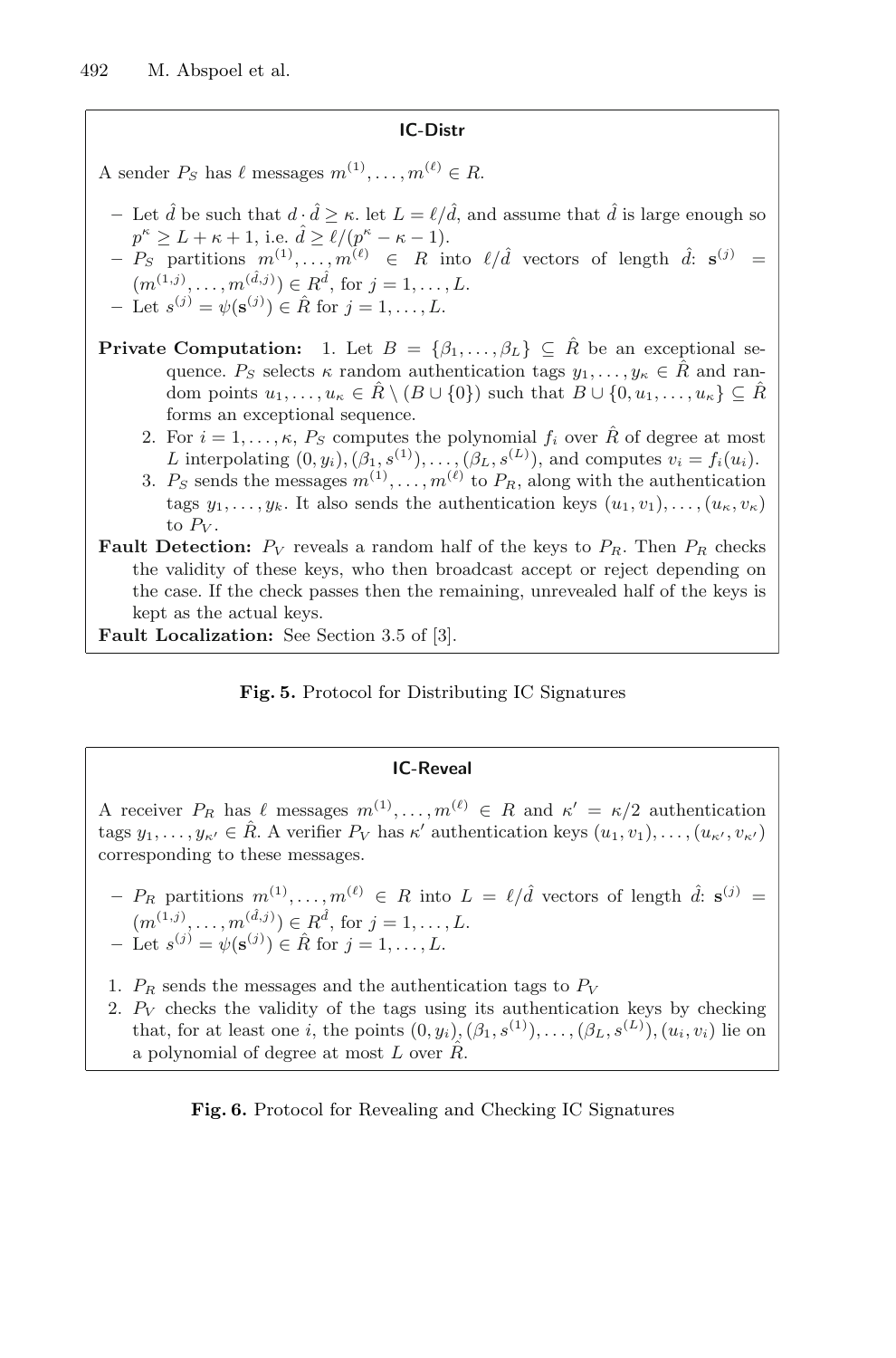*Proof.* Regarding completeness, notice that if the randomly chosen  $\kappa/2$  tags are correct, then it holds that at least one of the remaining authentication tags is valid with probability at least  $1 - \kappa/2^{\kappa}$ .

For correctness, consider the scenario of an honest  $P_V$  and a corrupt  $P_R$ . Suppose that  $P_R$  manages to make the check pass whilst presenting a different set of messages. Let  $f_i$  be the polynomial of degree at most L over  $\hat{R}$  interpolating  $(\beta_1, s'^{(1)}), \ldots, (\beta_L, s'^{(L)}), (u_i, v_i)$ , then  $P_R$  must have sent a tag  $y'_i$  that is equal to one of the elements in  $\{f_1(0),...,f_\kappa(0)\}\)$ . This can be done only if  $P_R$  guesses at least one of the authentication keys  $(u_i, v_i)$ . Recall that R has a Lenstra constant of at least  $p^{\kappa}$ , so there are at least  $p^{\kappa} - L - 1$  possibilities for each  $u_i$ . This means that the probability of guessing *at least one*  $u_i$  is at most  $\kappa/(p^{\kappa}-L-1)$ .

For the proof of the other properties see the proof of Lemma 6 in [\[3\]](#page-29-7).  $\Box$ 

**Upgrading 2D-Sharings to 2D\*-Sharings.** Recall that in Sect. [4.4](#page-15-0) we mentioned the concept of 2D\*-shares, but we did not explicitly define it since we did not have the concept of IC signatures. We begin by defining what a  $2D^*$ -share is. Given  $a \in R$ , we say that a is 2D<sup>\*</sup>-shared, written as  $\langle a \rangle$ , if it holds that  $\llbracket a \rrbracket$ and also, for every set of three players  $P_R$ ,  $P_S$ ,  $P_V$  such that  $P_R \leftrightarrow P_S$ ,  $P_S \leftrightarrow P_V$ and  $P_R \leftrightarrow P_V$  it holds that  $P_R$  has authentication tags of the level-two share of  $P<sub>S</sub>$ 's share, and  $P<sub>V</sub>$  has the corresponding authentication keys.

Protocol Upgrade2Dto2D<sup>\*</sup> takes as input some 2D-shared values  $s^{(1)},\ldots$ ,  $s^{(\ell)} \in R$ , and upgrades them to 2D<sup>\*</sup>-shares. The protocol works by calling IC-Distr for every set of three players  $P_R, P_S, P_V$  such that  $P_R \leftrightarrow P_S, P_S \leftrightarrow P_V$ and  $P_R \leftrightarrow P_V$ , where the message m are the shares  $s_{SR}^{(1)}, \ldots, s_{SR}^{(\ell)}$ .

For the dispute control layer of the protocol and its security proof see Sect. 3.6 of  $\mathcal{B}$ .

*Complexity Analysis.* The protocol communicates  $O(\kappa^2 n^3)$  bits and broadcasts  $O(n\kappa)$  bits.

**Triple-Checking Protocol.** The protocol SacrificeTriple, described in Fig. [7,](#page-23-0) allows the parties to check that some given shares [a], [b], [c] satisfy  $c = a \cdot b$ . This is achieved by generating some shares  $[a'], [c']$  where  $c' = a' \cdot b$ , and "sacrificing"  $([a'], [b], [c'])$  to check correctness of  $([a], [b], [c])$ .

For the security of the SacrificeTriple protocol we need to argue about the number of roots of a polynomial over a ring. In general, not much can be said since over a ring with zero divisors a polynomial can have many more roots than its degree. However, we have the following lemma, which bounds the number of roots that constitute an exceptional sequence.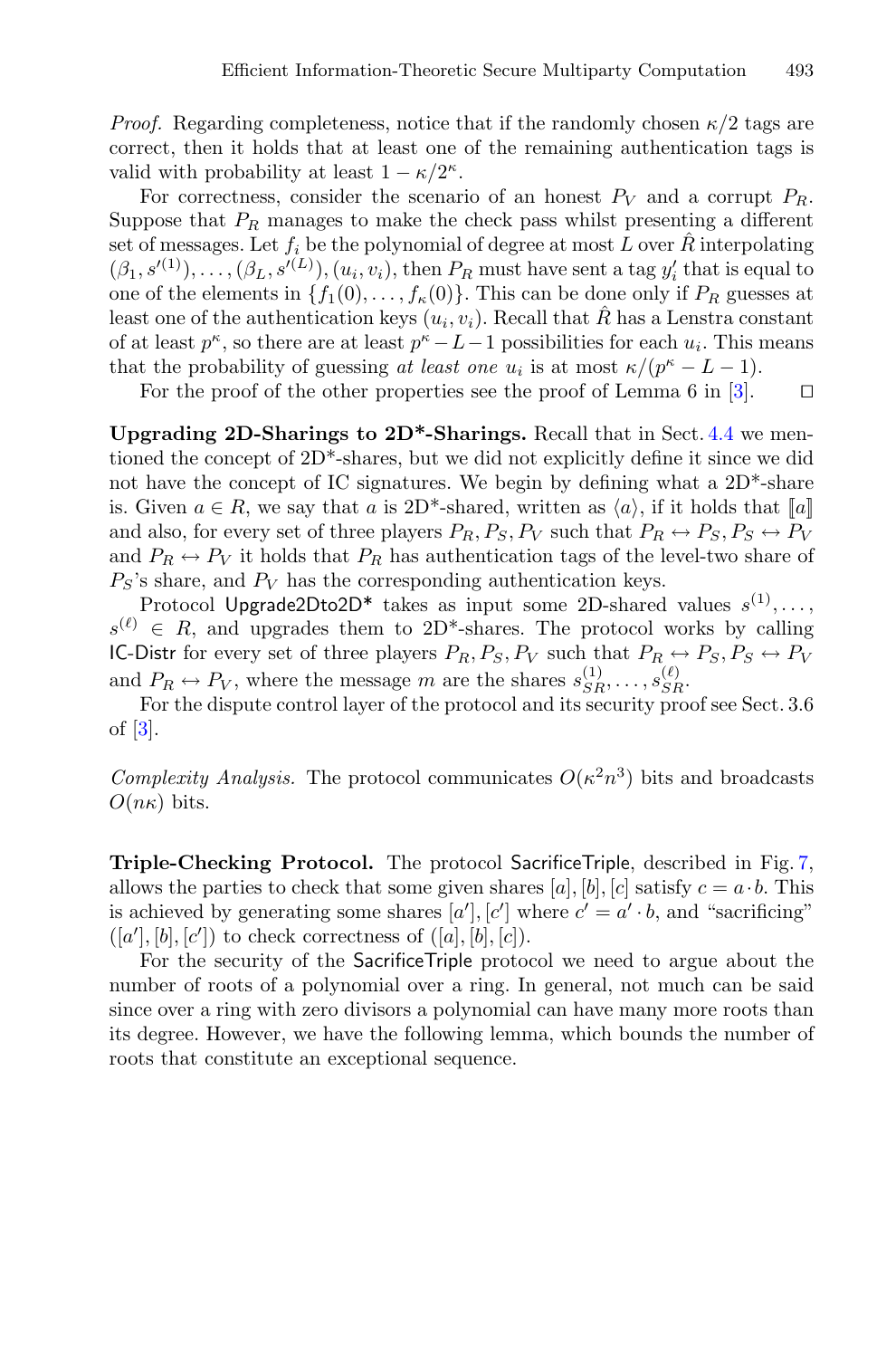#### **SacrificeTriple**

The inputs are 1D-shared values  $[a_k^{(m)}]_R$ ,  $[b_k^{(m)}]_R$ ,  $[c^{(m,k)}]_R$  for  $m = 1, \ldots, \ell$ , where  $a_k^{(m)}, b_k^{(m)}, c^{(m,k)}$  were dealt by party  $P_k \in \mathcal{P} \setminus \mathcal{X}$ .

- 1. Every player  $P_k \in \mathcal{P} \setminus \mathcal{X}$  verifiably 1D-shares random values  $\bar{a}_k^{(m)} \in \hat{R}$  and  $\bar{c}^{(m,k)} \in \hat{R}$  with  $\bar{c}^{(m,k)} = \bar{a}_k^{(m)} \cdot b_k^{(m)}$  for  $m = 1, \ldots, \ell$  as follows:
	- (a) For  $m = 1, \ldots, \ell$ , player  $P_k \in \mathcal{P} \setminus \mathcal{X}$  samples  $\bar{a}_k^{(m)}$  and  $\bar{c}^{(m,k)}$  as specified above. Let  $\psi^{-1}(a_k^{(m)}) = (\bar{a}_{k,1}^{(m)}, \ldots, \bar{a}_{k,\hat{d}})^{(m)} \in R^{\hat{d}}$  and  $\psi^{-1}(\bar{c}^{(m,k)}) =$  $(\bar{c}_1^{(m,k)}, \ldots, \bar{c}_{\hat{d}}^{(m,k)}) \in R^{\hat{d}}.$

(b)  $P_k$  1D-shares the  $2\ell \hat{d}$  values  $\bar{a}_{k,1}^{(m)}, \ldots, \bar{a}_{k,\hat{d}}^{(m)} \in R$  and  $\bar{c}_1^{(m,k)}, \ldots, \bar{c}_{\hat{d}}^{(m,k)} \in R$ using the VSS1D protocol, for  $m = 1, \ldots, \ell$ . This implies that  $\bar{a}_k^{(m)} \in \hat{R}$ and  $\bar{c}^{(m,k)}\hat{R}$  are verifiably 1D-shared over  $\hat{R}$ .

- 2. Parties jointly sample a random value  $r \in \hat{R}$  using protocol GenerateChallenges.
- 3. Each player  $P_k \in \mathcal{P} \setminus \mathcal{X}$  sends  $\tilde{a}_k^{(m)} = r \cdot a_k^{(m)} + \tilde{a}_k^{(m)} \in \hat{R}$  to all parties  $P_i$  with  $P_i \leftrightarrow P_k$ , for  $m = 1, \ldots, \ell$ .
- 4. Parties jointly sample a random value  $s \in \hat{R}$  using protocol GenerateChallenges.<sup>2</sup>
- 5. Parties invoke Reconstruct1D to reconstruct  $[z^{(k)}]_{\hat{R}} = \sum_{m=1}^{\ell} s^{m-1} [z_k^{(m)}]_{\hat{R}}$ where  $[z_k^{(m)}]_{\hat{R}} = \tilde{a}_k^{(m)} [b_k^{(m)}]_R - r[c^{(m,k)}]_R - [\bar{c}^{(m,k)}]_R$ , for  $k = 1, ..., n$ .<sup>*b*</sup>
- 6. The parties check that  $z^{(k)} = 0$  for all k. If this fails for some  $k_0$  then new disputes  $P_i \nleftrightarrow P_{k_0}$  are generated for all  $P_i \in \mathcal{P} \setminus \mathcal{X}$ .

<sup>a</sup> We could choose  $\ell$  independent challenges instead, but we use this optimization to save in communication. Notice that a similar optimization can be applied to the protocol from [3]

 $<sup>b</sup>$  Some extra step is needed to ensure players are committed to their  $\tilde{a}$ . See [3] for</sup> the details.

#### <span id="page-23-0"></span>**Fig. 7.** Protocol for Verifying Multiplications

<span id="page-23-1"></span>**Lemma 5.** Let  $f(X) \in R[X]$  be a non-zero polynomial of degree at most  $\ell$ . If  $\{\alpha_1,\ldots,\alpha_m\}\subseteq R$  are different roots of f that form an exceptional sequence, *then*  $m < \ell$ *.* 

*Proof.* This follows from Theorem [3.](#page-4-1) Suppose that  $\ell < m$ , so  $\ell \leq m-1$ . We know that there is a unique polynomial of degree at most  $m-1$  that interpolates the points  $(\alpha_1, 0), \ldots, (\alpha_m, 0)$ , but both the zero polynomial and f satisfy this condition, so  $f$  is the zero polynomial, which is a contradiction. Therefore, we conclude that  $m \leq \ell$ .  $\Box$ 

We proceed to the proof of security of the protocol SacrificeTriple.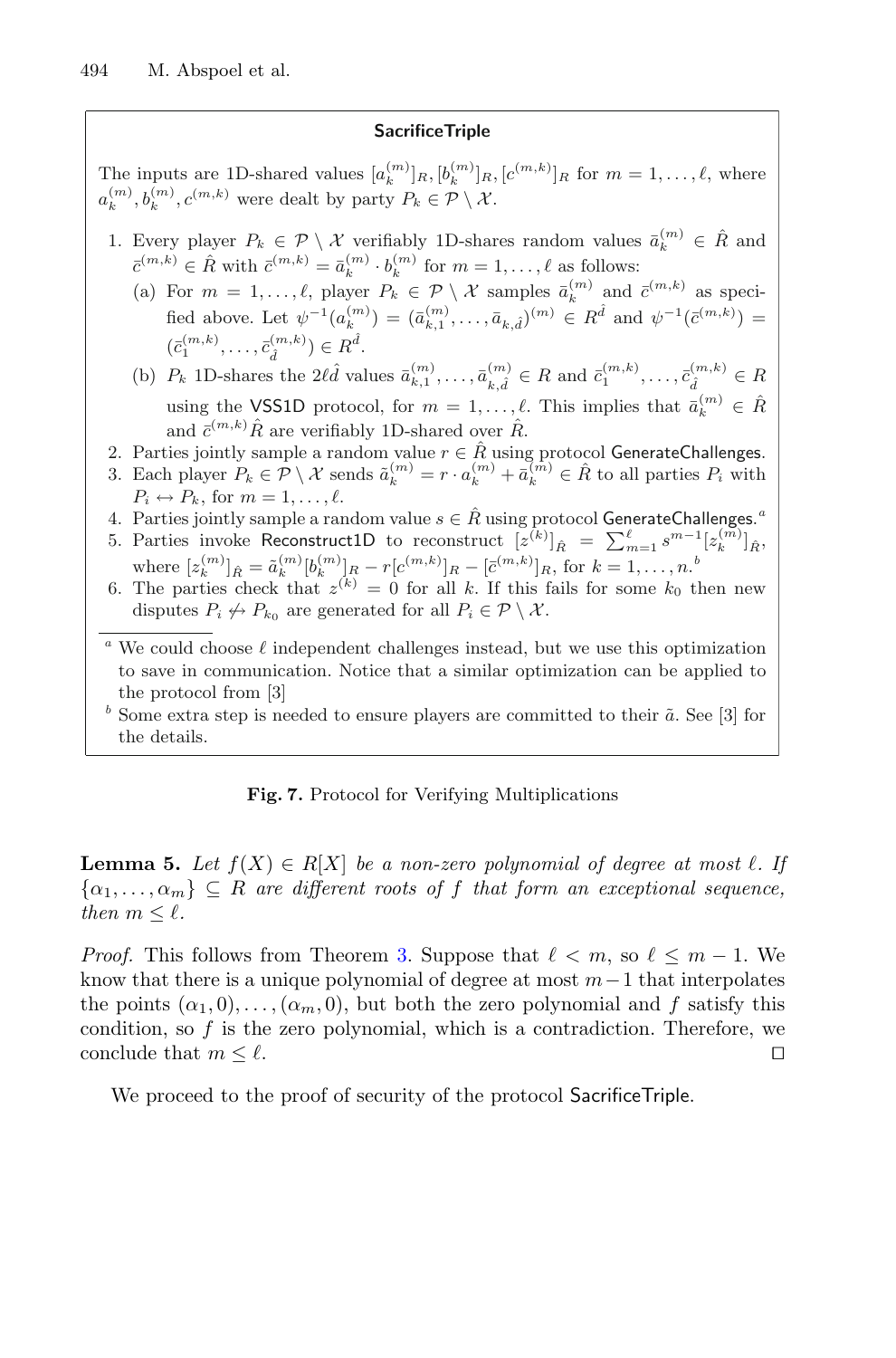**Proposition 7.** *Assume all shares*  $[a_k^m], [b_k^m], [c^{(m,k)}]$  *are correctly 1D-shared. If the protocol SacrificeTriple succeeds, then with probability at least*  $1 - \ell/p^{\kappa}$  *it holds that*  $c^{(m,k)} = a_k^m \cdot b_k^m$  *for all*  $P_k \in \mathcal{P} \setminus \mathcal{X}$  *and*  $m = 1, \ldots, \ell$ *. If the protocol aborts then it generates a new dispute.*

*Proof.* Consider a corrupt player  $P_k$  for which  $\bar{c}^{(m,k)} = \bar{a}_k^{(m)}b_k^{(m)} + \gamma_k^{(m)}$  and  $c^{(m,k)} = a_k^{(m)} b_k^{(m)} + \delta_k^{(m)}$  with  $\delta_k^{(m)} \neq 0$  for some m, say  $m = 1$ . Now, suppose the protocol succeeds, then  $z^{(k)} = 0$ . However, we see that this value is equal to<sup>[5](#page-24-0)</sup>

$$
z^{(k)} = \sum_{m=1}^{\ell} s^{m-1} (\tilde{a}_k^{(m)} b_k^{(m)} - r c^{(m,k)} - \bar{c}^{(m,k)})
$$
  
= 
$$
\sum_{m=1}^{\ell} s^{m-1} ((r a_k^{(m)} + \bar{a}_k^{(m)}) b_k^{(m)} - r (a_k^{(m)} b_k^{(m)} + \delta_k^{(m)}) - (\bar{a}_k^{(m)} b_k^{(m)} + \gamma_k^{(m)}) )
$$
  
= 
$$
-\sum_{m=1}^{\ell} s^{m-1} (r \delta_k^{(m)} + \gamma_k^{(m)}) = 0.
$$

Now, since  $\delta_k^{(1)} \neq 0$ , it follows from Lemma [2](#page-12-1) that  $r\delta_k^{(1)} + \gamma_k^{(1)}$  is non-zero with probability at least  $1 - p^{-\kappa}$  (over the choice of r).

Applying Lemma [5](#page-23-1) we see that conditioned on  $r\delta_k^{(1)} + \gamma_k^{(1)} \neq 0$  the event  $r\delta_k^{(1)} + \gamma_k^{(1)} + \sum_{m=2}^{\ell} s^{m-1} (r\delta_k^{(m)} + \gamma_k^{(m)}) = 0$  holds with probability at most  $(\ell-1)/p^k$ . Furthermore, using the same lemma we see that the probability that  $r\delta_k^{(1)} + \gamma_k^{(1)} = 0$  is at most  $1/p^{\kappa}$ . Therefore, putting these together we obtain that the adversary can only successfully cheat with probability at most  $\ell/p^{\kappa}$ .

Regarding privacy, we observe that the value  $r \cdot a_k^{(m)} \in \hat{R}$ , which contains information about  $a_k^{(m)}$ , is masked by the element  $\bar{a}_k^{(m)} \in \hat{R}$ . Since this element is uniformly random for an honest  $P_k$ , and given that  $\hat{R}$  is an additive group, we conclude that the private value  $a_k^{(m)}$  of  $P_k$  remains hidden.

For the arguments related to dispute control see Lemma 8 in [\[3](#page-29-7)].  $\Box$ 

*Complexity Analysis.* Assuming that  $n \log(n) \leq \kappa^2$ , the protocol transmits  $O(n^3 \kappa + n^2 \kappa \ell)$  bits, and broadcasts  $O(n \kappa)$  bits.

#### **4.6 Final Protocol**

**Offline Phase.** In the offline phase the parties generate a number M of multiplication triples  $(\langle a \rangle, \langle b \rangle, \langle c \rangle)$ , where  $c = a \cdot b$  and  $a, b$  are random. This phase is totally independent of the circuit to be computed (parties only need to make sure to generate as many triples as multiplication gates in the circuit), and therefore it can be executed at a totally different time than the evaluation of the circuit itself, thus the name "offline".

To compute these sharings, a technique known as re-sharing is used to obtain  $[a \cdot b]$  from [a] and [b]. This works by letting the parties locally compute degree 2t–sharings of  $a \cdot b$  by taking the local product of their shares on  $a$  and  $b$ .

<span id="page-24-0"></span><sup>&</sup>lt;sup>5</sup> We use the equality  $\tilde{a}_k^{(m)} = r a_k^{(m)} + \bar{a}_k^{(m)}$ , which follows from the extra step we omitted in the protocol.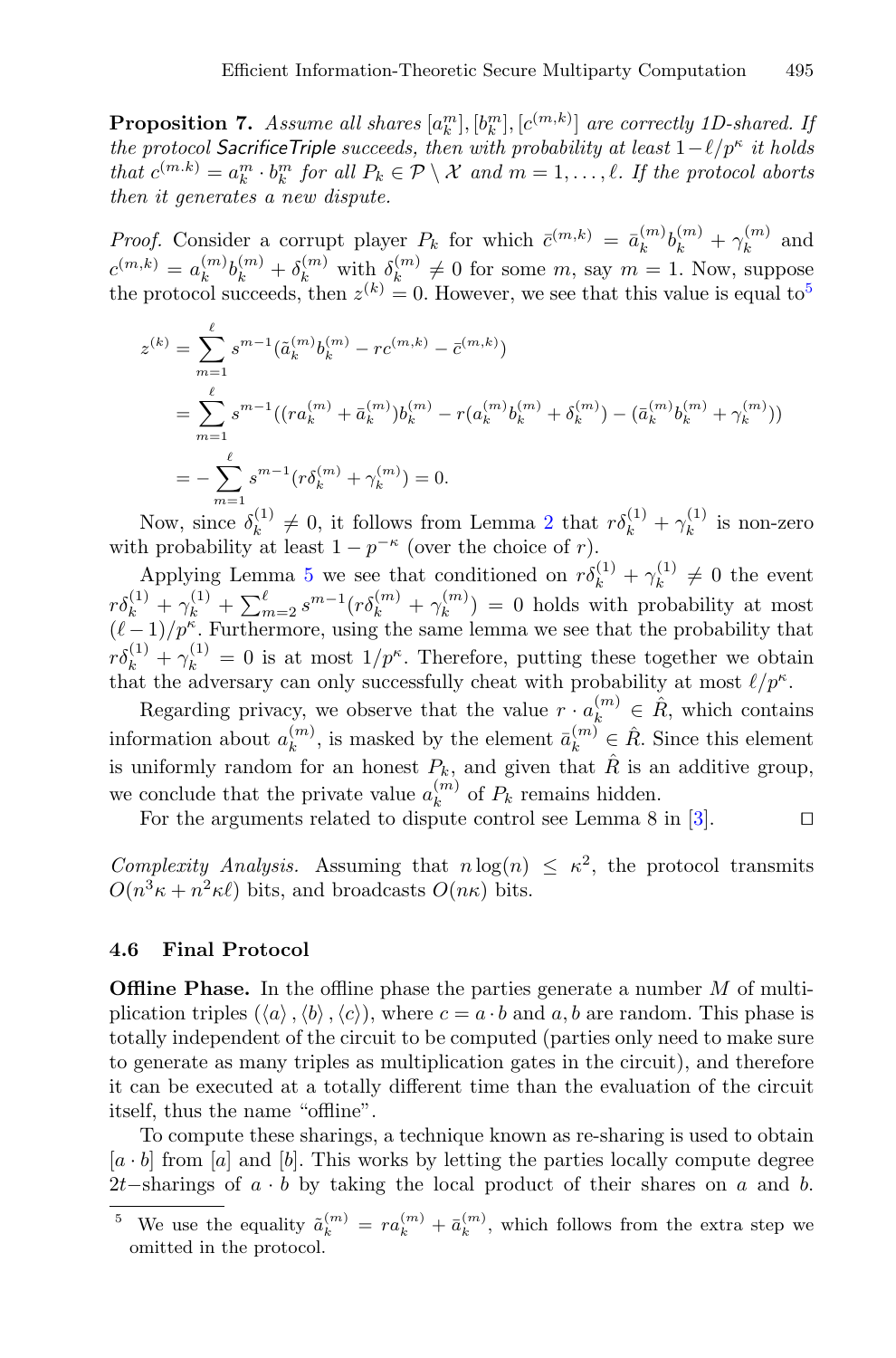Then these shares are distributed and an appropriate linear combination is taken to obtain  $[a \cdot b]$ .

Assume for simplicity that  $n^2$  divides M. To produce the M triples, the parties produce  $n^2$  batches of  $L = M/n^2$  triples each. To generate the L triples of each batch (or *segment*), the parties run the protocol from Fig. [8.](#page-25-0) Notice that each segment may fail due to the dispute control, in which case a new dispute is identified and the segment must be repeated. Since there are most  $n^2$  different disputes that can occur, there may be up to  $n^2$  repetitions of segments overall, and since there are at most  $n^2$  segments we see that there are at most  $2n^2$ segment executions.

**Proposition 8.** *The preprocessing protocol generates correctly 2D\*-shared multiplication triples with overwhelming probability.*

*Proof.* The proof follows from the properties of Upgrade1Dto2D, VSS1D and Upgrade2Dto2D\*. See Lemma 10 in [\[3](#page-29-7)] for the details.  $\Box$ 

*Complexity Analysis.* Suppose that there are M triples to be processed. The preprocessing phase communicates  $O(Mn^2 \log n + \kappa^2 n^5)$  bits and broadcasts  $O(n^3\kappa)$  bits.

#### **Preprocessing Protocol**

Since this is the first protocol to be executed, initially the dispute set and the set of identified corrupt parties are  $\Delta, \mathcal{X} = \{\}.$  The following is executed for each segment, and each time a new dispute pair  $P_i \nleftrightarrow P_j$  is identified, it is added to  $\Delta$  and the segment is repeated.

- 1. Each player  $P_k$  1D-shares 2L random values  $a^{(m,k)}$ ,  $b^{(m,k)} \in R$  for  $m = 1, \ldots, L$ .
- 2. Upgrade1Dto2D is called on  $a^{(m,i)}$  for  $m = 1, \ldots, L$  and  $P_i \in \mathcal{P} \backslash \mathcal{X}$  to obtain correct 2D-shares  $[a^{(m)}]$  and  $[b^m]$  for  $m = 1, ..., L$ , where  $a^{(m)} = \sum_{P_i \in \mathcal{P} \setminus \mathcal{X}} a^{(m,i)}$ and similarly  $b^{(m)} = \sum_{P_i \in \mathcal{P} \setminus \mathcal{X}} b^{(m,i)}$ .
- 3. The players invoke VSS1D to let each  $P_k \in \mathcal{P} \setminus \mathcal{X}$  1D-share the values  $c^{(m,k)}$  =  $a_k^{(m)} \cdot b_k^{(m)}$  for  $m = 1, \ldots, L$ .
- 4. Invoke the protocol Sacrifice Triple to prove that the value  $[c^{(m,k)}]$  shared on the previous step is the product of  $[a_k^{(m)}]$  and  $[b_k^{(m)}]$  (recall that  $a^{(m)}$  and  $b^{(m)}$  are 2D-shared), for  $m = 1, \ldots, L$ .
- 5. Let  $\lambda_1, \ldots, \lambda_n \in R$  be such that  $f(0) = \sum_{i=1}^n \lambda_i \cdot f(i)$  for any polynomial f over R of degree at most 2t. The parties use Upgrade1Dto2D to compute  $\llbracket c^{(m)} \rrbracket \leftarrow \sum_{k=1}^n \lambda_k \cdot [c^{(m,k)}]$  for  $m = 1, \ldots, L$ .
- 6. Parties use Upgrade2Dto2D\* to upgrade all shares to 2D\*-shares.

<span id="page-25-0"></span>**Fig. 8.** Protocol for Preparing Multiplication Triples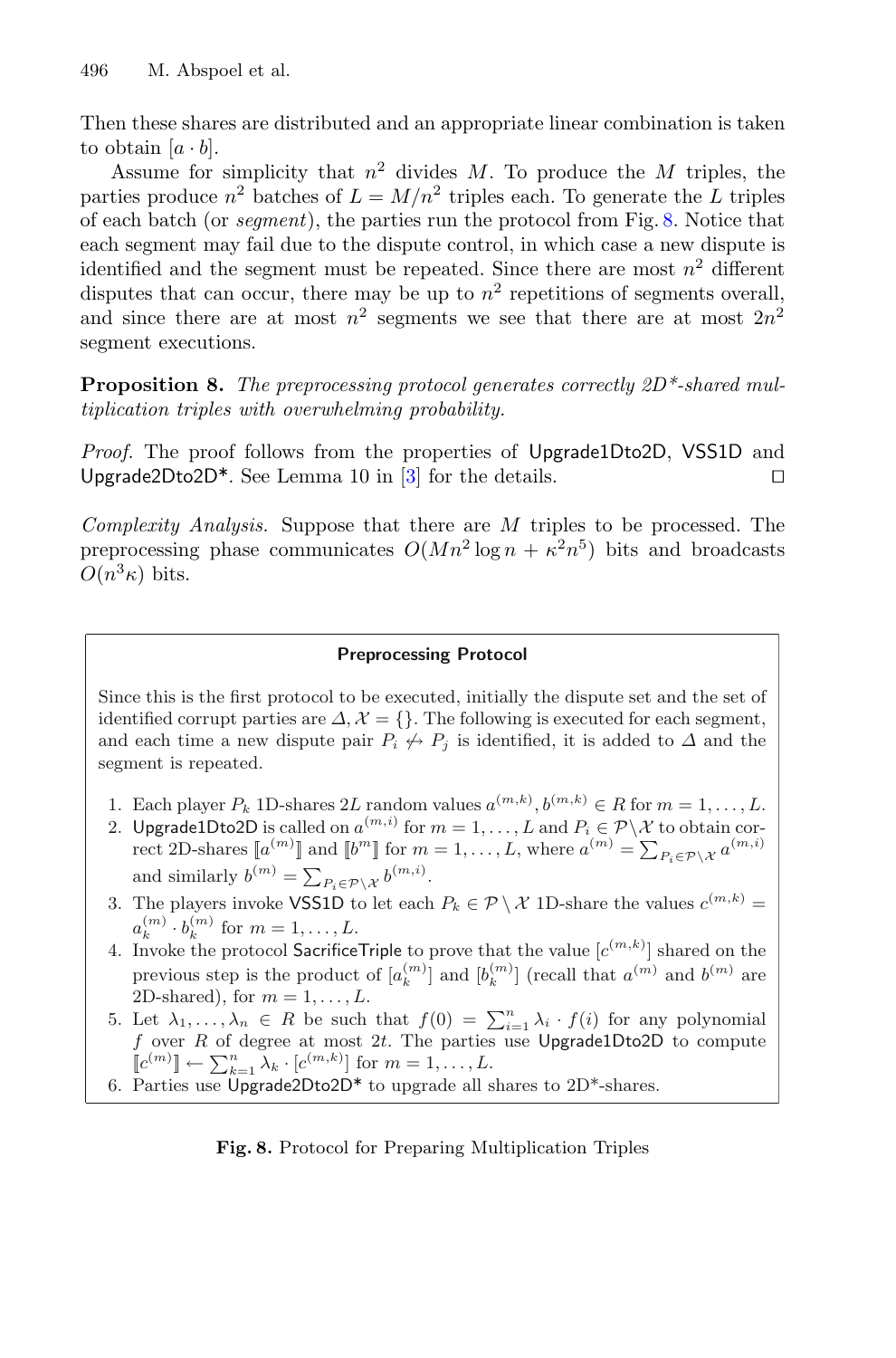**Online Phase.** In the online phase is where the parties actually compute the circuit securely, using the triples that were preprocessed in the offline phase. We present here the online phase without the dispute control layer, which takes care of executing only certain amount of steps within a segment and checking correctness within that segment, repeating it if something was found to be inconsistent. We refer the reader to  $\boxed{3}$  for the details of how this is done.

This phase starts by the parties sharing their inputs. This is done by letting  $P_i$ , for each i, share its input  $s^{(i)} \in R$  to the other parties. For this  $P_i$  begins by 1D-sharing  $s^{(i)}$  and then the parties invoke the procedures Upgrade1Dto2D and Upgrade2Dto2D<sup>\*</sup> to obtain 2D<sup>\*</sup>-sharings of  $s^{(i)}$ . Then the parties process the gates in topological order. For the addition gates, all the 2D-shares of the inputs are simply added locally, thus requiring no interaction. However, when two shared values  $\llbracket x \rrbracket$  and  $\llbracket y \rrbracket$  need to be multiplied, the parties must make use of a preprocessed triple  $(\llbracket a \rrbracket, \llbracket b \rrbracket, \llbracket c \rrbracket)$  with  $c = a \cdot b$ . The multiplication is then achieved by computing  $\llbracket x - a \rrbracket = \llbracket x \rrbracket - \llbracket a \rrbracket$  and opening it as  $\epsilon$ , and similarly  $||y - b|| = ||y|| - ||b||$  and opening it as  $\delta$ , and then computing  $||x \cdot y|| =$  $\llbracket c \rrbracket + \delta \llbracket x \rrbracket + \epsilon \llbracket y \rrbracket + \epsilon \delta.$ 

As we mentioned at the beginning of the section, the details about how to handle consistency are exactly the same as discussed in [\[3\]](#page-29-7), so we omit some of the details of such procedure. See Sect. 6 in the aforementioned reference to see how this is done precisely. Something to point out is that consistency is eventually checked by means of the IC signatures from Sect. [4.5.](#page-20-0) This tool is used in dispute control so that some party  $P_S$  can prove to some verifier  $P_V$  that certain values were indeed sent by some other party  $P_R$ .

*Complexity Analysis.* The input phase communicates  $O(c_1n^2 \log n + \kappa n^5)$  bits where  $c_I$  is the number of input gates, and broadcasts  $O(\kappa n^3)$  bits. The computation phase communicates  $O(|C|n^2 \log n + n^4 \kappa^2)$  bits where  $|C|$  is the size of the circuit, and broadcasts  $O(n^3\kappa)$  bits.

### <span id="page-26-0"></span>**4.7** Computation over  $\mathbb{Z}/p^k\mathbb{Z}$

Summing up, we have seen so far how to perform unconditional secure computation over the Galois ring  $R = (\mathbb{Z}/p^k\mathbb{Z}[Y])/ (h(Y))$ . However, we wish to obtain unconditional secure computation over  $\mathbb{Z}/p^k\mathbb{Z}$  itself. We can embed  $\mathbb{Z}/p^k\mathbb{Z}$  into  $R$  in the natural way, and as seen in Sect.  $3.4$  this works for passive adversaries, but if an active adversary manages to share values that are in  $R \setminus \mathbb{Z}/p^k\mathbb{Z}$ , correctness and security could be broken. As discussed in Sect. [3.4](#page-9-0) and Sect. [4.1](#page-11-2) this reduces to securely sampling an R-sharing of a random element  $[s]$  where  $s \leftarrow \mathbb{Z}/p^k\mathbb{Z}.$ 

Here we present a protocol RandElStat(S) in Fig. [9](#page-27-0) for sampling this element  $[s] \in S$  efficiently. Here  $S \subseteq R$  denotes an arbitrary subring; for our use case  $S = \mathbb{Z}/p^k\mathbb{Z}$ . We have made the protocol to be explicit and removed any mention of tensor products, but the intuition for this was given already in Sect. [4.1.](#page-11-2) The protocol succeeds with overwhelming probability.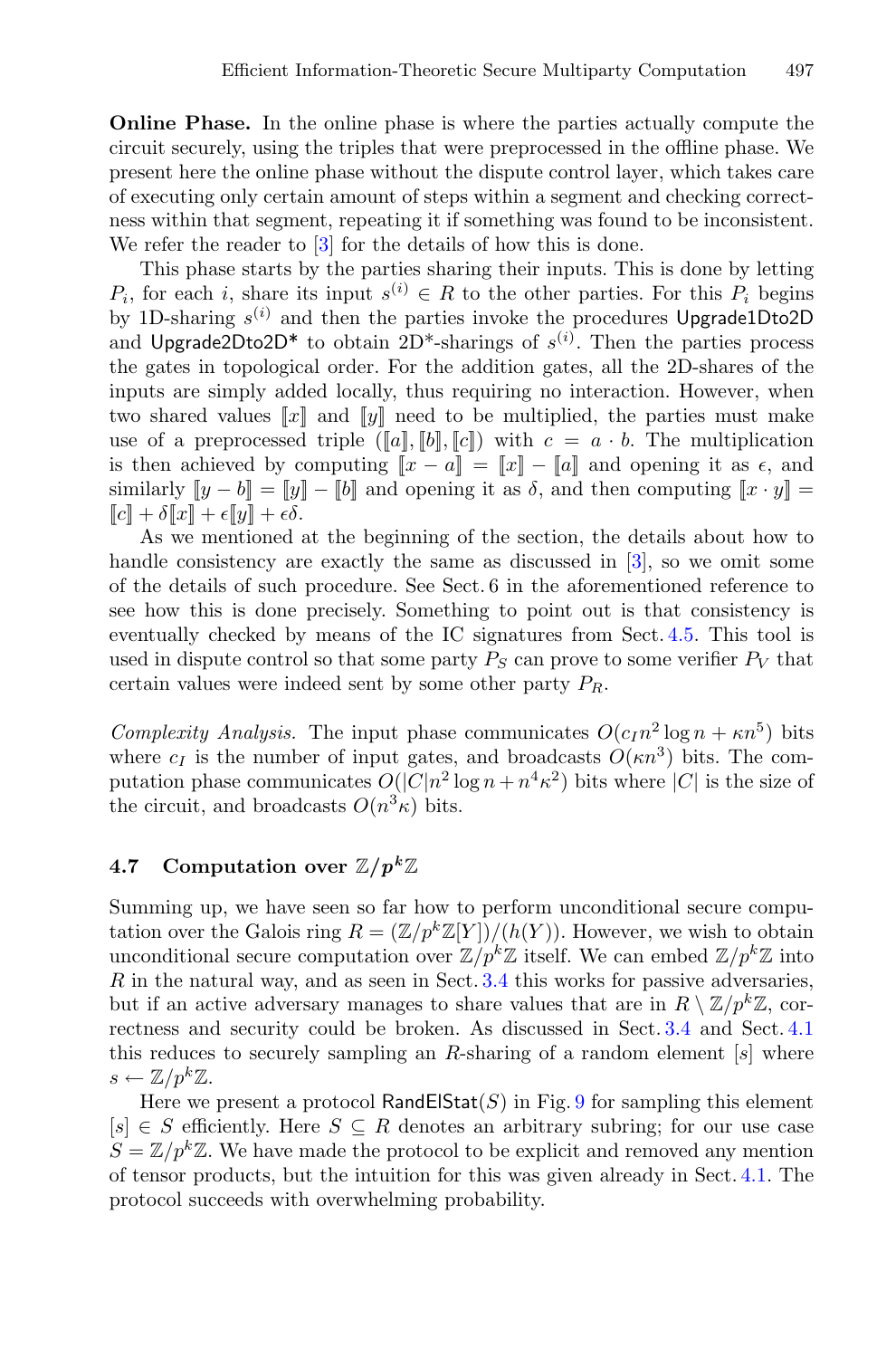### **RandElStat(**S**)**

OUTPUT: sharings  $[x_j^{(i)}]$  for  $j = 0, \ldots, d-1$  and  $i = 1, \ldots, L$  for a total of dL random elements, where the shares are in R and the secrets  $x_j^{(i)}$  are in S.

PUBLIC INFORMATION: fix  $\xi \in R$  such that  $\{1,\xi,\xi^2,\ldots,\xi^{d-1}\}$  is an S-basis for R as an S-module. With respect to this basis, multiplication by an element  $r \in R$  can be represented by a  $d \times d$  matrix  $M_r$  with entries in S.

- **Private Computation:** Each player  $P_k \in \mathcal{P} \setminus \mathcal{X}$  samples  $d(L + 1)$  uniformly random values  $x_j^{(i,k)} \leftarrow S$  for  $j = 0, \ldots, d-1$  and  $i = 1, \ldots, L+1$ , and 1Dshares each of them over R. The players compute  $[x_j^{(i)}] = \sum_{P_k \in \mathcal{P} \setminus \mathcal{X}}^n [x_j^{(i,k)}]$
- **Fault Detection:** The players run GenerateChallenges to sample uniformly random  $r_1, \ldots, r_L$  in  $\hat{R}$ , with associated matrices as mentioned above. Then the following is executed for every verifier  $P_V \in \mathcal{P} \setminus \mathcal{X}$ .
	- 1. The players interpret the random elements  $[x_j^{(i)}]$  as  $L+1$  column vectors of length d, i.e. for each  $i = 1, ..., L + 1$  we have  $[\mathbf{x}^{(i)}] = ([x_0^{(i)}], ..., [x_{d-1}^{(i)}])^T$ . Then, they compute the sum  $[\mathbf{y}] = M_{r_1}[\mathbf{x}^{(1)}] + \cdots + M_{r_L}[\mathbf{x}^{(L)}] + [\mathbf{x}^{(L+1)}]$ and send the shares of **y** to  $P_V$ .
	- 2.  $P_V$  checks if it holds that all the entries of  $y$  are in  $S$ , and broadcast a bit indicating which is the case.

If all verifiers  $P_V \in \mathcal{P} \setminus \mathcal{X}$  accepted in the previous step then output the shares  $[x_j^{(i)}]$ .

**Fault Localization:** Run the following for the smallest  $P_V \in \mathcal{P} \setminus \mathcal{X}$  that complained in the fault detection phase.

- 1. Every player  $P_k$  with  $P_k \leftrightarrow P_V$  sends their shares of each  $x_j^{(i,\ell)}$  to  $P_V$ , for  $j = 0, \ldots, d - 1, i = 1, \ldots, L$  and  $P_{\ell} \leftrightarrow P_{k}$ .
- 2.  $P_V$  checks that all the shares for  $P_\ell \leftrightarrow P_V$  interpolate correctly.
- 3. If they do interpolate correctly then  $P_V$  gets  $x_j^{(i,\ell)}$  for  $j = 0, \ldots, d-1$ ,  $i = 1, \ldots, L$  and  $P_{\ell} \in \mathcal{P} \setminus \mathcal{X}$ .  $P_V$  broadcasts the smallest index  $\ell$  of the party for which  $x_j^{(i,\ell)} \notin S$  and the protocol fails with  $P_V \nleftrightarrow P_k$ .
- 4. If they do not interpolate correctly then  $P_V$  broadcasts the smallest indexes  $\ell, i, j$  for which interpolation of  $x_i^{(i,\ell)}$  failed.
- 5. Each party  $P_k \in \mathcal{P} \setminus \mathcal{X}$  with  $P_k \leftrightarrow P_\ell$  broadcasts its share of  $x_j^{(i,\ell)}$ .
- 6. If the broadcasted shares interpolate correctly then  $P_V$  broadcasts the index k of a party  $P_k$  with  $P_k \leftrightarrow P_V$  that broadcasted a share different than the one it sent to  $P_V$  before and the protocol fails with  $P_V \nleftrightarrow P_k$ .
- 7. Otherwise, the accused party  $P_{\ell}$  broadcasts the index of the party  $P_k$  who broadcasted a wrong share and the protocol fails with  $P_\ell \not\hookrightarrow P_k.$

*<sup>a</sup>* Such party exists with overwhelming probability, as we argue in Proposition 9

<span id="page-27-0"></span>**Fig. 9.** Statistically secure protocol for generating sharings of random elements in a Galois subring  $S \subset R$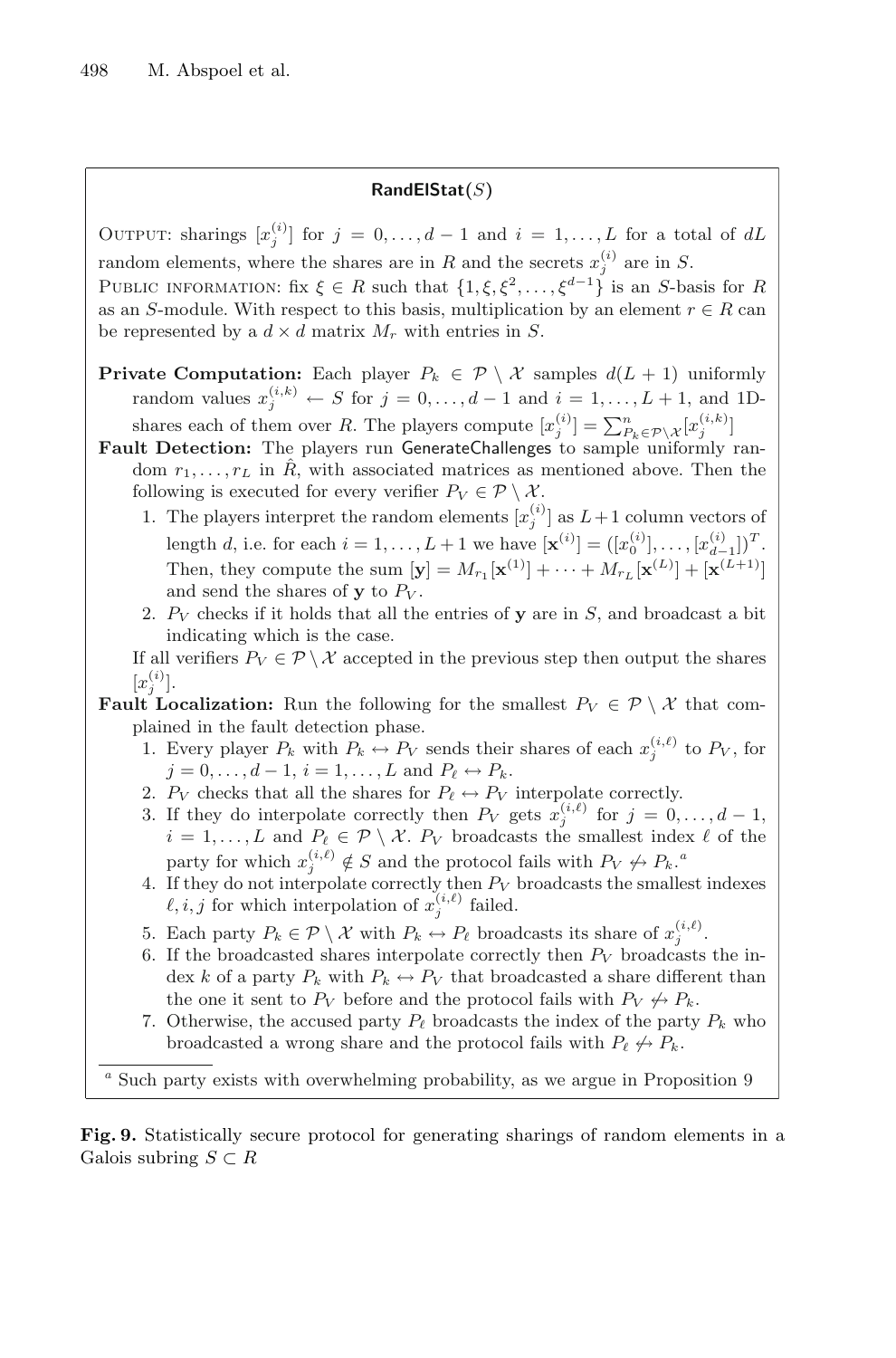With this protocol in hand, the input phase from the previous section is modified slightly in order to make sure that underlying inputs lie in  $\mathbb{Z}/p^k\mathbb{Z}$ . This is done as follows:

- 1. Party  $P_i \in \mathcal{P} \setminus \mathcal{X}$  shares its input  $x \in \mathbb{Z}/p^k\mathbb{Z}$  as  $[x]_R$ .
- 2. The parties use RandElStat $(\mathbb{Z}/p^k\mathbb{Z})$  to obtain shares  $[s]_R$  of a random element  $s \in \mathbb{Z}/p^k\mathbb{Z}$ . Then use Reconstruct1D to open  $[s + x]_R$ .
- 3. If  $s + x \notin \mathbb{Z}/p^k\mathbb{Z}$  then add  $P_i \in \mathcal{X}$ , i.e. mark  $P_i$  as corrupt.

It is clear that if the check is sound since  $x \notin \mathbb{Z}/p^k\mathbb{Z}$  iff  $s + x \notin \mathbb{Z}/p^k\mathbb{Z}$ . Regarding the security of RandElStat, we have the following proposition.

**Proposition 9.** *If RandElStat succeeds, then, with probability at least*  $1 - p^{-\kappa}$ *,*  $\vec{f}$  *each value*  $s_i^{(i)}$  *is uniformly random in* S. If *it fails then a new dispute pair is generated.*

*Proof.* Suppose the check succeeds for an honest verifier  $P_V$  and the adversary cheats successfully, i.e. there is an element  $x_i^{(i_*)}$  which is not in S. Recall  $\{1,\xi,\ldots,\xi^{d-1}\}\$ is an S-basis for R, so we may without loss of generality assume that the  $\xi^m$ -coefficient of  $x_i(i_*)$  is non-zero. We have

<span id="page-28-1"></span>
$$
[\mathbf{y}] = M_{r_1}[\mathbf{x}^{(1)}] + \dots + M_{r_L}[\mathbf{x}^{(L)}] + [\mathbf{x}^{(L+1)}]
$$
 (1)

where each element of  $\bf{v}$  is in  $S$ , but note that the shares are actually vectors in  $R^d$ . On both sides of Eq. [1,](#page-28-1) we first take the coefficients of  $\xi^m$  for each Relement, and then interpret the resulting  $S$ -vectors and matrices  $M_r$  as elements of R. Both of these operations are S-linear. The result is the equation  $0 =$  $r_1u_1 + \cdots + r_Lu_L + u_{L+1}$ , where  $u_i = \phi\left(x_0^{(i)}\right) + \phi\left(x_1^{(i)}\right)\xi + \cdots + \phi\left(x_{d-1}^{(i)}\right)\xi^{d-1}$ for each i, and  $\phi: R \to S$  maps an element in R to its coefficient of  $\xi^{\hat{m}}$ . Similarly to the proof of Proposition [4,](#page-17-1) we apply Lemma [2](#page-12-1) to conclude that this equation holds with probability at most  $p^{-d}$ , since each  $r_i$  is uniformly random.  $\Box$ 

## <span id="page-28-0"></span>**5 Conclusions**

In this work, we have answered the open question "*Can we design protocols that work directly over*  $\mathbb{Z}/p^k\mathbb{Z}$ ?" in the affirmative. We have developed novel machinery that allows us to adapt existing protocols for information-theoretic MPC to work over the ring  $\mathbb{Z}/p^k\mathbb{Z}$ , for any prime p and any positive integer k. In fact, by using CRT, this implies information-theoretic MPC over the ring  $\mathbb{Z}/N\mathbb{Z}$ for *any* integer N. The communication complexity of our techniques introduce an overhead of only  $\log n$  compared to the corresponding protocols over fields, where  $n$  is the number of parties. This overhead comes from the fact that we need to work over a larger structure (a Galois ring) in order to obtain algebraic properties that resemble those on fields, and that can be used for multiparty computation. A similar approach is taken in the  $SPD\mathbb{Z}_{2^k}$  protocol [\[8](#page-29-2)] for computation over  $\mathbb{Z}/2^k\mathbb{Z}$  by using the larger ring  $\mathbb{Z}/2^{k+s}\mathbb{Z}$ . In that work it is conjectured that this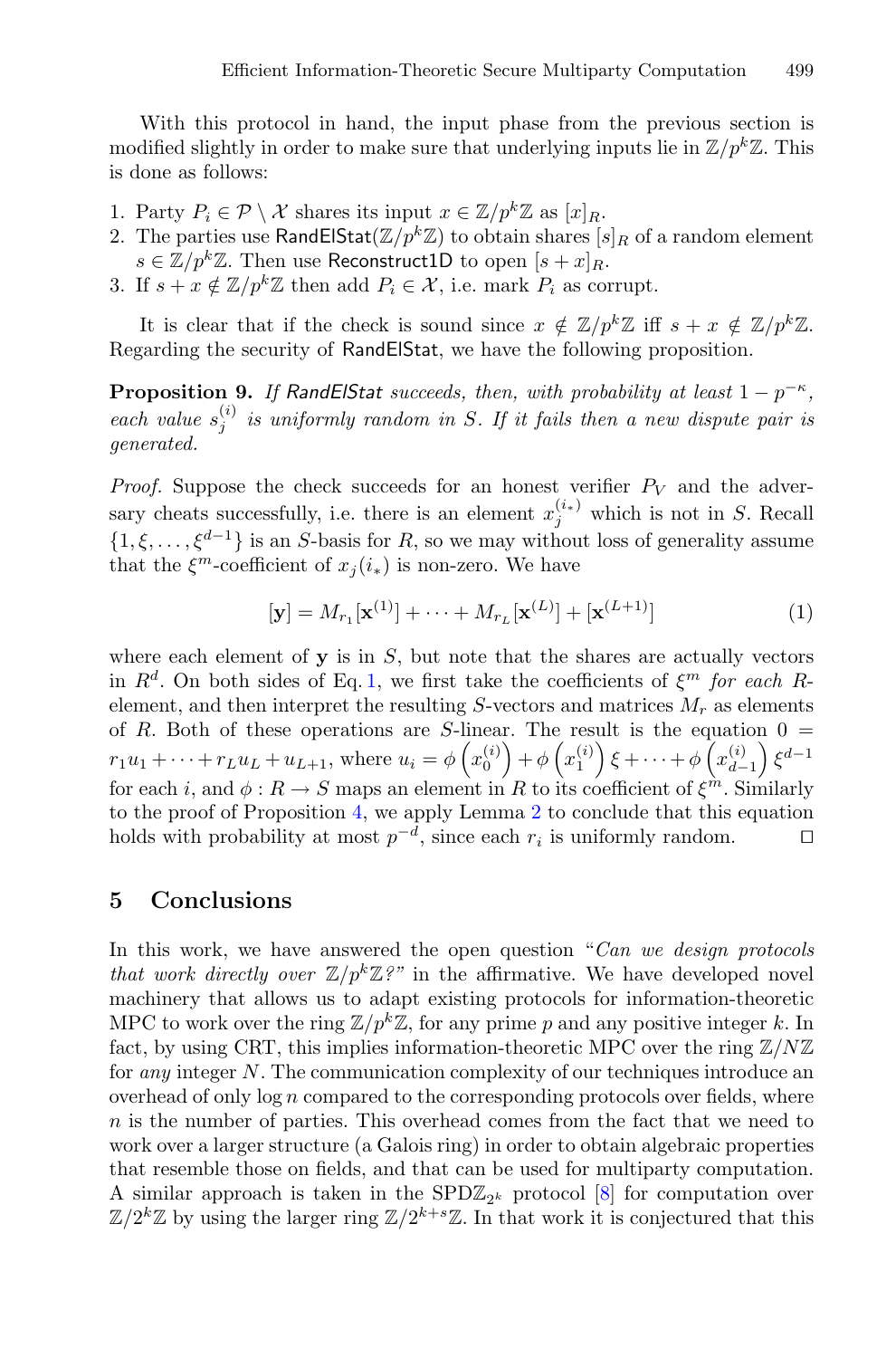is an inherent price to pay for working over an algebraic structure with less nice properties than a field, and our current approach to information-theoretic MPC over  $\mathbb{Z}/p^k\mathbb{Z}$  seems to support this claim, at least in the setting of a single circuit execution.

We consider as future work improving the complexity of the protocols presented here (specially the one from Sect. [4](#page-11-0) for honest majority) by adapting more efficient protocols over fields like [\[5](#page-29-8)], whose complexity is almost-linear in the number of parties.

**Acknowledgements.** This work has been supported by the European Research Council (ERC) under the European Unions's Horizon 2020 research and innovation programme under grant agreement No. 669255 (MPCPRO) and ERC ADG grant No. 74079 (ALGSTRONGCRYPTO).

## **References**

- <span id="page-29-0"></span>1. Araki, T., et al.: Generalizing the SPDZ compiler for other protocols. In: Proceedings of the 2018 ACM SIGSAC Conference on Computer and Communications Security, pp. 880–895. ACM (2018)
- <span id="page-29-1"></span>2. Barak, A., Escudero, D., Dalskov, A., Keller, M.: Secure evaluation of quantized neural networks. Cryptology ePrint Archive, Report 2019/131 (2019). [https://](https://eprint.iacr.org/2019/131) [eprint.iacr.org/2019/131](https://eprint.iacr.org/2019/131)
- <span id="page-29-7"></span>3. Beerliová-Trubíniová, Z., Hirt, M.: Efficient multi-party computation with dispute control. In: Halevi, S., Rabin, T. (eds.) TCC 2006. LNCS, vol. 3876, pp. 305–328. Springer, Heidelberg (2006). [https://doi.org/10.1007/11681878](https://doi.org/10.1007/11681878_16) 16
- <span id="page-29-6"></span>4. Beerliová-Trubíniová, Z., Hirt, M.: Perfectly-secure MPC with linear communication complexity. In: Canetti, R. (ed.) TCC 2008. LNCS, vol. 4948, pp. 213–230. Springer, Heidelberg (2008). [https://doi.org/10.1007/978-3-540-78524-8](https://doi.org/10.1007/978-3-540-78524-8_13) 13
- <span id="page-29-8"></span>5. Ben-Sasson, E., Fehr, S., Ostrovsky, R.: Near-linear unconditionally-secure multiparty computation with a dishonest minority. In: Safavi-Naini, R., Canetti, R. (eds.) CRYPTO 2012. LNCS, vol. 7417, pp. 663–680. Springer, Heidelberg (2012). [https://doi.org/10.1007/978-3-642-32009-5](https://doi.org/10.1007/978-3-642-32009-5_39)<sub>-39</sub>
- <span id="page-29-4"></span>6. Cantor, D.G., Kaltofen, E.: On fast multiplication of polynomials over arbitrary algebras. Acta Inf. **28**(7), 693–701 (1991)
- <span id="page-29-5"></span>7. Cascudo, I., Cramer, R., Xing, C., Yuan, C.: Amortized complexity of informationtheoretically secure MPC revisited. In: Shacham, H., Boldyreva, A. (eds.) CRYPTO 2018. LNCS, vol. 10993, pp. 395–426. Springer, Cham (2018). [https://](https://doi.org/10.1007/978-3-319-96878-0_14) [doi.org/10.1007/978-3-319-96878-0](https://doi.org/10.1007/978-3-319-96878-0_14) 14
- <span id="page-29-2"></span>8. Cramer, R., Damgård, I., Escudero, D., Scholl, P., Xing, C.: SPD $\mathbb{Z}_{2^k}$ : efficient MPC mod  $2^k$  for dishonest majority. In: Shacham, H., Boldyreva, A. (eds.) CRYPTO 2018. LNCS, vol. 10992, pp. 769–798. Springer, Cham (2018). [https://doi.org/10.](https://doi.org/10.1007/978-3-319-96881-0_26) [1007/978-3-319-96881-0](https://doi.org/10.1007/978-3-319-96881-0_26) 26
- <span id="page-29-9"></span>9. Cramer, R., Damgård, I., Nielsen, J.B.: Secure Multiparty Computation and Secret Sharing. Cambridge University Press, Cambridge (2015)
- <span id="page-29-3"></span>10. Cramer, R., Fehr, S., Ishai, Y., Kushilevitz, E.: Efficient multi-party computation over rings. In: Biham, E. (ed.) EUROCRYPT 2003. LNCS, vol. 2656, pp. 596–613. Springer, Heidelberg (2003). [https://doi.org/10.1007/3-540-39200-9](https://doi.org/10.1007/3-540-39200-9_37) 37